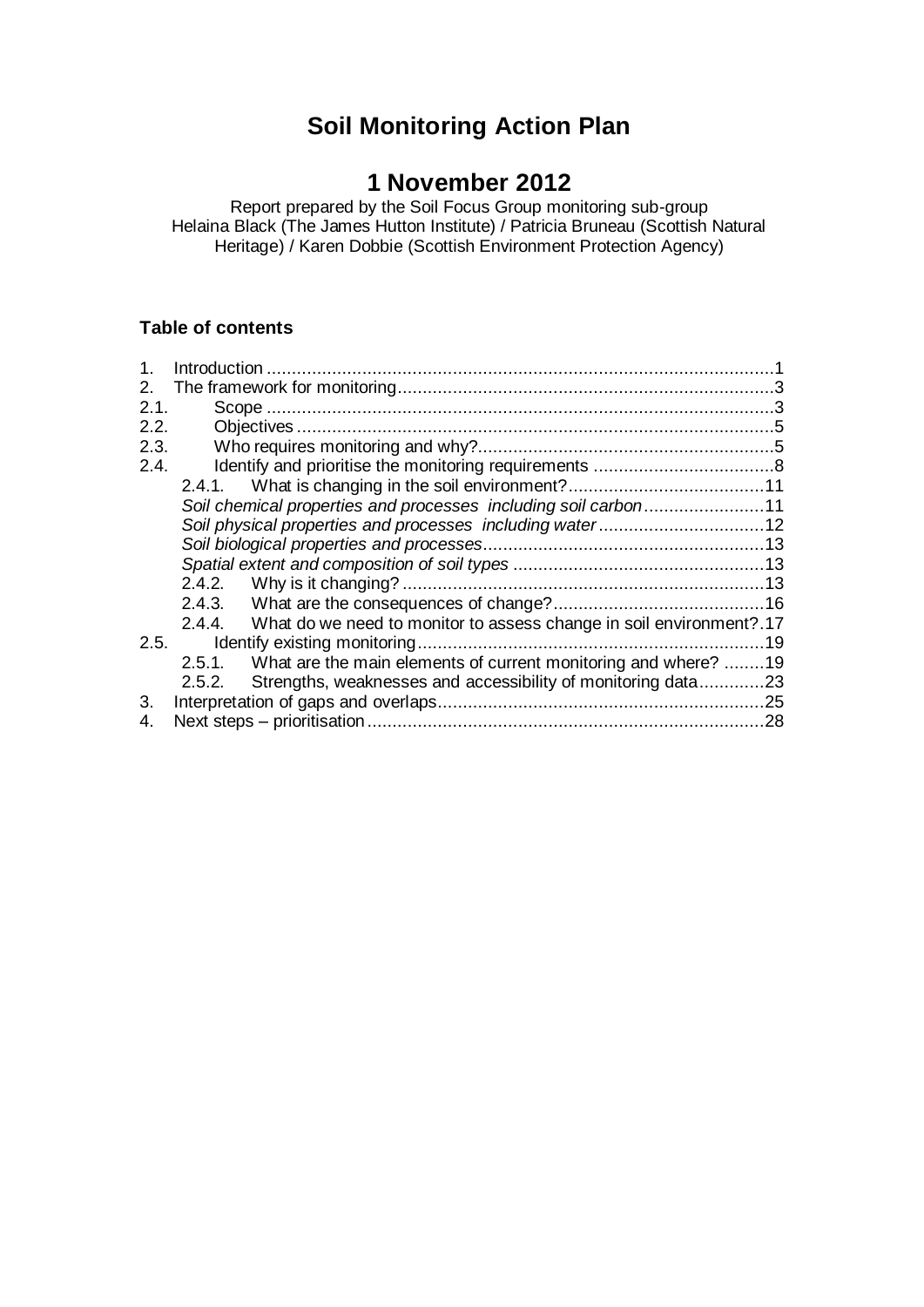# <span id="page-1-0"></span>**1. Introduction**

Historically, environmental monitoring in Scotland has been developed in an iterative and often sporadic manner by a range of organisations in response to statutory drivers and environmental issues of concern. The 2011 Scottish Environmental Monitoring Strategy<sup>1</sup> developed by the Coordinated Agenda for Marine, Environment and Rural Affairs Science (CAMERAS) partnership provides a framework for monitoring which will encourage practical steps to improve the co-ordination of environmental monitoring programmes in Scotland and therefore improve the cost-effectiveness of monitoring activities. The implementation of the strategy is being taken forward as part of the CAMERAS programme of work, with individual Monitoring Action Plans (MAPs) to be produced for key environmental issues by 2013. Phase 1 of MAP development activities covers soil, air quality, freshwater and marine topics.

The underlying rationale for a soil MAP also reflects and supports the aim of the Scottish Soil Framework (Scottish Government, 2009) to promote the sustainable management and protection of soils consistent with the economic, social and environmental needs of Scotland. The development of a soil monitoring programme fulfils a number of actions in the Scottish Soil Framework including for the Scottish Government to help develop a soil monitoring network and various actions relating to knowledge exchange and awareness raising.

It has become increasingly recognised that land provides multiple benefits to the Scottish people, environment and economy<sup>2</sup>, and that healthy soils are fundamental to delivering these. An objective of soil monitoring should be to maintain and identify the opportunities to enhance the supply of these benefits. The State of Scotland's Soil Report  $2011<sup>3</sup>$  found that while there is a considerable amount of existing soil data, there is still only a limited amount of systematic data to allow a comprehensive assessment to be made on the state of Scotland's soil resources for multiple purposes and whether/how these resources are changing as a result of management, land use changes or other drivers such as climate or pollution sources.

The purpose of the Scottish soil MAP is to support the development of efficient and coordinated soil monitoring across Scotland. This builds on previous research activities in the UK and elsewhere in Europe to determine suitable soil quality indicators and on the design and implementation of national and European soil monitoring networks (e.g. UK Soil Indicators Consortium). This is particularly timely given the recent publication of a report by the European Commission on the implementation of the Soil Thematic Strategy and on-going activities<sup>4,5</sup>, including the on-going development of a proposed EU Soil Framework Directive. In addition, the wider recognition of the cross-cutting nature of soils and the need for integration across different policy areas presents new end-user needs for soil information.

 1 CAMERAS Scottish Environmental Monitoring Strategy [www.scotland.gov.uk/Publications/2011/12/05085553/0](http://www.scotland.gov.uk/Publications/2011/12/05085553/0)

<sup>&</sup>lt;sup>2</sup> The Land Use Strategy / Scottish Government, 201[1 www.scotland.gov.uk/Publications/2011/03/17091927/0](http://www.scotland.gov.uk/Publications/2011/03/17091927/0)

<sup>&</sup>lt;sup>3</sup> The State of Scotland's Soil Report / Dobbie et al., 2011 [www.sepa.org.uk/land/soil.aspx](http://www.sepa.org.uk/land/soil.aspx)

<sup>4&</sup>lt;br>European Soil Thematic Strategy, 2006. [http://ec.europa.eu/environment/soil/three\\_en.htm](http://ec.europa.eu/environment/soil/three_en.htm)

<sup>5&</sup>lt;br>Report on the implementation of the Soil Thematic Strategy and ongoing activities [\(COM\(2012\) 46\)](http://eur-lex.europa.eu/LexUriServ/LexUriServ.do?uri=CELEX:52012DC0046:EN:NOT). [http://eur](http://eur-lex.europa.eu/LexUriServ/LexUriServ.do?uri=COM:2012:0046:FIN:EN:PDF)[lex.europa.eu/LexUriServ/LexUriServ.do?uri=COM:2012:0046:FIN:EN:PDF](http://eur-lex.europa.eu/LexUriServ/LexUriServ.do?uri=COM:2012:0046:FIN:EN:PDF)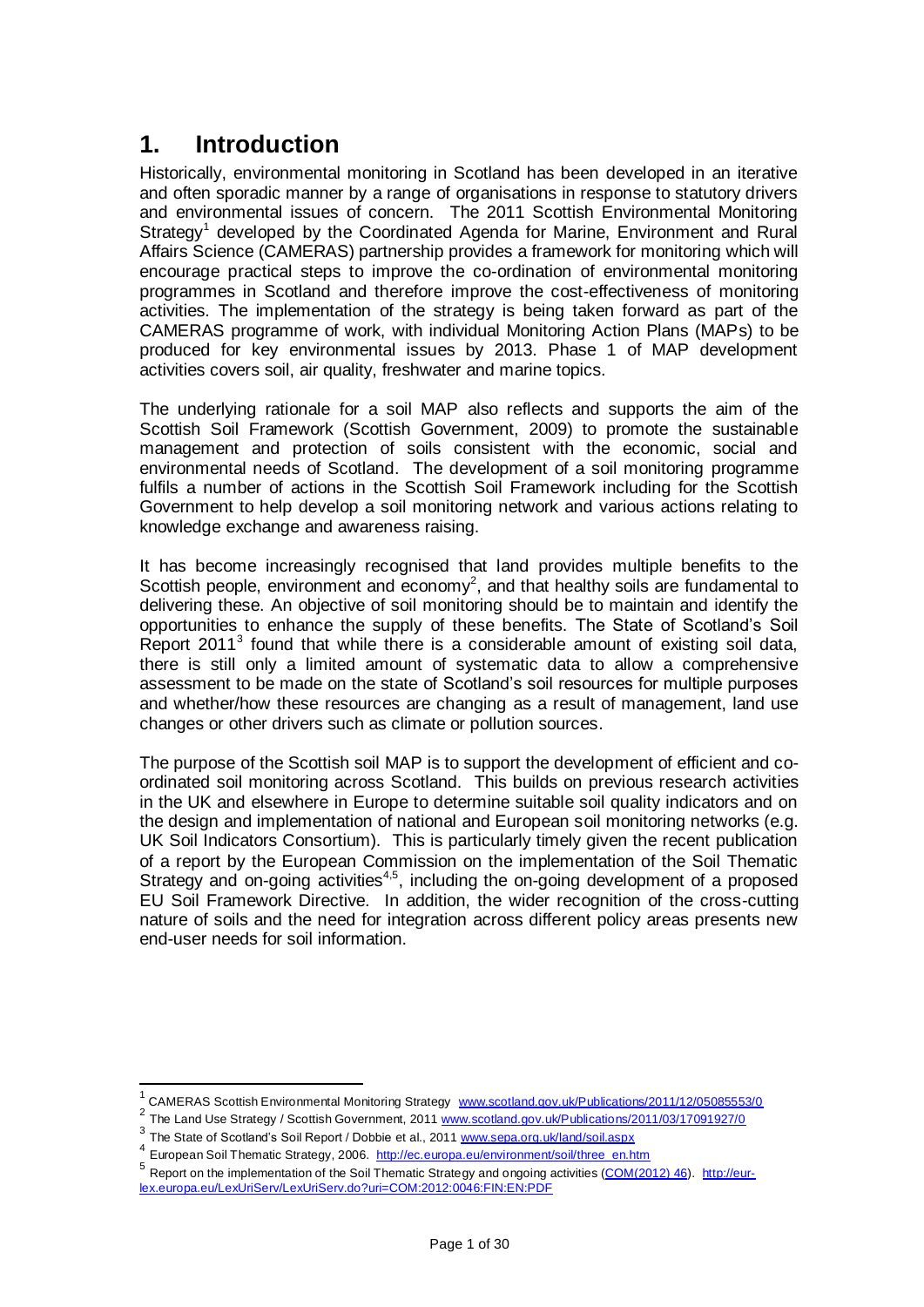The soil MAP has been developed by a subgroup of the Soil Focus Group as a linked activity to the Scottish Soil Framework<sup>6</sup> (Figure 1). Initial development was carried out using expert knowledge. This was followed by consultation of key stakeholders, through a questionnaire, to assess user needs and their awareness of available soil information.



**Figure 1** Background of the soil MAP development project and consultation

The questionnaire responses (SFG 2012 unpublished report) have been user to progress the development of the soil MAP.

| Box 1- Soils in Scotland – what do we need to know?<br>[Extract from State of Scotland's Soil Report 2011]                        |
|-----------------------------------------------------------------------------------------------------------------------------------|
| In what circumstances are Scotland's soils a source or sink of carbon? How much are<br>soil carbon stocks changing?               |
| Are greenhouse gas emissions from soils reducing or increasing? By how much?                                                      |
| What are the effects of soil management practices on mitigating climate change, diffuse<br>$\bullet$<br>pollution and flood-risk? |
| Which soils are being used as a platform for development and what is the ecosystem<br>$\bullet$<br>impact?                        |
| How do we maintain or improve the ability of soils to produce high yields of good quality<br>$\bullet$<br>produce sustainably?    |
| How do we maintain healthy soil biodiversity able to support ecosystem services?<br>$\bullet$                                     |
| How do we maintain a good soil structure and also control soil erosion and landslides?<br>$\bullet$                               |
| What harm is being caused through contamination of land and how is this best<br>$\bullet$<br>controlled?                          |
| How do we incentivise land managers to carry out good soil management practices?<br>$\bullet$                                     |
| Are all of the above contributing to the sustainable use of soil and its protection for<br>$\bullet$<br>future generations?       |
|                                                                                                                                   |

 6 The Scottish soil Framework / Scottish Government, 2009 [www.scotland.gov.uk/Publications/2009/05/20145602/13](http://www.scotland.gov.uk/Publications/2009/05/20145602/13)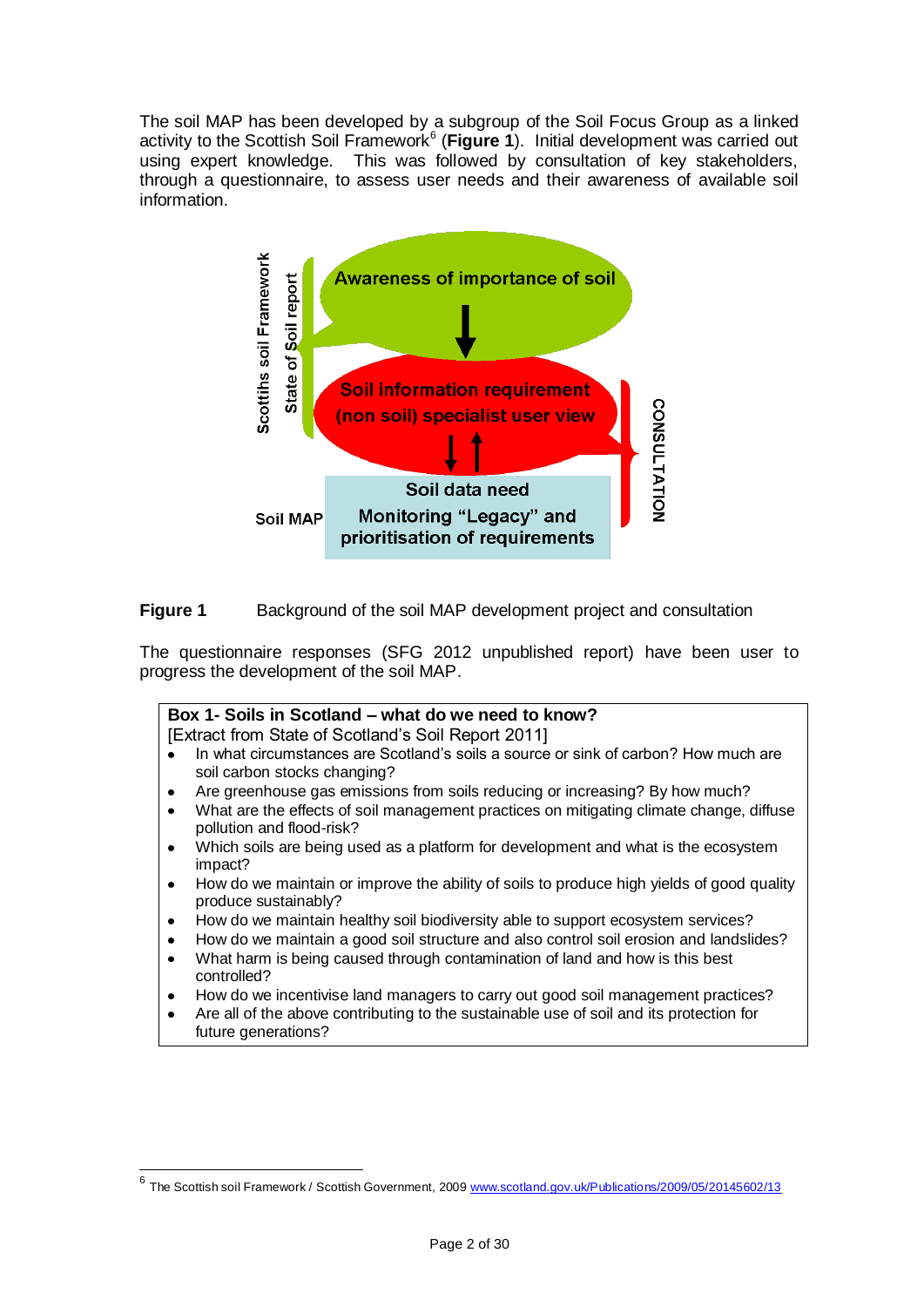# <span id="page-3-0"></span>**2. The framework for monitoring**

# <span id="page-3-1"></span>*2.1. Scope*

The soil MAP assesses what data and information is required on Scottish soils and who needs it, reviews the current evidence on the status of soils in Scotland, brings together disparate information sources, and identifies overlaps, efficiencies and gaps. The soil MAP determines whether current policy, regulation and land manager needs for soil information can be met from existing soil monitoring efforts and, where relevant, links or brings together distinct survey and monitoring efforts to optimise the delivery and utility of soils data and information for Scotland.

A soil monitoring network is a means to provide progressive information on the extent and condition of Scotland's soil resources, including data on differences and trends between places and over time. The monitoring should assess risks from existing threats and ideally be able to pick up future as yet unreported threats.

The soil MAP therefore considers the whole soil environment; how it is changing, what causes the changes and what impact these changes in soil quality have on soil functions, the wider environment, society and the economy. This will provide information which will be used to integrate monitoring activities across the wider environment.

Soil is a non-renewable resource which underpins a range of functions vital for our environmental, social and economic systems. The EU Soil Thematic Strategy recognises the pivotal role that soil plays in:

- providing the basis for food, wood and biomass production;
- $\bullet$ controlling and regulating environmental interactions: regulating water flow and quality;
- storing carbon and maintaining the balance of gases in the air;  $\bullet$
- providing valued habitats and sustaining biodiversity;  $\bullet$
- preserving cultural and archaeological heritage;
- providing raw materials;
- providing a platform for buildings and roads.

The soil MAP focuses on these functions as well as considering:

- sustainability of soil resources;  $\bullet$
- human and animal health.

The soil MAP recognises that there are different requirements for soil information including for statutory, policy and guidance purposes which should meet the needs of a wide range of end users in the public, private and voluntary sectors. **Table 1** provides a range of examples of the services soils are expected to provide and link those to eight main functions of soils as described in the state of Soil report. These will be further developed to provide specific details on information needs and soil data requirements.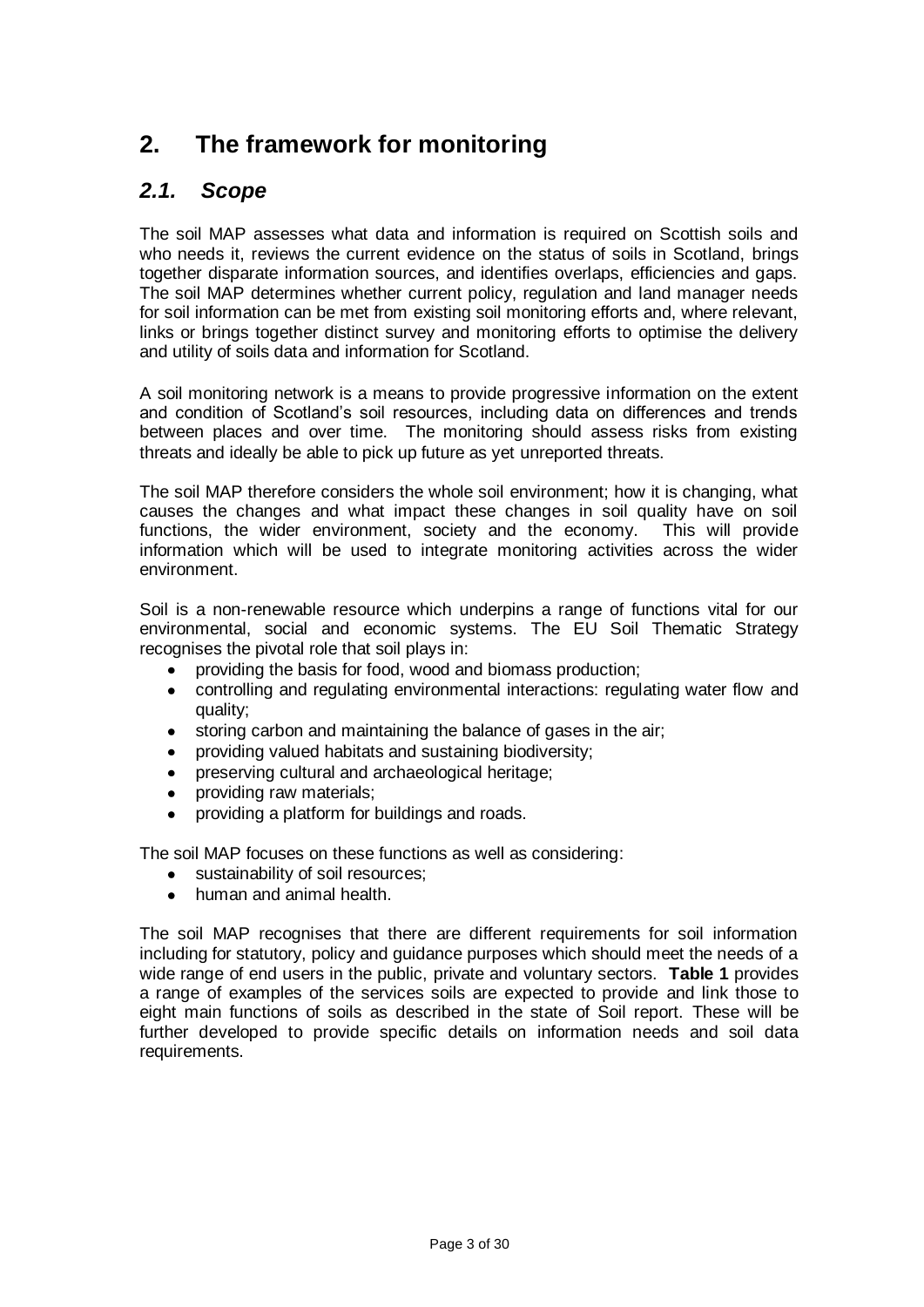| Table 1 |  |  | Examples of the services soils provide and the functions underpinning them. |
|---------|--|--|-----------------------------------------------------------------------------|
|         |  |  |                                                                             |

|                                                                                                                                                                                                                                    |                                      | The main function of soils                                                    |                                               |                                                          |                                                       |                             |                                          |                                  |                                         |  |
|------------------------------------------------------------------------------------------------------------------------------------------------------------------------------------------------------------------------------------|--------------------------------------|-------------------------------------------------------------------------------|-----------------------------------------------|----------------------------------------------------------|-------------------------------------------------------|-----------------------------|------------------------------------------|----------------------------------|-----------------------------------------|--|
| what are the services associated with soils?                                                                                                                                                                                       | Food and<br>fibre crop<br>production | Controlling and Storing carbon<br>regulating<br>environmental<br>interactions | & exchanging<br><b>GHG with</b><br>atmosphere | <b>Sustain</b><br>valued<br>habitats and<br>biodiversity | Preserve<br>cultural &<br>archaeologic<br>al heritage | Provide<br>raw<br>materials | Platform<br>for<br>building<br>and roads | Human<br>and<br>animal<br>health | Sustainabil<br>ity of soil<br>resources |  |
| to provide good quality, healthy food                                                                                                                                                                                              | $\boldsymbol{x}$                     |                                                                               |                                               |                                                          |                                                       |                             |                                          | $\mathsf{x}$                     |                                         |  |
| for sustainable timber and biomass production                                                                                                                                                                                      | $\boldsymbol{\mathsf{x}}$            |                                                                               |                                               |                                                          |                                                       |                             |                                          | $\boldsymbol{x}$                 |                                         |  |
| to support other commercial plant production                                                                                                                                                                                       | $\boldsymbol{x}$                     |                                                                               |                                               |                                                          |                                                       |                             |                                          |                                  |                                         |  |
| to support above ground biodiversity                                                                                                                                                                                               |                                      |                                                                               |                                               | $\boldsymbol{x}$                                         |                                                       |                             |                                          |                                  |                                         |  |
| to achieve good status (species and habitats) both within designated<br>sites and in the broader countryside                                                                                                                       |                                      |                                                                               |                                               | $\mathbf{x}$                                             |                                                       |                             |                                          |                                  |                                         |  |
| to provide appropriate conditions to sustain / enhance soil biodiversity                                                                                                                                                           |                                      |                                                                               |                                               | $\boldsymbol{\mathsf{x}}$                                |                                                       |                             |                                          | $\boldsymbol{x}$                 | $\boldsymbol{x}$                        |  |
| to protect water quality                                                                                                                                                                                                           |                                      | $\mathbf{x}$                                                                  |                                               |                                                          |                                                       |                             |                                          |                                  | $\mathbf{x}$                            |  |
| to regulate water quantity and flow (i.e. mitigate and control the impact<br>and frequency of flooding events)                                                                                                                     |                                      | $\boldsymbol{X}$                                                              |                                               |                                                          |                                                       |                             |                                          |                                  |                                         |  |
| to maintain and if possible enhance soil carbon stocks                                                                                                                                                                             |                                      | $\mathbf{x}$                                                                  | X                                             |                                                          |                                                       |                             |                                          |                                  | $\mathbf{x}$                            |  |
| to reduce GHG emissions from soils and reduce GHG concentrations in<br>the atmosphere                                                                                                                                              |                                      | $\boldsymbol{x}$                                                              | $\boldsymbol{X}$                              |                                                          |                                                       |                             |                                          |                                  | $\mathbf{x}$                            |  |
| To contribute to sustainable rates of erosion                                                                                                                                                                                      |                                      | $\mathbf{x}$                                                                  | $\mathbf{x}$                                  |                                                          |                                                       |                             |                                          |                                  | $\boldsymbol{x}$                        |  |
| to protect buried archaeological and cultural artefacts                                                                                                                                                                            |                                      |                                                                               |                                               |                                                          | $\boldsymbol{X}$                                      |                             |                                          |                                  |                                         |  |
| to protect imprints and evidence of past human land use and historical /<br>archaeological environmental change                                                                                                                    |                                      |                                                                               |                                               |                                                          | $\boldsymbol{X}$                                      |                             |                                          |                                  |                                         |  |
| to protect man-made features associated with specific soil                                                                                                                                                                         |                                      |                                                                               |                                               |                                                          | $\mathbf{x}$                                          |                             |                                          |                                  |                                         |  |
| to protect record of palaeo-climate and palaeo-environment                                                                                                                                                                         |                                      |                                                                               |                                               |                                                          | $\mathbf{x}$                                          |                             |                                          |                                  |                                         |  |
| provide soil systems that are resilient to loss of the soil resource resulting<br>from the extraction of raw materials for construction industry (e.g.<br>borrow pits), commercial exploitation and traditional crofting practices |                                      |                                                                               |                                               |                                                          |                                                       | X                           |                                          |                                  |                                         |  |
| provide soil systems that allow for restoration of soil functions post<br>extraction                                                                                                                                               |                                      |                                                                               |                                               |                                                          |                                                       | $\mathbf{x}$                | $\mathbf{x}$                             |                                  |                                         |  |
| provide soil systems that are resilient to structural damage resulting from<br>soil handling operations during construction                                                                                                        |                                      |                                                                               |                                               |                                                          |                                                       |                             | $\boldsymbol{X}$                         |                                  | $\boldsymbol{X}$                        |  |
| soils under planning systems to be "uncontaminated" or be in a state that<br>can be sufficiently remediated for development to take place                                                                                          |                                      |                                                                               |                                               |                                                          |                                                       |                             | $\mathbf{x}$                             |                                  | $\mathbf{x}$                            |  |
| soils able to maintain system capacity to mitigate and control point<br>source pollution events                                                                                                                                    |                                      |                                                                               |                                               |                                                          |                                                       |                             | $\mathbf{x}$                             |                                  | $\boldsymbol{X}$                        |  |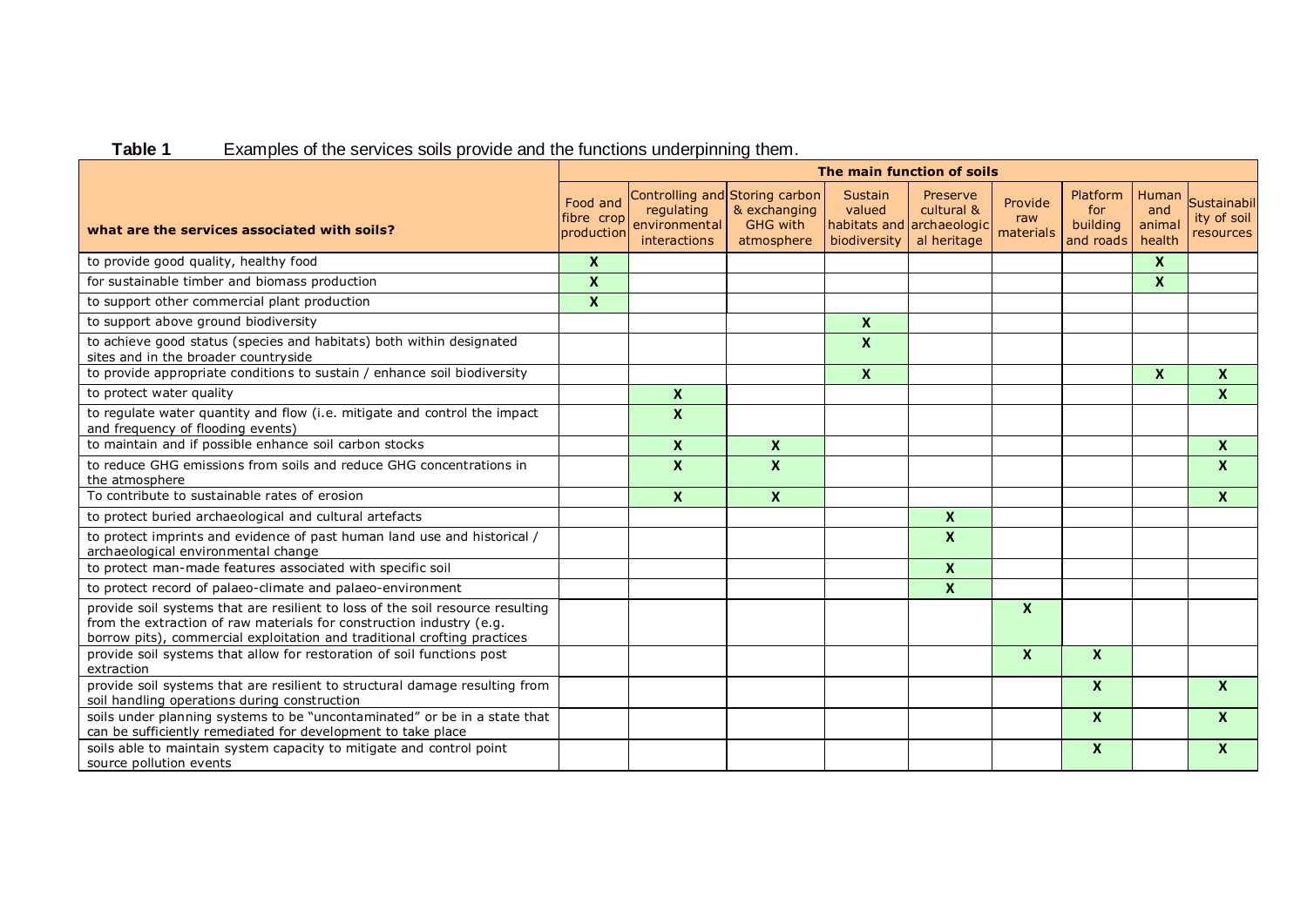# <span id="page-5-0"></span>*2.2. Objectives*

The overall objective of the soil MAP is to devise a systematic, co-ordinated approach to soil monitoring in Scotland to provide the data and information required to ensure Scotland's soils are managed sustainably and protected from harm. In addition, it is essential to have the evidence to support the mitigation of any wider environmental, societal or economic damage caused by soil degradation.

The soil MAP will therefore:

- identify who needs soil data / information;
- assess what data / information is required;
- determine what data / information exists and who collected/ collects it?
- establish any gaps / overlaps in data and data coverage?
- suggest how the gaps could be filled and how any overlaps could be  $\bullet$ rationalised;
- identify and prioritise monitoring needs;
- consider who might be best placed to undertake any new monitoring required;
- outline a timetable for implementation.

Much work has already been carried out to determine suitable soil quality indicators and on the design and implementation of national monitoring schemes alongside UK wide reporting (e.g. UK Soils Indicator Consortium  $-$  UK SIC activities)<sup>7,8</sup>. The 2009 Design of a UK Soil Monitoring Programme report outlines the main elements for a UK scheme. The design of soil monitoring in Scotland should take account of this work, along with outputs from the 2006–2011 Scottish Government funded research programme<sup>9</sup>, with respect to the most appropriate field sampling methods, analytical techniques and indicators, and the targeting of specific areas for identified threats. Expert knowledge and Scottish stakeholder consultation provided additional material to refine our understanding of current and future soil data and information requirements in Scotland.

## <span id="page-5-1"></span>*2.3. Who requires monitoring and why?*

There are a variety of individuals and organisations which use or could use soil information. The cross cutting nature of soils means that a wide range of policy initiatives and their delivery mechanisms require information on soil properties and trends to assess the effectiveness of measures implemented to mitigate harm to soils and the wider environment, society and the economy. In addition, many land use and land management decisions are informed by soil data and information. Soil information is also used by the general public (e.g. for gardens and allotments), in our education system (e.g. curriculum for excellence) and by the wider academic community for varied research purposes.

The questionnaire asked the users what their organisation currently uses soil information for and what they would / could use soil information for in future if existing soil information became more accessible or if new information became available.

RERAD work programme 2005-2010 Work package 3.2 and 3.3

-

<sup>&</sup>lt;sup>7</sup><br>National Soil Monitoring Network: Review and Assessment Study (LQ09), SNIFFER 2006 <http://nora.nerc.ac.uk/3317/>

<sup>8</sup> Design and operation of a UK soil monitoring network 2009 Environment Agency Science Report SC060073 [publications.environment-agency.gov.uk/pdf/SCHO0908BOMX-e-e.pdf](http://publications.environment-agency.gov.uk/pdf/SCHO0908BOMX-e-e.pdf) 9

[www.scotland.gov.uk/Topics/Research/About/EBAR/StrategicResearch/research-strategy/programmes/land-use](http://www.scotland.gov.uk/Topics/Research/About/EBAR/StrategicResearch/research-strategy/programmes/land-use)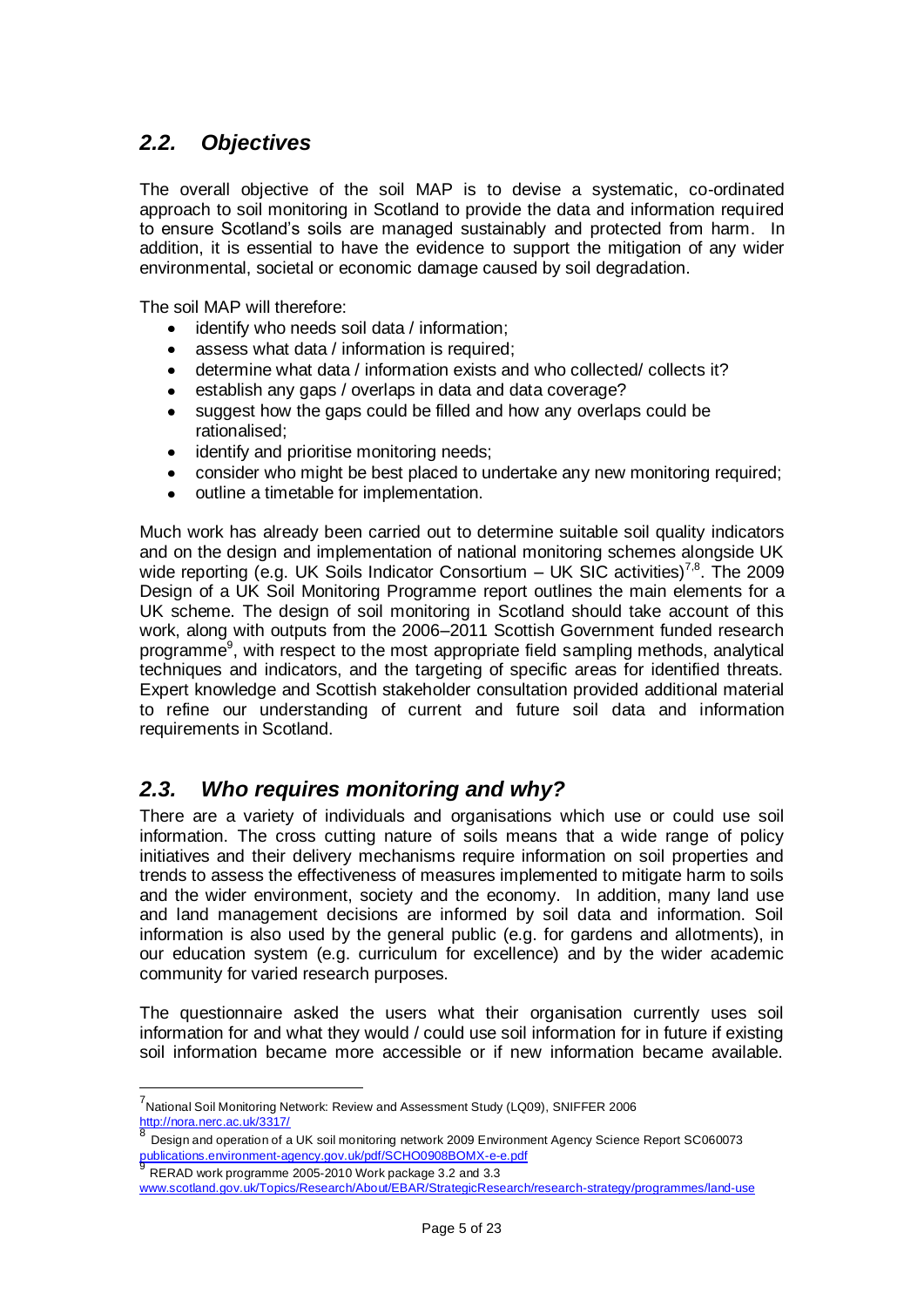## **Table 2** Example of policies, legislation and guidance which may require soil information as part of their development and implementation

| mnomnation as part or their acyclopment and implementation.                                                                                                                                                                                                                                                                                                                                                                                                                                                                                                                                                                                                                                                                                                                                                                                                                                                                                                                                                                                                                                                                                                                                                                                                                                                                                                                 |                                                                                                                                                                                                                                                                                                                                                                                                                                                                                                                                                                                                                                                                                                                                                                                                                                                                                                                                                                                                                                                                                                                                                                                                                                                                                                                                                                                 |
|-----------------------------------------------------------------------------------------------------------------------------------------------------------------------------------------------------------------------------------------------------------------------------------------------------------------------------------------------------------------------------------------------------------------------------------------------------------------------------------------------------------------------------------------------------------------------------------------------------------------------------------------------------------------------------------------------------------------------------------------------------------------------------------------------------------------------------------------------------------------------------------------------------------------------------------------------------------------------------------------------------------------------------------------------------------------------------------------------------------------------------------------------------------------------------------------------------------------------------------------------------------------------------------------------------------------------------------------------------------------------------|---------------------------------------------------------------------------------------------------------------------------------------------------------------------------------------------------------------------------------------------------------------------------------------------------------------------------------------------------------------------------------------------------------------------------------------------------------------------------------------------------------------------------------------------------------------------------------------------------------------------------------------------------------------------------------------------------------------------------------------------------------------------------------------------------------------------------------------------------------------------------------------------------------------------------------------------------------------------------------------------------------------------------------------------------------------------------------------------------------------------------------------------------------------------------------------------------------------------------------------------------------------------------------------------------------------------------------------------------------------------------------|
| <b>European Directives</b><br>Integrated Pollution Prevention and Control<br>$\bullet$<br>Directive (2008)<br>Floods Directive (2007)<br>٠<br>Groundwater Daughter Directive (2006)<br>$\bullet$<br>National Emissions Ceiling Directive (2001)<br>$\bullet$<br><b>Strategic Environmental Assessment</b><br>$\bullet$<br>(2001)<br>Water Framework Directive (2000)<br>٠<br>Landfill Directive (1999)<br>$\bullet$<br>Habitats Directive (1992)<br>$\bullet$<br>Urban Waste Water Treatment Directive<br>$\bullet$<br>(1991)<br>Sludge Directive (1986)<br>EU policy / guidance<br>• EU Biodiversity Strategy (2011)<br>Common Agricultural Policy (2007) / Cross<br>$\bullet$<br>Compliance / GAEC)<br>• Thematic Strategy for Soil Protection (2006)<br><b>UK legislation</b><br>• Environmental Protection Act - Part IIA:<br>Contaminated Land (1990)<br>The control of pesticides (Amendment) Regs<br>(1997)<br>UK policy / guidance<br>• UK Forestry Standard (including forests and<br>soil guidelines) (2011)<br>Woodland Carbon Code (2011)<br>$\bullet$<br>Code of Practice for the agricultural use of<br>$\bullet$<br>sewage sludge (2001)<br>BS 10175 Code of Practice for the<br>Investigation of Potentially Contaminated<br>Sites<br><b>International commitment</b><br>• IPCC LULUCF<br>UN Framework Convention on Climate<br>٠<br>change - Aichi Targets | <b>Scottish legislation</b><br>Wildlife and Natural Environment (Scotland)<br>$\bullet$<br>Act (2011)<br>The Water Environment (Controlled<br>$\bullet$<br>Activities) (Scotland) Regs (2011)<br>Habitats Regs (2010)<br>$\bullet$<br>The Environmental Liability Regs (Scotland)<br>$\bullet$<br>(2009)<br>Climate Change Act (2009)<br>$\bullet$<br>Flood Risk Management (Scotland) Act<br>$\bullet$<br>(2009)<br>Action Programme for Nitrate Vulnerable<br>$\bullet$<br>Zones (Scotland) Regs (2008)<br>Radioactive Contaminated Land (Scotland)<br>$\bullet$<br>(Amendments) Regs (2007)<br>Planning etc (Scotland) Act (2006)<br>$\bullet$<br>The Contaminated Land (Scotland) Regs<br>$\bullet$<br>(2005) & Statutory Guidance SE/2006/44<br>Environmental Assessment (Scotland) Act<br>(2005)<br>Nature conservation Scotland (Act) (2004)<br>$\bullet$<br>Water Environment and Water Services<br>$\bullet$<br>(Scotland) Act (2003)<br>Landfill (Scotland) Regulations (2003)<br>$\bullet$<br>Pollution Prevention and Control (Scotland)<br>$\bullet$<br>Regs (2000) (and later amendments)<br>Waste Management Licensing (Scotland)<br>٠<br><b>Regs 2011</b><br>Conservation (Natural Habitats, &c.) Regs<br>$\bullet$<br>(1994)<br>Radioactive Substances Act (1993)<br>$\bullet$<br>Sludge (Use in Agriculture) Regs (1989 and<br>$\bullet$<br>later amendments) |
| • Global Soil Partnership<br>Scottish policy / guidance<br>Agri-renewables strategy (in development)<br>$\bullet$<br>2020 Route map - Renewables<br>$\bullet$<br>Land Use Strategy (2011) and action plans<br>٠<br>Scottish Government's discussion paper on<br>٠<br>the management of carbon rich soils (2010)<br>Scottish Planning Policy (2010)<br>٠<br>Scotland's Zero Waste Plan (2010)<br>٠<br>National Planning Framework 2 (2009)<br>٠<br>Planning Advice Note 33 (Development of<br>٠<br>Contaminated land)<br>Scottish Soil Framework (2009)<br>٠<br>Scottish Rural Development Programme<br>٠<br>2007 - 2013<br>Cross Compliance - Good Agricultural and<br>٠<br>Environmental Conditions (GAEC) (2007)<br>Scottish Forestry Strategy (and<br>٠<br>implementation Plan) (2006)<br>Scotland's Biodiversity Strategy (2012)<br>$\bullet$<br>River Basin Management Plans<br>٠<br>Flood Risk Management Plans<br>٠<br>Scottish Historic Environment Policy<br>٠<br>Scottish Peatland Plan (due 2013)<br>٠                                                                                                                                                                                                                                                                                                                                                           | Industry / business requirement<br>Code of good practices and Guidance<br>e.gPeat depth survey, windfarm<br>decommissioning<br>Code of practice for the use of sludge,<br>٠<br>compost and other organic materials for land<br>reclamation (2010)<br>Farm Soils Plan - Protecting soils and<br>٠<br>income in Scotland (Voluntary code of<br>practice) (2005)<br>Prevention of Environmental Pollution from<br>Agricultural Activity (PEPFAA) Code<br>(Voluntary code of practice) (2005)<br>Windfarm carbon calculator<br>Carbon accounting<br>٠<br><b>Environmental Impact Assessment</b><br>$\bullet$<br>Strategic Environmental Assessment (SEA)<br>$\bullet$<br>Partnership engagement<br>IUCN peatland programme - restoration<br>$\bullet$<br>Scottish Geodiversity Charter (2012)<br>$\bullet$<br><b>Woodland Expansion Advisory Group</b><br>(WEAG) (2012)                                                                                                                                                                                                                                                                                                                                                                                                                                                                                                             |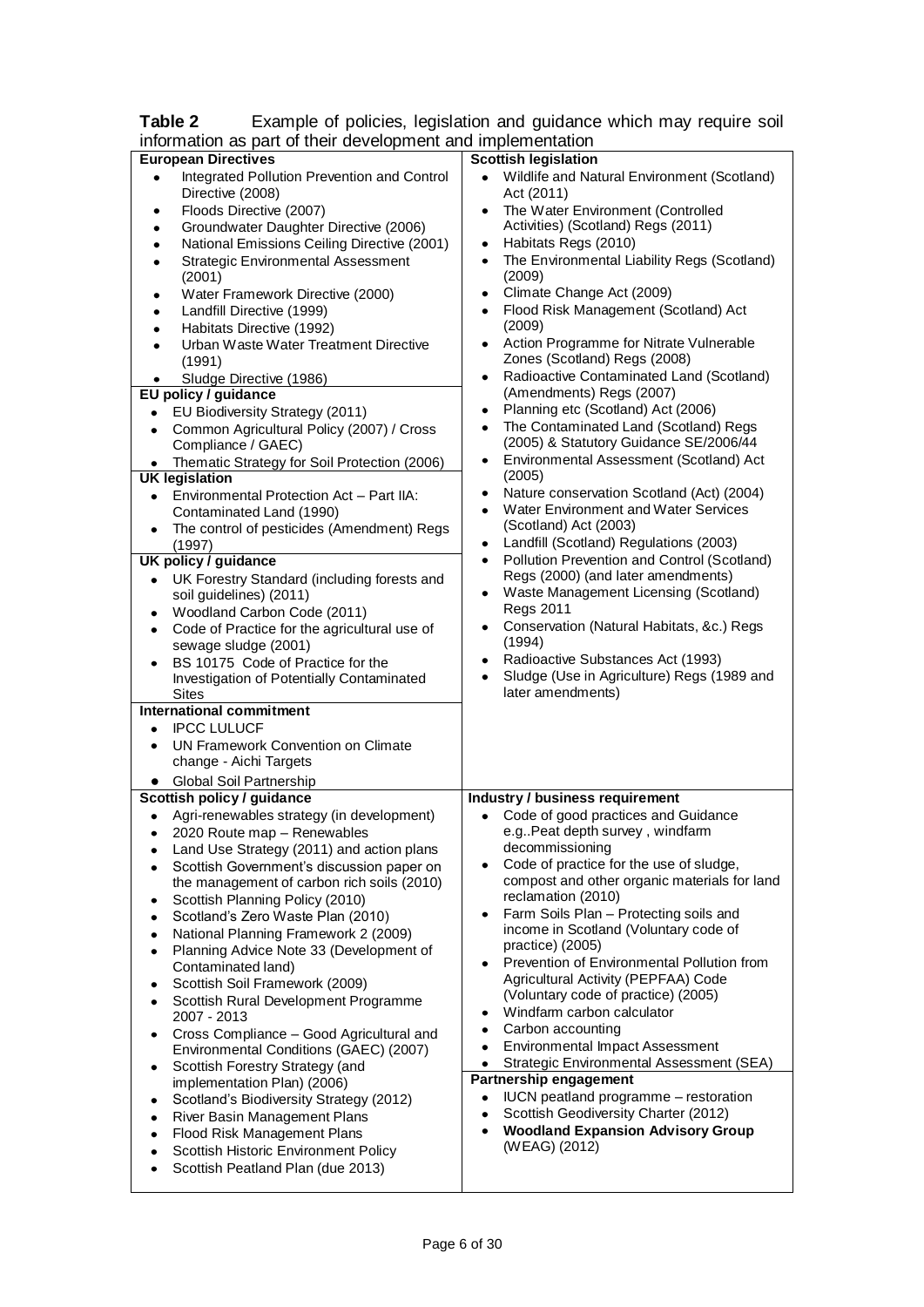There was a good response from government and agency bodies but a poor response from the land based industries and local authorities. At this stage the wider academic community and other industries were not consulted. This means that there was a strong focus on legislative and policy needs for soil data. A wider consultation is required to better understand non-legislative needs.

**Table 2** provides a range of examples of policies, legislation and guidance which may require soil information while **Table 3** provides a list of the main types of organisations who may need data or information on Scottish soils.

| Type of organisations                             | Example of organisation            |
|---------------------------------------------------|------------------------------------|
| International bodies                              | IUCN, FAO, UNEP                    |
| European Institutions                             | EU, research Councils, JRC         |
| UK Government (Non devolved) including UK level   | DECC, JNCC, BGS, Forest            |
| operating agencies                                | Research                           |
| Scottish Government (devolved) including Scottish | SEPA, SNH, FCS, Historic           |
| government agencies                               | Scotland                           |
| Local administration                              | Scottish Local authorities,        |
|                                                   | <b>National Park Authorities</b>   |
| Scottish research and development partnership     | CAMERAS, SAGES, RESAS              |
| Land based business                               | Crofting commission, NFUS,         |
|                                                   | Scottish land and Business,        |
|                                                   | private forestry sector            |
| Industry                                          | Water and energy providers,        |
|                                                   | Waste and recycling industries     |
|                                                   | Developers and/or contaminated     |
|                                                   | land consultancy sector,           |
|                                                   | renewable on-shore industry,       |
|                                                   | planners                           |
| <b>NGO</b>                                        | Conservation, voluntary sectors/   |
|                                                   | environmental sectors / LNCS       |
| Tourism                                           | Golf course, access tracks         |
| Scientific communities                            | UK research councils               |
| Education                                         | Higher and further education,      |
|                                                   | schools, professional bodies (e.g. |
|                                                   | <b>BSSS, SESEF)</b>                |
| Public engagement / citizen science               | The Conservation Volunteers,       |
|                                                   | <b>NGO</b>                         |

| Table 3 | Examples of organisations who may require or provide Scottish soil |
|---------|--------------------------------------------------------------------|
|         | information.                                                       |

The high level of response from the SG and associated agencies expressed a clear and strong need for soil information across a range of issues and policy needs. Table 4 presents examples of what users currently use soil information for and what they could use it for in future.

Discussion with the Soil Focus Group on the consultation responses suggests that the low level of responses from land based businesses and local authorities could reflect a lack of awareness of the fact that soil data underpins their business practises. The soils data are "hidden" in integrated information sources e.g. Land Capability for Agriculture or SuDS. It may also reflect the diverse range of needs within a single organisation which are not easily assessed by a single consultation at a high level. This lack of awareness is a significant impediment in identifying the soil information needs of these user groups.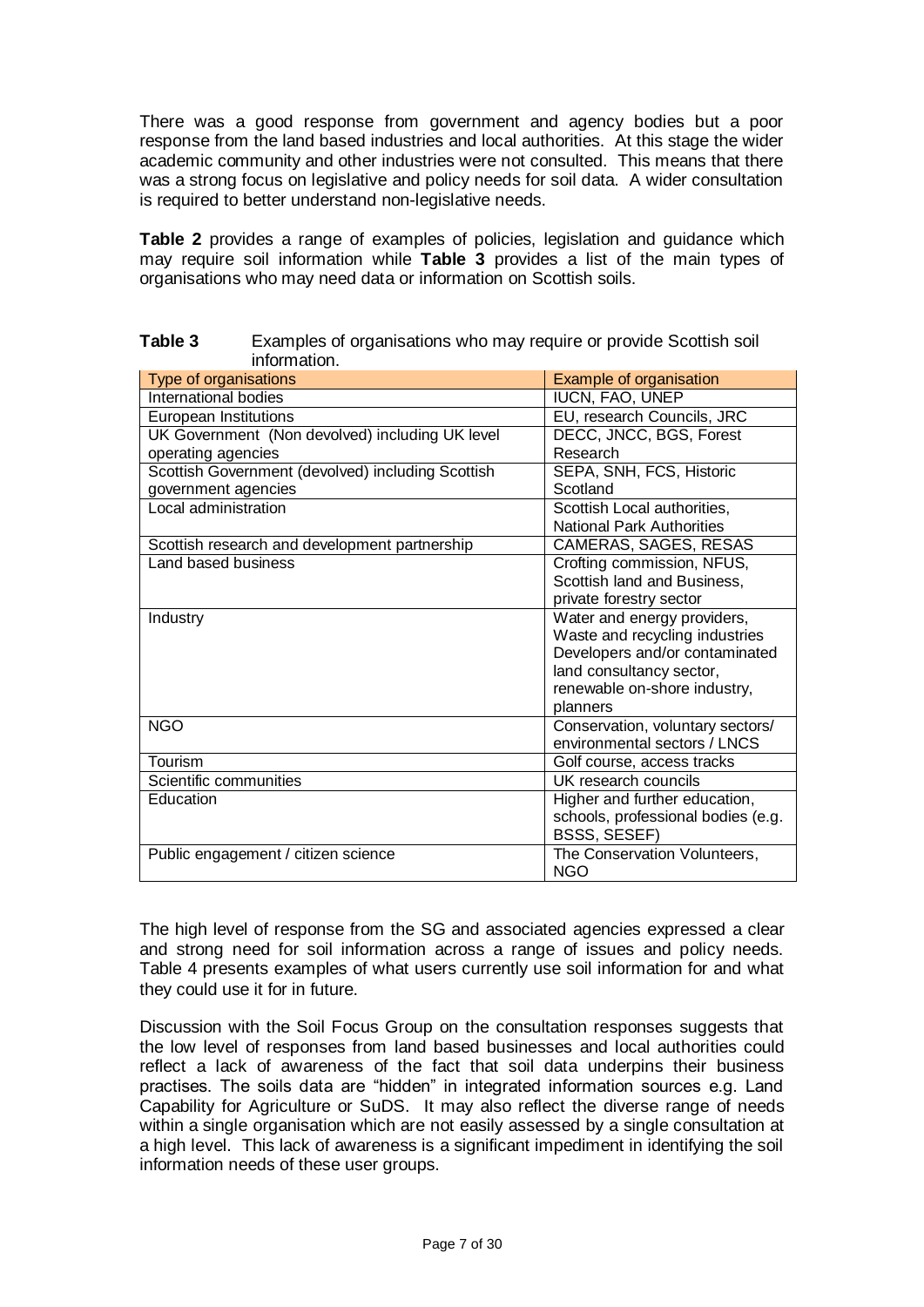|                             | $\frac{1}{2}$ and $\frac{1}{2}$ complete the second requirements general views                                                             |                                                                                                                                      |  |  |  |  |
|-----------------------------|--------------------------------------------------------------------------------------------------------------------------------------------|--------------------------------------------------------------------------------------------------------------------------------------|--|--|--|--|
|                             | <b>Current user requirements</b>                                                                                                           | <b>Expected user</b>                                                                                                                 |  |  |  |  |
|                             |                                                                                                                                            | requirements                                                                                                                         |  |  |  |  |
| <b>FCS</b>                  | Ecological site classification – site /<br>species suitability                                                                             | Better determine GHG<br>sequestration levels of different<br>land uses, better scenario<br>planning techniques for climate<br>change |  |  |  |  |
| <b>SEPA</b>                 | Compliance with regulations (risk<br>assessment e.g. diffuse pollution,<br>flooding, contaminated land). State<br>of Environment reporting | Fill data gaps for risk<br>assessments                                                                                               |  |  |  |  |
| <b>SNH</b>                  | Statutory consultees EIA / SEA.<br>Soil Biodiversity, Carbon rich soil<br>mapping for planning advice                                      | Ecosystem Services indices /<br>land capability                                                                                      |  |  |  |  |
| <b>FSA Scotland</b>         | to inform nutrition policy                                                                                                                 |                                                                                                                                      |  |  |  |  |
| <b>Historic</b><br>Scotland | Need for site specific data.                                                                                                               | historical "carrying capacity" of<br>larger area                                                                                     |  |  |  |  |
| <b>RSPB</b>                 | Site projects / ecological<br>monitoring                                                                                                   | more of the same                                                                                                                     |  |  |  |  |
| <b>GCC</b>                  | to inform whether land is suitable<br>for development / anthropogenic<br>soil                                                              |                                                                                                                                      |  |  |  |  |
| <b>RESAD</b>                | Follow the latest issues? Currently<br>Carbon - Climate change -<br>Ecosystem approach - Food<br>security                                  | Follow the latest issues?                                                                                                            |  |  |  |  |

## **Table 4** Example of users requirements – general view

## <span id="page-8-0"></span>*2.4. Identify and prioritise the monitoring requirements*

The questionnaire responses and subsequent discussion with stakeholders showed that there was a strong demand for soil information, however the respondees were not always sure what exactly they needed and in some cases were not aware that the information they needed was derived from soil data. The responses very much focussed on the need for information rather than raw data.

The responses received from Government and agencies allowed links to be made between their key information needs and specific soil data requirements. However, a wider consultation is required to understand non-legislative needs. A full assessment of Scotland's soil data requirements will require further, more detailed, communication with a wider range of stakeholders using different methods of engagement. The Soil Focus Group will need to consider this needs gap when reviewing the activities of the Scottish Soil Framework later in 2012.

**Table 5** provides a list of soil information and data which have been identified as relevant to inform or to enable an assessment to be made on the ability of soil to carry out specific functions and to response to users specific needs.

However, it also transpires that even when users identify a need for specific soil data there is limited awareness of what existing activities may provide this and whether it is fit for the intended user's purpose. This requires further investigation and may need one to one discussion with respondees to better understand the suitability of existing data and their sources.

.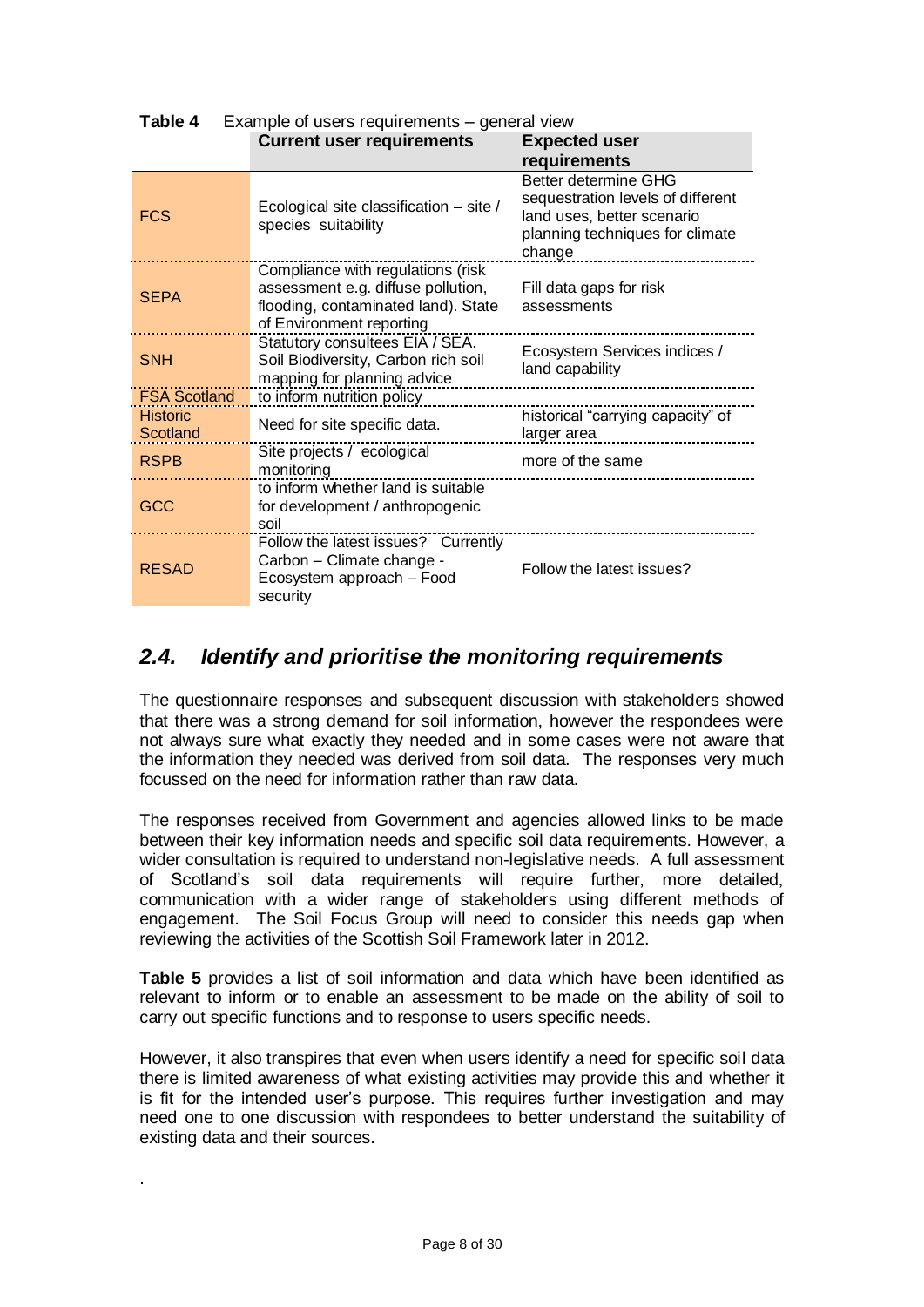| pH / acidity level<br>nutrient / micronutrient status<br>pollution status / soil chemistry<br>Soil chemistry status /<br>stock / flux / capacity<br>buffering, filtering and degradation capacities<br>nutrient cycling rates<br>oxalate extractable Fe, AI and P*<br>soil water / moisture content (availability / storage)<br>anaerobic/aerobic conditions<br>drainage (is it there, is it working)*<br>Soil water & gas - status /<br>permeability*<br>stock / flux / capacity<br>water level & fluctuation of water levels*<br>soil hydrology & hydrogeology*<br>soil hydraulic conductivity*<br>soil organic matter / soil carbon levels<br>carbon stocks<br><b>Soil carbon</b> – status / stock<br><b>GHG fluxes</b><br>/ flux / capacity<br>soil respiration (microbial)*<br>pests and diseases<br>beneficial organisms<br>Soil biodiversity - status /<br>soil biological activity<br>stock / flux / capacity<br>invasive non native species*<br>soil structural integrity - compaction<br>soil depth<br>extent of soil types / resources<br>soil temperature regulation<br>soil formation rates<br>Soil physical properties<br>extent of soil loss and erosion*<br>porosity*<br>texture & clay content*<br>soil compaction*<br>soil profile and horizon visual description*<br><b>Others</b> | Category | Soil properties / quality / processes            |
|-------------------------------------------------------------------------------------------------------------------------------------------------------------------------------------------------------------------------------------------------------------------------------------------------------------------------------------------------------------------------------------------------------------------------------------------------------------------------------------------------------------------------------------------------------------------------------------------------------------------------------------------------------------------------------------------------------------------------------------------------------------------------------------------------------------------------------------------------------------------------------------------------------------------------------------------------------------------------------------------------------------------------------------------------------------------------------------------------------------------------------------------------------------------------------------------------------------------------------------------------------------------------------------------------------|----------|--------------------------------------------------|
|                                                                                                                                                                                                                                                                                                                                                                                                                                                                                                                                                                                                                                                                                                                                                                                                                                                                                                                                                                                                                                                                                                                                                                                                                                                                                                       |          |                                                  |
|                                                                                                                                                                                                                                                                                                                                                                                                                                                                                                                                                                                                                                                                                                                                                                                                                                                                                                                                                                                                                                                                                                                                                                                                                                                                                                       |          |                                                  |
|                                                                                                                                                                                                                                                                                                                                                                                                                                                                                                                                                                                                                                                                                                                                                                                                                                                                                                                                                                                                                                                                                                                                                                                                                                                                                                       |          |                                                  |
|                                                                                                                                                                                                                                                                                                                                                                                                                                                                                                                                                                                                                                                                                                                                                                                                                                                                                                                                                                                                                                                                                                                                                                                                                                                                                                       |          |                                                  |
|                                                                                                                                                                                                                                                                                                                                                                                                                                                                                                                                                                                                                                                                                                                                                                                                                                                                                                                                                                                                                                                                                                                                                                                                                                                                                                       |          |                                                  |
|                                                                                                                                                                                                                                                                                                                                                                                                                                                                                                                                                                                                                                                                                                                                                                                                                                                                                                                                                                                                                                                                                                                                                                                                                                                                                                       |          |                                                  |
|                                                                                                                                                                                                                                                                                                                                                                                                                                                                                                                                                                                                                                                                                                                                                                                                                                                                                                                                                                                                                                                                                                                                                                                                                                                                                                       |          |                                                  |
|                                                                                                                                                                                                                                                                                                                                                                                                                                                                                                                                                                                                                                                                                                                                                                                                                                                                                                                                                                                                                                                                                                                                                                                                                                                                                                       |          |                                                  |
|                                                                                                                                                                                                                                                                                                                                                                                                                                                                                                                                                                                                                                                                                                                                                                                                                                                                                                                                                                                                                                                                                                                                                                                                                                                                                                       |          |                                                  |
|                                                                                                                                                                                                                                                                                                                                                                                                                                                                                                                                                                                                                                                                                                                                                                                                                                                                                                                                                                                                                                                                                                                                                                                                                                                                                                       |          |                                                  |
|                                                                                                                                                                                                                                                                                                                                                                                                                                                                                                                                                                                                                                                                                                                                                                                                                                                                                                                                                                                                                                                                                                                                                                                                                                                                                                       |          |                                                  |
|                                                                                                                                                                                                                                                                                                                                                                                                                                                                                                                                                                                                                                                                                                                                                                                                                                                                                                                                                                                                                                                                                                                                                                                                                                                                                                       |          |                                                  |
|                                                                                                                                                                                                                                                                                                                                                                                                                                                                                                                                                                                                                                                                                                                                                                                                                                                                                                                                                                                                                                                                                                                                                                                                                                                                                                       |          |                                                  |
|                                                                                                                                                                                                                                                                                                                                                                                                                                                                                                                                                                                                                                                                                                                                                                                                                                                                                                                                                                                                                                                                                                                                                                                                                                                                                                       |          |                                                  |
|                                                                                                                                                                                                                                                                                                                                                                                                                                                                                                                                                                                                                                                                                                                                                                                                                                                                                                                                                                                                                                                                                                                                                                                                                                                                                                       |          |                                                  |
|                                                                                                                                                                                                                                                                                                                                                                                                                                                                                                                                                                                                                                                                                                                                                                                                                                                                                                                                                                                                                                                                                                                                                                                                                                                                                                       |          |                                                  |
|                                                                                                                                                                                                                                                                                                                                                                                                                                                                                                                                                                                                                                                                                                                                                                                                                                                                                                                                                                                                                                                                                                                                                                                                                                                                                                       |          |                                                  |
|                                                                                                                                                                                                                                                                                                                                                                                                                                                                                                                                                                                                                                                                                                                                                                                                                                                                                                                                                                                                                                                                                                                                                                                                                                                                                                       |          |                                                  |
|                                                                                                                                                                                                                                                                                                                                                                                                                                                                                                                                                                                                                                                                                                                                                                                                                                                                                                                                                                                                                                                                                                                                                                                                                                                                                                       |          |                                                  |
|                                                                                                                                                                                                                                                                                                                                                                                                                                                                                                                                                                                                                                                                                                                                                                                                                                                                                                                                                                                                                                                                                                                                                                                                                                                                                                       |          |                                                  |
|                                                                                                                                                                                                                                                                                                                                                                                                                                                                                                                                                                                                                                                                                                                                                                                                                                                                                                                                                                                                                                                                                                                                                                                                                                                                                                       |          |                                                  |
|                                                                                                                                                                                                                                                                                                                                                                                                                                                                                                                                                                                                                                                                                                                                                                                                                                                                                                                                                                                                                                                                                                                                                                                                                                                                                                       |          |                                                  |
|                                                                                                                                                                                                                                                                                                                                                                                                                                                                                                                                                                                                                                                                                                                                                                                                                                                                                                                                                                                                                                                                                                                                                                                                                                                                                                       |          |                                                  |
|                                                                                                                                                                                                                                                                                                                                                                                                                                                                                                                                                                                                                                                                                                                                                                                                                                                                                                                                                                                                                                                                                                                                                                                                                                                                                                       |          |                                                  |
|                                                                                                                                                                                                                                                                                                                                                                                                                                                                                                                                                                                                                                                                                                                                                                                                                                                                                                                                                                                                                                                                                                                                                                                                                                                                                                       |          |                                                  |
|                                                                                                                                                                                                                                                                                                                                                                                                                                                                                                                                                                                                                                                                                                                                                                                                                                                                                                                                                                                                                                                                                                                                                                                                                                                                                                       |          |                                                  |
|                                                                                                                                                                                                                                                                                                                                                                                                                                                                                                                                                                                                                                                                                                                                                                                                                                                                                                                                                                                                                                                                                                                                                                                                                                                                                                       |          |                                                  |
|                                                                                                                                                                                                                                                                                                                                                                                                                                                                                                                                                                                                                                                                                                                                                                                                                                                                                                                                                                                                                                                                                                                                                                                                                                                                                                       |          |                                                  |
|                                                                                                                                                                                                                                                                                                                                                                                                                                                                                                                                                                                                                                                                                                                                                                                                                                                                                                                                                                                                                                                                                                                                                                                                                                                                                                       |          |                                                  |
|                                                                                                                                                                                                                                                                                                                                                                                                                                                                                                                                                                                                                                                                                                                                                                                                                                                                                                                                                                                                                                                                                                                                                                                                                                                                                                       |          |                                                  |
|                                                                                                                                                                                                                                                                                                                                                                                                                                                                                                                                                                                                                                                                                                                                                                                                                                                                                                                                                                                                                                                                                                                                                                                                                                                                                                       |          |                                                  |
|                                                                                                                                                                                                                                                                                                                                                                                                                                                                                                                                                                                                                                                                                                                                                                                                                                                                                                                                                                                                                                                                                                                                                                                                                                                                                                       |          | soil resilience / resistance / adaptive capacity |

**Table 5** List of measureable soil characteristics, properties and processes

\* additional needs identify by the consultation

Based on the questionnaire responses, it is possible to say that there is an overall good level of awareness of the existence of current monitoring activities / schemes although few respondents indicated that they are actively using data from these and even fewer are manipulating data. The barriers to use of information are unclear and may included lack of awareness of availability of data, licensing arrangements or apathy to change established routine procedures.

Value could be added to existing soil data / information by promoting better access to data from sources and, in particular, interpreted information. This requires exploring links with Scotland's Soil Database and Website project and Scotland's Environment Web.

Table 6 provides a more detailed analysis of the responses received. By linking the user information requirements with specific drivers and soil related information needs (**table 2**) we are able to assess the nature of soil data and information used.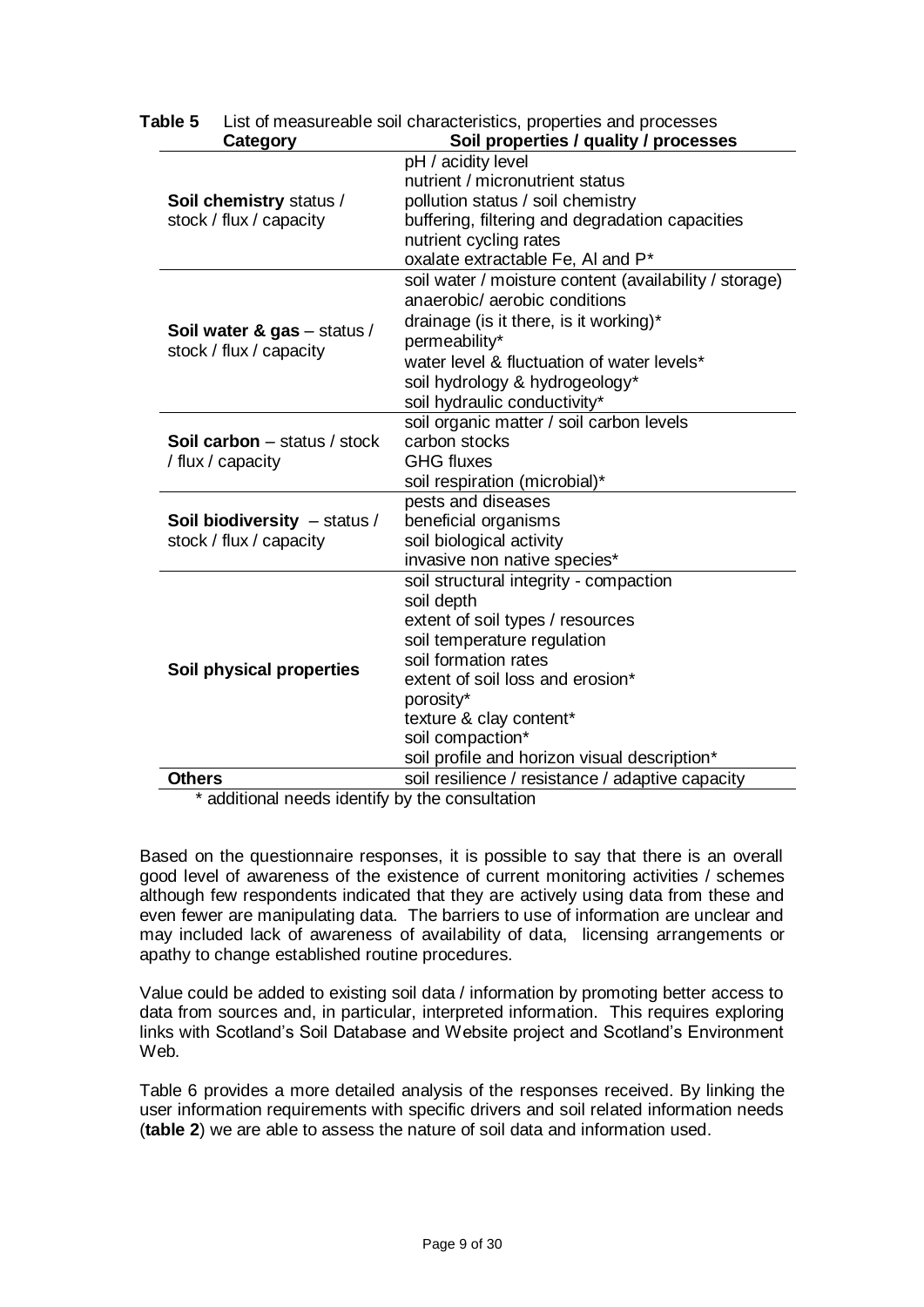| Users requirement                                                                                                                                                                                                                       | drivers -<br>legislative and<br>policy drivers                                                                                               | theme                     | <b>Users</b>                               | Information<br>requirement,<br>as identified<br>by user (soil<br>related only)                                                                                    | Soil data needed, as identified by<br>user or by soil MAP group based<br>on information provided by users                                                                                                                                                                                                                                                                                                                                                                                                                                                                                                                                                         |
|-----------------------------------------------------------------------------------------------------------------------------------------------------------------------------------------------------------------------------------------|----------------------------------------------------------------------------------------------------------------------------------------------|---------------------------|--------------------------------------------|-------------------------------------------------------------------------------------------------------------------------------------------------------------------|-------------------------------------------------------------------------------------------------------------------------------------------------------------------------------------------------------------------------------------------------------------------------------------------------------------------------------------------------------------------------------------------------------------------------------------------------------------------------------------------------------------------------------------------------------------------------------------------------------------------------------------------------------------------|
| To assess impact of<br>atmospheric<br>deposition and<br>effectiveness of<br>regulations. - current<br>practices for<br>appropriate<br>assessments of<br>impact of atmospheric<br>deposition from<br>regulated industrial<br>activities. | <b>IPPC Directive</b><br>$(2008)$ -> PPC<br><b>Scotland Regs</b><br>(2000)<br>Habitats<br>Directive (1992)<br>-> Conservation<br>Regs (1994) | Air                       | SEPA-<br>Local<br>authority                | Dry and wet<br>deposition of<br>potential<br>pollutant -><br>need to know<br>how site has<br>been<br>impacted<br>currently<br>looking at<br>vegetation<br>impacts | Could used<br>nutrient / micronutrient status<br>pH / acidity level<br>nutrient cycling rates<br>pollution status / soil chemistry<br>soil organic matter / soil carbon<br>levels<br>carbon stocks<br>soil biological activity soil<br>structural integrity                                                                                                                                                                                                                                                                                                                                                                                                       |
| To assess risk of entry<br>of hazardous or non<br>hazardous pollutant<br>into groundwater                                                                                                                                               | WFD and<br>Groundwater<br>Daughter<br>Directive 2006                                                                                         | conta<br>minate<br>d land | <b>SEPA</b><br>Local<br>authority<br>- SNH | soil<br>information<br>used in risk<br>assessment<br>modelling to<br>establish<br>contaminant<br>fate and<br>transport to<br>environmental<br>receptors           | pH / acidity level<br>nutrient / micronutrient status<br>pollution status / soil chemistry<br>buffering, filtering and<br>degradation<br>nutrient cycling rates<br>soil water / moisture content<br>(availability / storage)<br>soil hydraulic conductivity,<br>porosity, permeability<br>soil hydrology & hydrogeology<br>soil organic matter / soil carbon<br>levels<br>Carbon stocks<br>soil structural integrity<br>soil biological activity<br>texture & clay content soil depth<br>extent of soil types / resources<br>capacities<br>Anaerobic/<br>aerobic conditions<br>soil temperature regulation<br>soil resilience / resistance /<br>adaptive capacity |
| assessing eligibility of<br>activties under<br>Woodland carbon<br>code                                                                                                                                                                  | Woodland<br>Carbon Code<br>(2011)                                                                                                            | foresty                   | FCS/FR<br>/ forest<br>manager              | soil type as<br>expressed in<br>locational<br>guidance<br>maps                                                                                                    | soil organic matter / soil carbon<br>levels<br>soil depth                                                                                                                                                                                                                                                                                                                                                                                                                                                                                                                                                                                                         |
| to develop wetland<br>environmental<br>standards<br>for classification                                                                                                                                                                  | <b>WFD</b><br>classification -><br>Water<br>Environment<br>and Water<br>Services<br>(Scotland) Act<br>(2003)                                 | Wetla<br>nd               | <b>SEPA</b>                                | soil<br>distribution<br>soil type<br>(peat)<br>drainage?                                                                                                          | soil hydrology & hydrogeology<br>soil organic matter / soil carbon<br>levels<br>soil depth<br>extent of soil types / resources                                                                                                                                                                                                                                                                                                                                                                                                                                                                                                                                    |

## **Table 6** Example of user requirements derived from Scottish Government agency needs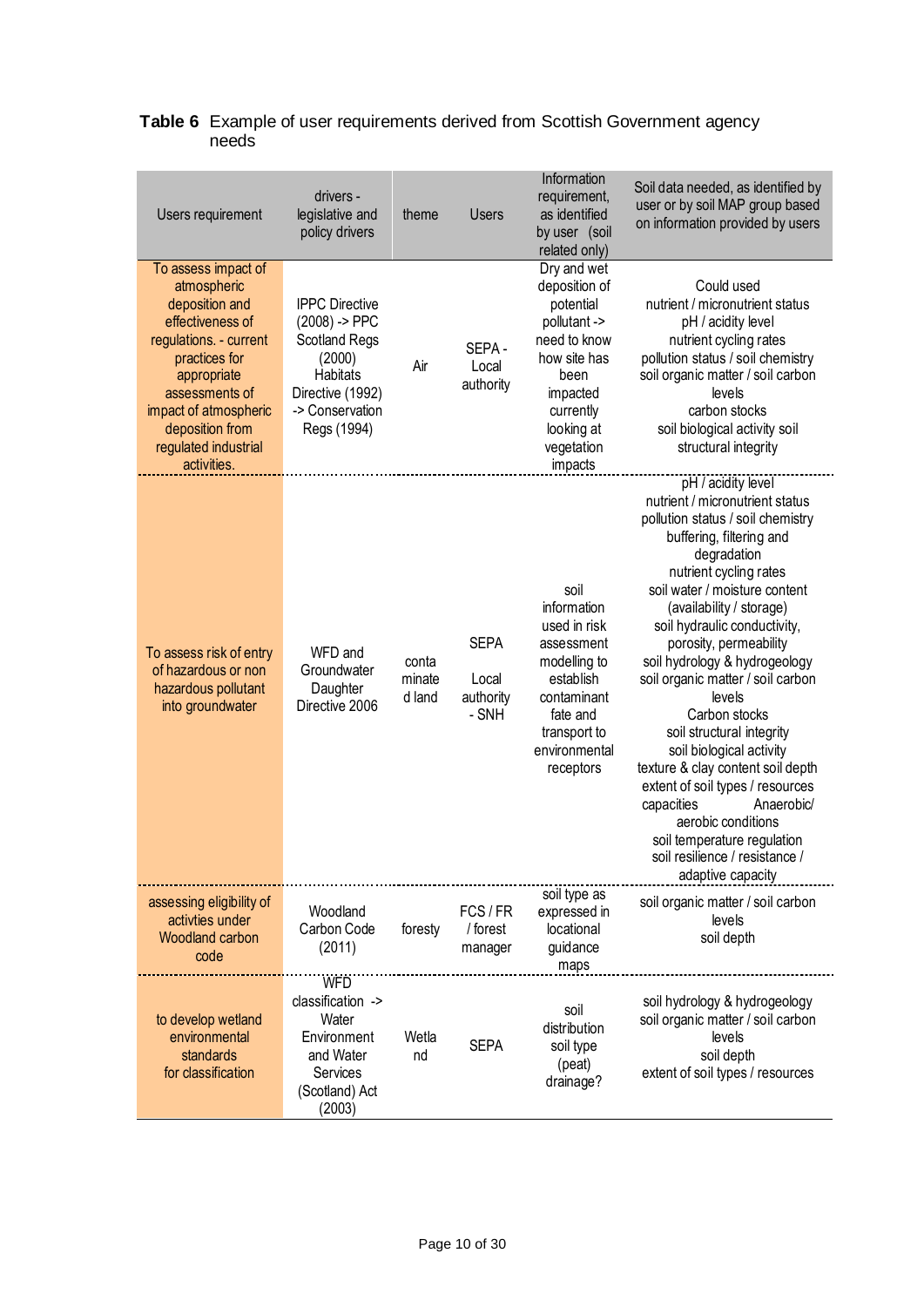## <span id="page-11-0"></span>**2.4.1. What is changing in the soil environment?**

There is a perception that Scotland's soils are generally in good health. However there is evidence that soil degradation is occurring. In many instances, degradation of soil quality and the capacity of soils to function effectively have become evident in other environmental problems e.g. flooding, diffuse water pollution, greenhouse gas emissions, health risks. Soil monitoring is necessary to identify the soil-based cause of these problems and establish the effectiveness of the various policy and guidance interventions put in place to address them.

The following paragraphs summarise the known and possible changes to Scottish soils from available data, expert knowledge and studies from elsewhere with a comparable environment to Scotland. Further details are available in the State of Scotland's Soil Report 2011. To date, most information is available for individual soil properties with, as yet, little assessment of changes to the functions of soil. The soil MAP recognises the need to move towards a more functional assessment of soil quality which would integrate information on individual properties and processes.

#### <span id="page-11-1"></span>*Soil chemical properties and processes including soil carbon*

- Soil organic matter (SOM). There is no evidence of significant changes in SOM concentration since the 1980s within agricultural and semi-natural habitats<sup>10,11</sup>. However, the levels of SOM in Scotland's agricultural soils are typically far lower than in semi-natural soils while arable soils generally have lower SOM levels than grassland soils. In contrast, a proportion of cropped soils with particular cultural significance (e.g. machair, plaggen soils) have become enriched in SOM relative to surrounding semi-natural areas. Future SOM levels may be expected to increase in habitats undergoing restoration.
- Soil carbon stocks. Again there is no evidence of significant changes to soil  $\bullet$ carbon stocks over recent decades<sup>12</sup>. However the degraded state of many Scottish peatlands indicates that the below-ground stock of carbon in these habitats will have declined and likely to continue to decreasing into the future without restoration actions<sup>13</sup>. Soil carbon stocks may be expected to increase in future under peatland restoration.
- Greenhouse gas emissions. Emissions of nitrous oxide are typically greatest  $\bullet$ from fertilised agricultural soils while methane emissions are generally greatest from peatland systems. In both instances, empirical evidence of change is lacking but modelling suggests that GHG emissions from agricultural systems soils have increased significantly during the  $20<sup>th</sup>$ Century<sup>14,15</sup>.

-

 $10$  Lilly, A & Baggaley, N.J.. In press. The potential for Scottish cultivated topsoils to lose or gain soil organic carbon. Soil Use and Management.

<sup>11</sup> Chapman et al Submitted – Comparison of soil carbon stocks in Scottish soils between 1978 and 2009. European Journal of Soil Science

<sup>12</sup> Smith, P et al. 2010 Consequences of feasible future agricultural land-use change on soil organic carbon stocks and greenhouse gas emissions in Great Britain. Soil Use and Management,26,4, 381-398

<sup>13</sup> Artz, R., Chapman., S., Donnelly, D. and Mathews R. 2012 *Potential Abatement from Peatland Restoration.*  Research Summary. Climate Exchange.

<sup>&</sup>lt;sup>14</sup> Smith, J, U et al 2010 Estimating changes in Scottish soil carbon stocks using ECOSSE. I. Model description and uncertainties. Climate Research, 45 (Special 24: Climate change and the British Uplands). 179-192.<br><sup>15</sup> Cmith, 1111 at al. 2012 The United States of the British Uplands). 179-192.

<sup>&</sup>lt;sup>5</sup> Smith, J, U et al 2010 Estimating changes in Scottish soil carbon stocks using ECOSSE. II. Application. Climate Research, 45 (Special 24: Climate change and the British Uplands). 193-205.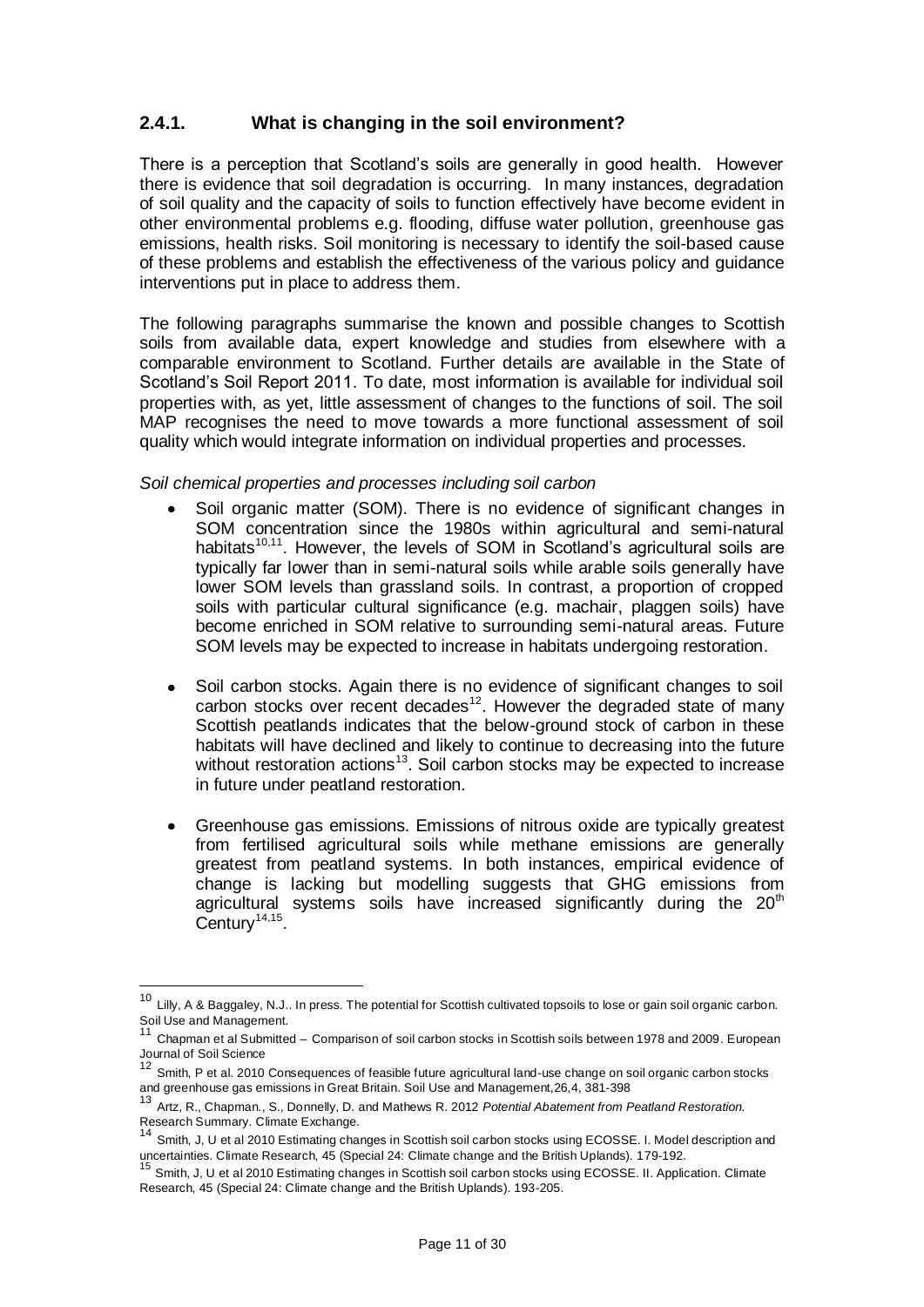- Soil pH. Data and modelling suggest there was a decrease in soil pH (increase in acidity) in the early  $20<sup>th</sup>$  Century in most soil types and most habitats. In general, agricultural soils are managed to maintain soil pH within the optimal agronomic range. Since the late 1990s, soil pH has increased across most soil types. Increases may continue but there is uncertainty to future trends linked to future changes in atmospheric pollution.
- Metals. Localised urban and industrial areas of Scotland have atypical elevated levels of metal contaminants in soils as a legacy of industrial contamination but these levels may decrease through remediation. In contrast metal levels in agricultural soils are predicted to increase because of fertiliser use and increased use of organic amendments (e.g. slurry and composts) that contain metals.
- Organic pollutants. Persistent organic pollutant levels have increased in soils in the  $20<sup>th</sup>$  century with distribution and concentrations linked to urban, industrial and certain agricultural locations. The levels of some of these pollutants are predicted to increase in managed soils with continued use of certain agrochemicals while some will decline as a result of regulation. Meanwhile, levels in urban and industrial areas may decline through remediation and regulation.
- Radioactive materials. There have been localised increases in radionuclides in soils with these expected to continue to decline with no major changes to wider levels of radioactive materials under current circumstances.
- Nutrients (e.g. nitrogen, phosphorus) and micronutrients (e.g. selenium). There is evidence of elevated soil nutrient levels in managed and unmanaged soils across Scotland as demonstrated by critical loads and agricultural fertility assessments. There are sparse data on changes to micronutrients though certain soils are known to be deficient in important nutrients.. Trends in nutrients within semi-natural habitats are expected to decline in general although localised increases may occur due to specific activities.

### <span id="page-12-0"></span>*Soil physical properties and processes including water*

- Soil compaction. There is anecdotal information to suggest that soils in Scotland are showing signs of compaction in managed systems but there is insufficient evidence to demonstrate whether this is an increasing issue. Changes to agricultural machinery and management will have implications for compaction.
- Soil erosion: wind, water. Model results demonstrate that the risk of soil erosion varies across Scotland. There are however no systematic assessments of actual soil erosion by wind or water.
- Landslides. Susceptibility to landslides has been assessed indicating regional  $\bullet$ differences but again no systematic data are available on changes in susceptibility or actual occurrence over time.
- Soil structure. Historical differences in soil texture in the same soils under different land uses indicate agricultural land use will change soil texture and soil bulk density, and therefore soil structure, relative to surrounding soils. There is little evidence of structural changes within land uses over recent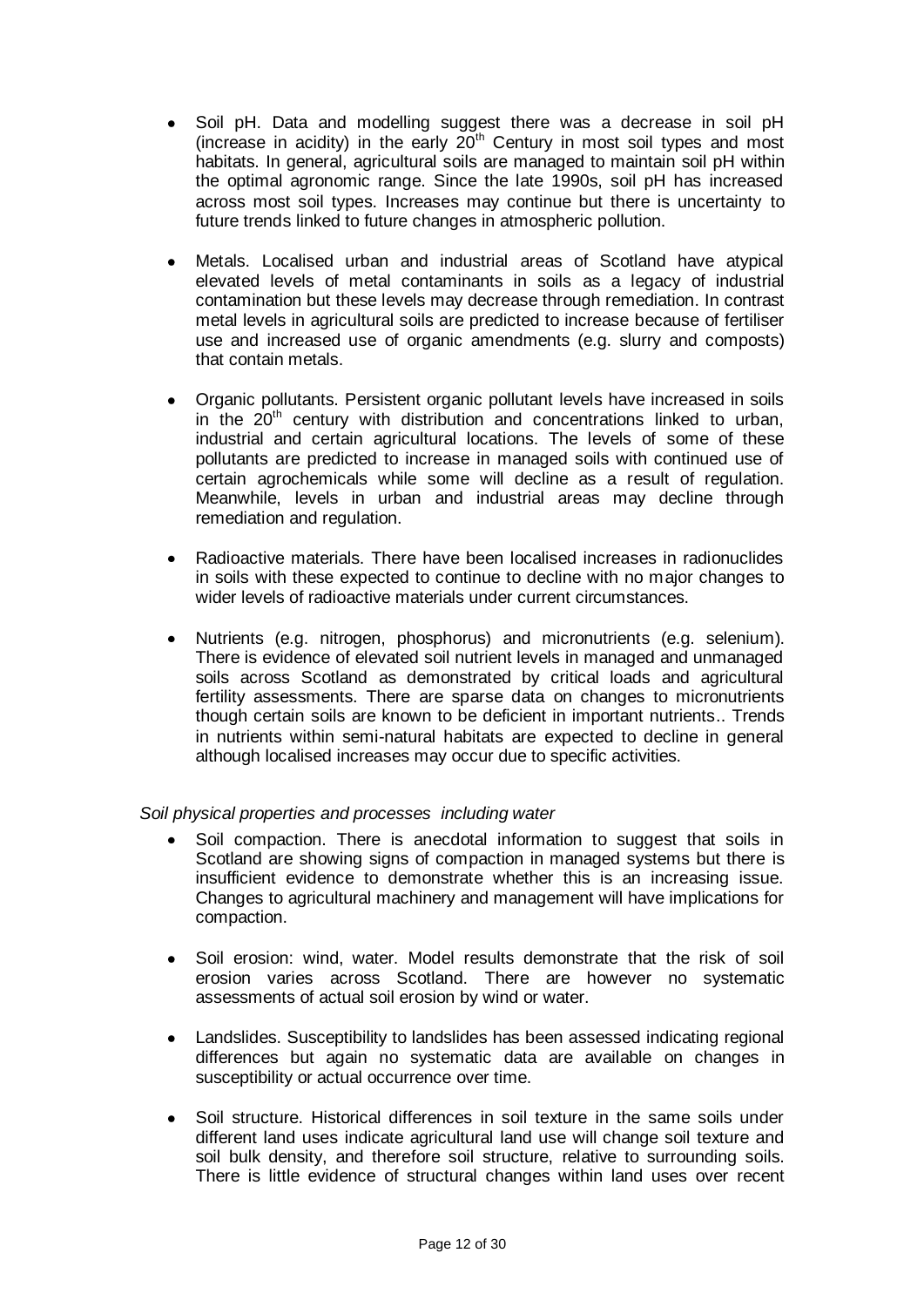decades. Anecdotal evidence on compaction does however link to potential changes in soil structure.

Soil moisture characteristics. Assessments of potential soil moisture deficit  $\bullet$ suggest that soil moisture has changed in recent decades with trends corresponding to regional conditions<sup>16</sup>

### <span id="page-13-0"></span>*Soil biological properties and processes*

- Pathogens. There is insufficient data to comment on pathogens though they are predicted to increase in future.
- Soil biodiversity. There are significant differences in soil biodiversity (species, communities and activities) with respect to land use suggesting that soil biodiversity has declined in agricultural soils over decades if not centuries. Declines in certain species (e.g. fungi, ants) have also been recorded within semi-natural habitats and managed grasslands. Following recent results, trends in soil biodiversity are likely so show both increases and decreases.

#### <span id="page-13-1"></span>*Spatial extent and composition of soil types*

- There is evidence that extent of the most productive soils, as identified by prime agricultural land, has been and will continue to be reduced (through continued land development).
- The extent of undisturbed organic soils, in particular peat soils, has been reduced in the last century.
- Recent analyses of the Land capability for agriculture suggest that the relative proportions of different Agricultural Land Capability Classes may change as a result of changes in soil conditions due to climate change $17,18$ .

## <span id="page-13-2"></span>**2.4.2. Why is it changing?**

-

This section explains what factor(s) are responsible for the changes outlined above.

- Historical changes to agricultural land use and management practices along with atmospheric deposition of pollutants have been linked to changes in SOM, carbon, nutrients, pH, structure, etc. and to the reduced capacity of soils to retain organic matter, carbon, nutrients, water and particles. Local activities, e.g. septic tanks, are also linked to increased nutrient levels. Ongoing changes to these pressures will have corresponding effects in soils.
- The acidity of soils in Scotland, reflecting the soils capacity to buffer against  $\bullet$ pollution, has changed as a consequence of agricultural land use (liming), atmospheric deposition of sulphur and now increasingly atmospheric nitrogen deposition.

<sup>&</sup>lt;sup>16</sup> Brown et al. 2011 Climate change, drought risk and land capability for agriculture: implications for land-use in *Scotland.,* Regional Environmental Change, 11, 503-518.

<sup>&</sup>lt;sup>17</sup> Brown et al. 2008 Influence of climate change on agricultural land-use potential: Adapting and updating the land capability system for Scotland. Climate Research, 37(1), 43-57.

<sup>18</sup> Brown et al**.** 2011 Land capability classification to plan for a changing climate*.,* In: Land Quality and Land Use Information - in the European Union (eds. G. Toth and T. Nemeth). EUR - Scientific and Technical Research Series.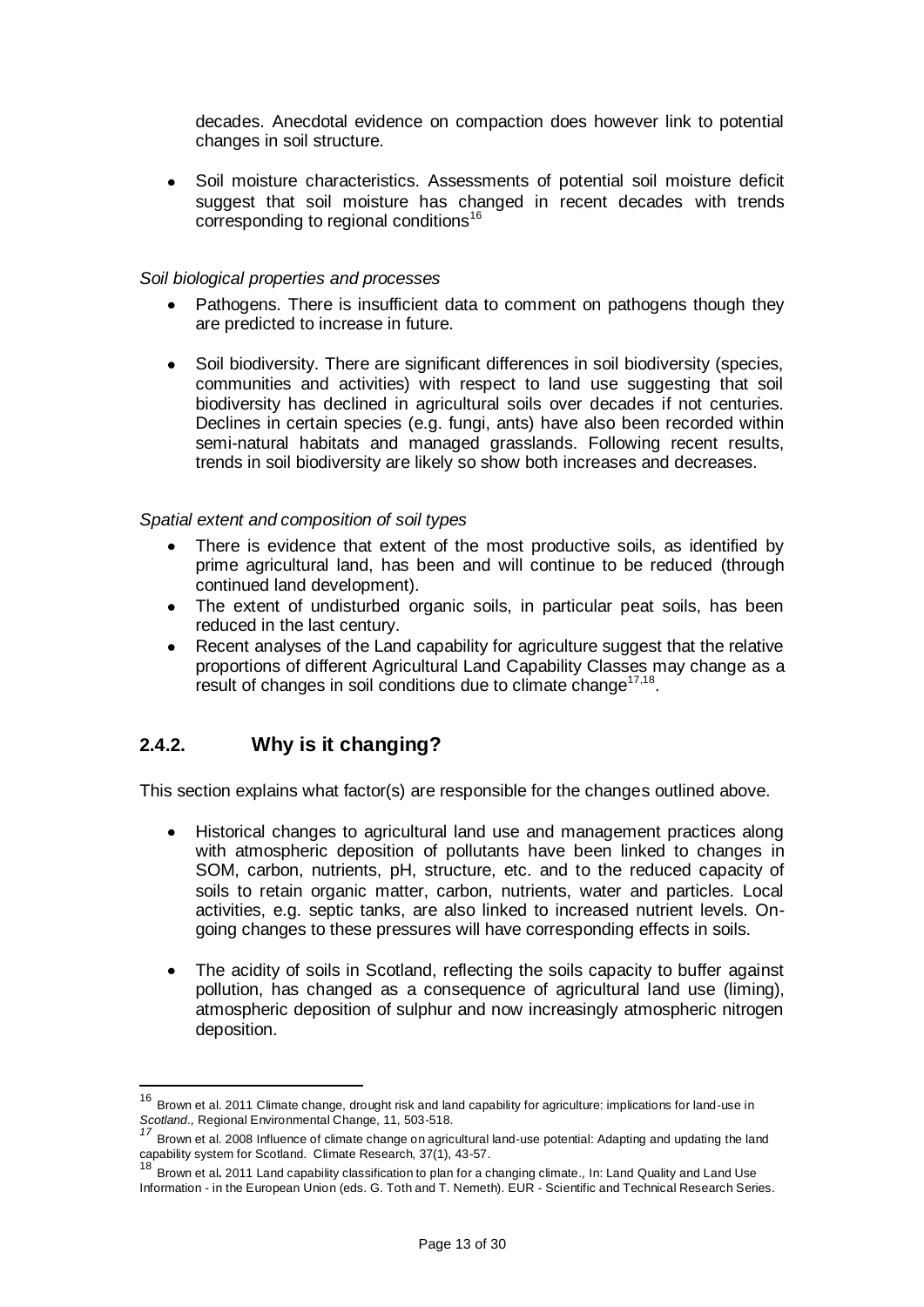- Greenhouse gas emissions. Agricultural intensification over 100s of years has led to an increase in greenhouse gas emissions from, and a reduction in carbon in, agricultural soils compared to natural and semi-natural soils.
- Metals and persistent organic pollutants: The application of wastes and other materials to land has long been known to affect soil quality through the addition of metals and other potentially toxic compounds. Localised areas of contaminants are associated with historical industrial activity.
- Elevated levels of radioactive materials reflect transfer from nuclear incidents (e.g. Chernobyl) and weapons testing while declining trends reflect natural decay processes alongside remediation.
- It has been suggested from evidence elsewhere that increasing use of heavy agricultural machinery may be resulting in increased soil compaction while reduced tillage may be reduce compaction in the short-term.
- Soil erosion and landslides. Inappropriate management of agricultural land (including grazing), land use change and construction activities have been cited as causes of increased erosion and landslides alongside changing weather patterns.
- Recent climate change alongside land use and management impacts on soil structure and soil organic matter will have influenced soil moisture characteristics although there is little direct evidence of the impacts to date.
- The presence of pathogens in wastes and organic materials utilised on agricultural land have been linked to the presence of pathogens in soils. Land use change is perceived to have been the biggest driver of changes in soil biodiversity with management and pollution resulting in additional changes.
- Construction, in particular the expansion of urban and industrial areas and of  $\bullet$ transport routes, is a significant threat to the most productive soils in Scotland. Historically many urban areas were developed in regions with fertile soils for benefits of food provision and labour force, for example.
- Changes in land use and land management practices, along with pollution, have resulted in the degradation of Scottish peat soils.

Table 7 lists the main pressures on soils and shows which functions they impact on and which threats they contribute to.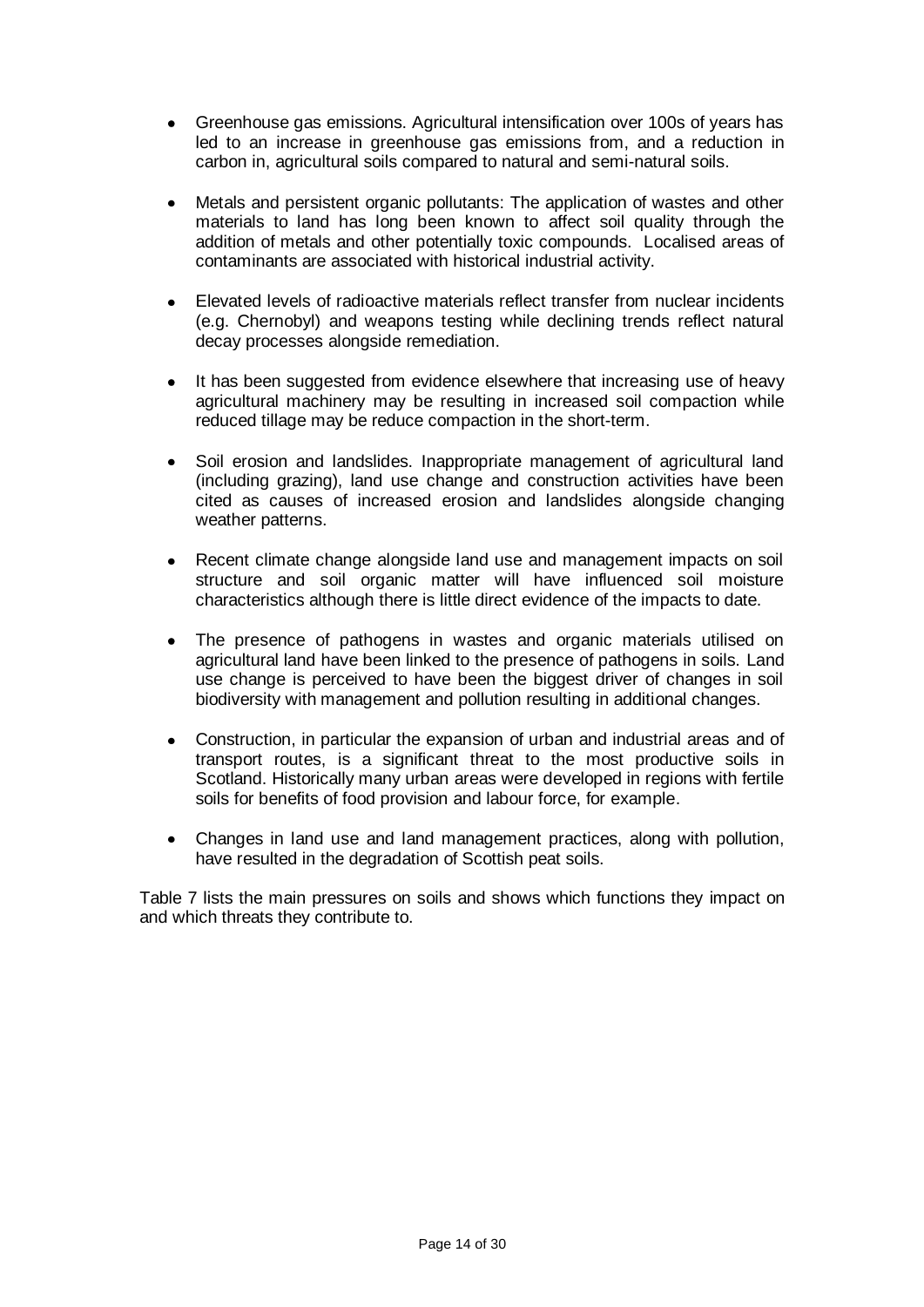| (degradation process)<br>The main soil functions<br>environmental interactions<br>and regulating<br>providing a platform for<br>providing raw materials<br>providing habitats and<br>sustaining biodiversity<br>loss of organic matter<br>GHG with atmosphere<br>change in biodiversity<br>preserving heritage<br>erosion / landslides<br>storing carbon and<br>Food and biomass<br>contamination<br>exchanging<br>compaction<br>production<br>building<br>sealing<br><b>Pressures</b><br>Controlling<br><b>Climate Change</b><br>$\boldsymbol{\mathsf{x}}$<br>$\mathbf{x}$<br>$\mathbf x$<br>$\mathbf x$<br>$\mathbf{x}$<br>$\mathbf{x}$<br>$\mathbf x$<br>$\mathbf x$<br>$\boldsymbol{\mathsf{x}}$<br><b>Land Use Change</b><br>$\pmb{\mathsf{x}}$<br>$\mathbf x$<br>$\mathbf{x}$<br>$\mathbf{x}$<br>$\mathbf x$<br>$\mathbf{x}$<br>$\mathbf{x}$<br>$\mathbf{x}$<br>$\mathbf x$<br>$\mathbf{x}$<br>$\mathbf{x}$<br>e.g. expansion of agriculture<br>$\mathbf{x}$<br>X<br>$\boldsymbol{\mathsf{x}}$<br>$\mathbf{x}$<br>$\mathbf x$<br>$\mathbf x$<br>e.g. expansion of forestry<br>$\boldsymbol{\mathsf{x}}$<br>$\mathbf x$<br>$\mathbf x$<br>X<br>X<br>X<br><b>Land Management Practices</b><br>$\mathbf{x}$<br>$\boldsymbol{\mathsf{x}}$<br>$\mathbf{x}$<br>$\mathbf{x}$<br>$\mathbf{x}$<br>$\mathbf{x}$<br>$\mathbf x$<br>$\boldsymbol{\mathsf{x}}$<br>$\boldsymbol{\mathsf{x}}$<br>$\mathbf x$<br>$\mathbf{x}$<br>$\mathbf{x}$<br>e.g. cultivation<br>$\boldsymbol{\mathsf{x}}$<br>$\pmb{\times}$<br>$\boldsymbol{\mathsf{x}}$<br>x<br>e.g. application of fertilisers / pesticides<br>$\mathbf{x}$<br>$\mathbf{x}$<br>$\mathbf{x}$<br>e.g. burning<br>$\mathbf x$<br>$\mathbf x$<br>$\mathbf{x}$<br><b>Development / infrastructure</b><br>$\mathbf{x}$<br>$\mathbf x$<br>$\mathbf x$<br>$\boldsymbol{\mathsf{x}}$<br>$\mathbf{x}$<br>$\boldsymbol{\mathsf{x}}$<br>$\mathbf{x}$<br>$\mathbf x$<br>$\mathbf{x}$<br>$\mathbf{x}$<br><b>Transport</b><br>$\mathbf{x}$<br>$\boldsymbol{\mathsf{x}}$<br>$\mathbf x$<br>$\mathbf x$<br>$\mathbf x$<br><b>Industry</b><br>$\pmb{\mathsf{x}}$<br>$\boldsymbol{\mathsf{x}}$<br>$\mathbf{x}$<br>$\mathbf{x}$<br>$\mathbf{x}$<br>$\pmb{\mathsf{x}}$<br>$\mathbf{x}$<br>$\mathbf{x}$<br>$\mathbf x$<br>$\mathbf{x}$<br>e.g. gas emissions<br>$\mathbf{x}$<br>$\mathbf{x}$<br>e.g. quarrying / mining<br>$\mathbf x$<br>$\mathbf{x}$<br>X<br><b>Peat exploitation</b><br>$\mathbf{x}$<br>$\boldsymbol{\mathsf{x}}$<br>$\mathbf{x}$<br>$\pmb{\times}$<br>$\boldsymbol{\mathsf{x}}$ |  |  |  |                                 |                           | <b>Threat to soil</b> |              |                    |  |
|----------------------------------------------------------------------------------------------------------------------------------------------------------------------------------------------------------------------------------------------------------------------------------------------------------------------------------------------------------------------------------------------------------------------------------------------------------------------------------------------------------------------------------------------------------------------------------------------------------------------------------------------------------------------------------------------------------------------------------------------------------------------------------------------------------------------------------------------------------------------------------------------------------------------------------------------------------------------------------------------------------------------------------------------------------------------------------------------------------------------------------------------------------------------------------------------------------------------------------------------------------------------------------------------------------------------------------------------------------------------------------------------------------------------------------------------------------------------------------------------------------------------------------------------------------------------------------------------------------------------------------------------------------------------------------------------------------------------------------------------------------------------------------------------------------------------------------------------------------------------------------------------------------------------------------------------------------------------------------------------------------------------------------------------------------------------------------------------------------------------------------------------------------------------------------------------------------------------------------------------------------------------------------------------------------------------------------------------------------------------------------------------------------------------------------------------------------------------------------------------------------------------------|--|--|--|---------------------------------|---------------------------|-----------------------|--------------|--------------------|--|
|                                                                                                                                                                                                                                                                                                                                                                                                                                                                                                                                                                                                                                                                                                                                                                                                                                                                                                                                                                                                                                                                                                                                                                                                                                                                                                                                                                                                                                                                                                                                                                                                                                                                                                                                                                                                                                                                                                                                                                                                                                                                                                                                                                                                                                                                                                                                                                                                                                                                                                                            |  |  |  |                                 |                           |                       |              |                    |  |
|                                                                                                                                                                                                                                                                                                                                                                                                                                                                                                                                                                                                                                                                                                                                                                                                                                                                                                                                                                                                                                                                                                                                                                                                                                                                                                                                                                                                                                                                                                                                                                                                                                                                                                                                                                                                                                                                                                                                                                                                                                                                                                                                                                                                                                                                                                                                                                                                                                                                                                                            |  |  |  |                                 |                           |                       |              |                    |  |
|                                                                                                                                                                                                                                                                                                                                                                                                                                                                                                                                                                                                                                                                                                                                                                                                                                                                                                                                                                                                                                                                                                                                                                                                                                                                                                                                                                                                                                                                                                                                                                                                                                                                                                                                                                                                                                                                                                                                                                                                                                                                                                                                                                                                                                                                                                                                                                                                                                                                                                                            |  |  |  |                                 |                           |                       |              |                    |  |
|                                                                                                                                                                                                                                                                                                                                                                                                                                                                                                                                                                                                                                                                                                                                                                                                                                                                                                                                                                                                                                                                                                                                                                                                                                                                                                                                                                                                                                                                                                                                                                                                                                                                                                                                                                                                                                                                                                                                                                                                                                                                                                                                                                                                                                                                                                                                                                                                                                                                                                                            |  |  |  |                                 |                           |                       |              |                    |  |
|                                                                                                                                                                                                                                                                                                                                                                                                                                                                                                                                                                                                                                                                                                                                                                                                                                                                                                                                                                                                                                                                                                                                                                                                                                                                                                                                                                                                                                                                                                                                                                                                                                                                                                                                                                                                                                                                                                                                                                                                                                                                                                                                                                                                                                                                                                                                                                                                                                                                                                                            |  |  |  |                                 |                           |                       |              |                    |  |
|                                                                                                                                                                                                                                                                                                                                                                                                                                                                                                                                                                                                                                                                                                                                                                                                                                                                                                                                                                                                                                                                                                                                                                                                                                                                                                                                                                                                                                                                                                                                                                                                                                                                                                                                                                                                                                                                                                                                                                                                                                                                                                                                                                                                                                                                                                                                                                                                                                                                                                                            |  |  |  |                                 |                           |                       |              |                    |  |
|                                                                                                                                                                                                                                                                                                                                                                                                                                                                                                                                                                                                                                                                                                                                                                                                                                                                                                                                                                                                                                                                                                                                                                                                                                                                                                                                                                                                                                                                                                                                                                                                                                                                                                                                                                                                                                                                                                                                                                                                                                                                                                                                                                                                                                                                                                                                                                                                                                                                                                                            |  |  |  |                                 |                           |                       |              |                    |  |
|                                                                                                                                                                                                                                                                                                                                                                                                                                                                                                                                                                                                                                                                                                                                                                                                                                                                                                                                                                                                                                                                                                                                                                                                                                                                                                                                                                                                                                                                                                                                                                                                                                                                                                                                                                                                                                                                                                                                                                                                                                                                                                                                                                                                                                                                                                                                                                                                                                                                                                                            |  |  |  |                                 |                           |                       |              |                    |  |
|                                                                                                                                                                                                                                                                                                                                                                                                                                                                                                                                                                                                                                                                                                                                                                                                                                                                                                                                                                                                                                                                                                                                                                                                                                                                                                                                                                                                                                                                                                                                                                                                                                                                                                                                                                                                                                                                                                                                                                                                                                                                                                                                                                                                                                                                                                                                                                                                                                                                                                                            |  |  |  |                                 |                           |                       |              |                    |  |
|                                                                                                                                                                                                                                                                                                                                                                                                                                                                                                                                                                                                                                                                                                                                                                                                                                                                                                                                                                                                                                                                                                                                                                                                                                                                                                                                                                                                                                                                                                                                                                                                                                                                                                                                                                                                                                                                                                                                                                                                                                                                                                                                                                                                                                                                                                                                                                                                                                                                                                                            |  |  |  |                                 |                           |                       |              |                    |  |
|                                                                                                                                                                                                                                                                                                                                                                                                                                                                                                                                                                                                                                                                                                                                                                                                                                                                                                                                                                                                                                                                                                                                                                                                                                                                                                                                                                                                                                                                                                                                                                                                                                                                                                                                                                                                                                                                                                                                                                                                                                                                                                                                                                                                                                                                                                                                                                                                                                                                                                                            |  |  |  |                                 |                           |                       |              |                    |  |
|                                                                                                                                                                                                                                                                                                                                                                                                                                                                                                                                                                                                                                                                                                                                                                                                                                                                                                                                                                                                                                                                                                                                                                                                                                                                                                                                                                                                                                                                                                                                                                                                                                                                                                                                                                                                                                                                                                                                                                                                                                                                                                                                                                                                                                                                                                                                                                                                                                                                                                                            |  |  |  |                                 |                           |                       |              |                    |  |
|                                                                                                                                                                                                                                                                                                                                                                                                                                                                                                                                                                                                                                                                                                                                                                                                                                                                                                                                                                                                                                                                                                                                                                                                                                                                                                                                                                                                                                                                                                                                                                                                                                                                                                                                                                                                                                                                                                                                                                                                                                                                                                                                                                                                                                                                                                                                                                                                                                                                                                                            |  |  |  |                                 |                           |                       |              |                    |  |
|                                                                                                                                                                                                                                                                                                                                                                                                                                                                                                                                                                                                                                                                                                                                                                                                                                                                                                                                                                                                                                                                                                                                                                                                                                                                                                                                                                                                                                                                                                                                                                                                                                                                                                                                                                                                                                                                                                                                                                                                                                                                                                                                                                                                                                                                                                                                                                                                                                                                                                                            |  |  |  |                                 |                           |                       |              |                    |  |
|                                                                                                                                                                                                                                                                                                                                                                                                                                                                                                                                                                                                                                                                                                                                                                                                                                                                                                                                                                                                                                                                                                                                                                                                                                                                                                                                                                                                                                                                                                                                                                                                                                                                                                                                                                                                                                                                                                                                                                                                                                                                                                                                                                                                                                                                                                                                                                                                                                                                                                                            |  |  |  |                                 |                           |                       |              |                    |  |
|                                                                                                                                                                                                                                                                                                                                                                                                                                                                                                                                                                                                                                                                                                                                                                                                                                                                                                                                                                                                                                                                                                                                                                                                                                                                                                                                                                                                                                                                                                                                                                                                                                                                                                                                                                                                                                                                                                                                                                                                                                                                                                                                                                                                                                                                                                                                                                                                                                                                                                                            |  |  |  | <b>Recreational use of land</b> | $\boldsymbol{\mathsf{x}}$ |                       | $\mathbf{x}$ | $\pmb{\mathsf{x}}$ |  |

**Table 7** Pressures impacting on functions / leading to soil degradation (threats) (adapted from State of Soil report 2011)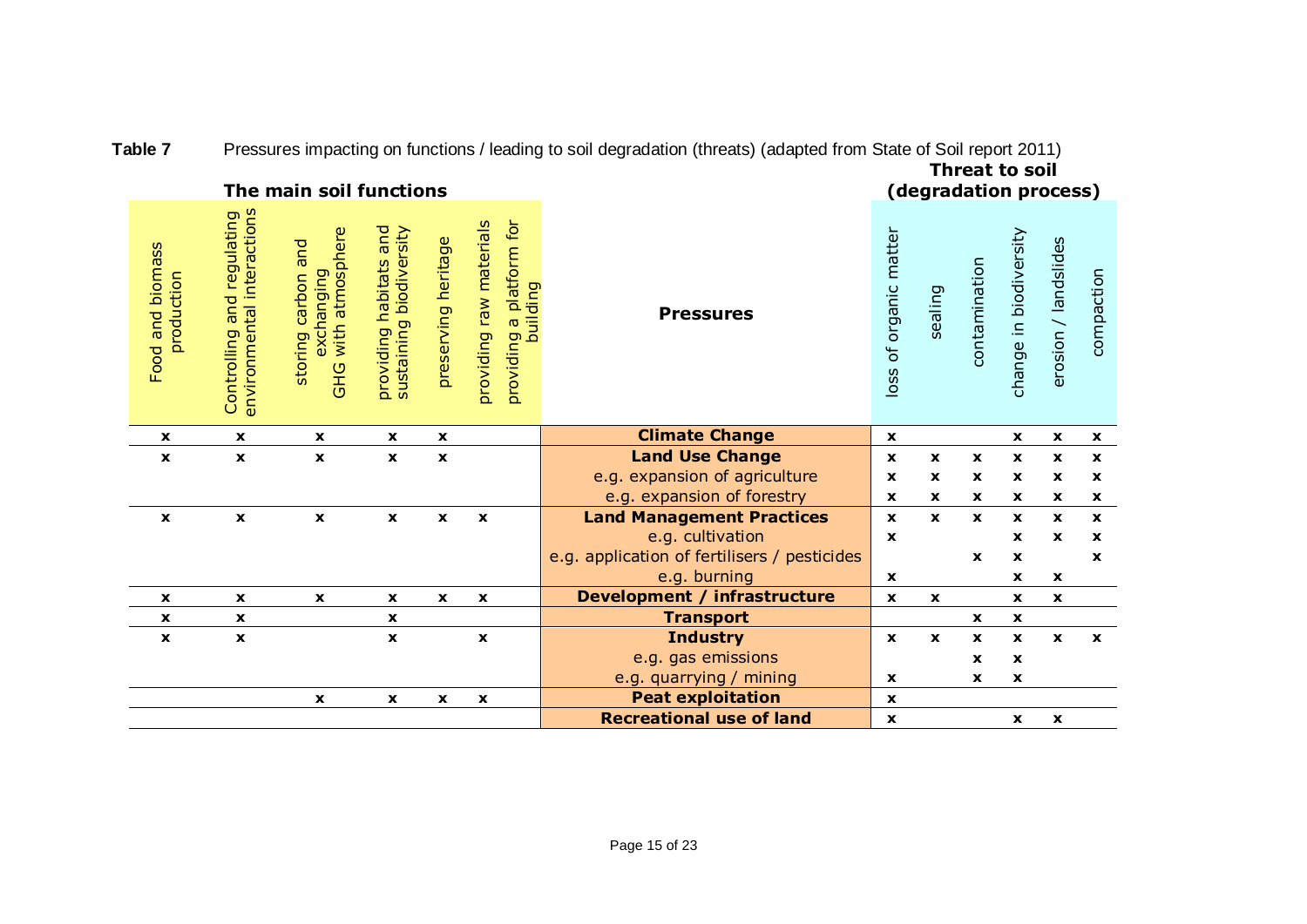## <span id="page-16-0"></span>**2.4.3. What are the consequences of change?**

This section discusses what the consequences of changes in the soil environment have on the wider environment, society and the economy.

Depletion of the capacity of soils to retain nutrients, water and particles have resulted in various consequences for the wider environment including impacts on water quality, climate change, flooding and habitat condition as well as soil quality itself. In many case, policy and guidance have been put in place to improve this situation.

Water quality has suffered as nutrients (e.g. nitrogen and phosphorus) have been transferred and continue to be transferred from soils to the water environment. The EU Water Framework Directive recognises the importance of soils in maintaining and achieving good water quality with accordant land management and land use changes such as buffer strips and alternative nutrient inputs. In addition, Nitrate Vulnerable Zones have been implemented to reduce the transfer of N through regulated management of agricultural inputs of N to soils with a high susceptibility to leaching. Changes in soil management, in particular the drainage of upland organic soils, have been linked to the increased frequency and intensity of flooding downstream which has consequences for human health and welfare. Again this relationship is recognised in the Floods Directive.

Elevated levels of pollutants in soils have obvious implications for human and animal health, as well as habitat condition, water and air quality. Regulation and guidance have been developed in some cases to identify, mitigate and remediate such risks. Consistent monitoring and guidance assist in maintaining acceptable levels. Progressive remediation of brownfield sites may continues to reduce this issue while monitoring can help to prevent future problems developing from on-going industrial activities.

Soils have an important role in regulating the global climate since soils are the largest terrestrial store of carbon and also exchange greenhouse gases with the atmosphere. Scotland has significant soil carbon stores in organic soils while agricultural soils are significant sources of greenhouse gases. The Land Use Strategy recognises the need to quantify, maintain and ideally restore peatlands, and associated organic soils, for climate change and wider benefits e.g. biodiversity conservation, tourist value, etc.

In recent years, urban expansion has posed a significant threat to some of the most productive soils in Scotland and thus on the ability to produce food. Historically many urban areas have developed in regions with fertile soils for benefits of food provision and labour force, resulting in the loss of prime agricultural land which is a nonrenewable resource. This may be increasingly important as we enter a phase of unprecedented environmental change.

As identified above, changes to soil quality can influence a wide range of issues from water quality, food security to climate change. The State of Scotland's Soils report 2011 provides a comprehensive summary of the implications of soil changes on the environment and, for the first time, highlights the potential economic impacts of soil degradation as a consequence of the main threats. These impacts are illustrated in **Figure 2**.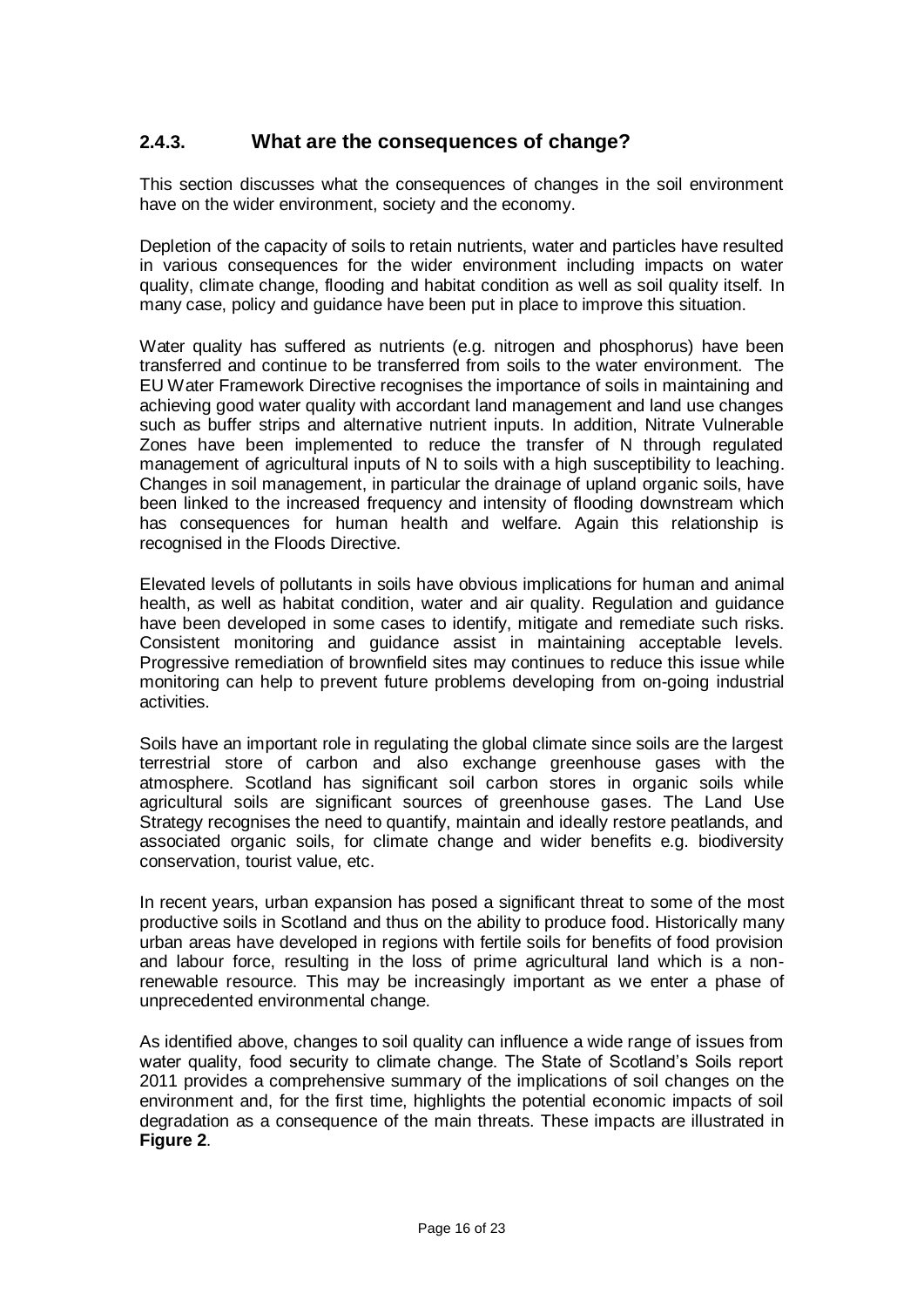

**Figure 2** Overview of 5 type of costs associated with the soil degradation (adapted from the State of Scotland's Soil Report 2011).

The report developed a scoring system to assess the impact of seven degradation processes. It showed that the principal threat to soil functions in terms of socioeconomic impact is erosion and landslides which reflects the disruption to society caused by such events, and the fact that the individual soil functions facing the biggest impacts from erosion and landslides are those on which direct economic benefit is highly dependent upon (e.g. provision of food and provision of a stable platform for buildings and transport infrastructure).

Changes in soil biodiversity, loss of soil organic matter, soil sealing and contamination (contaminated land) all have similar and relatively high socioeconomic scores reflecting their linkages to a wide range of soil functions. In all cases, high levels of uncertainty associated with the socioeconomic impacts reflect the lack of quantitative data. In particular, there are very high levels of uncertainty associated with changes in soil biodiversity, soil sealing and contamination as a result of atmospheric deposition. Monitoring would be one route to obtaining the data required to support quantitative economic assessments.

## <span id="page-17-0"></span>**2.4.4. What do we need to monitor to assess change in soil environment?**

The above discussion has outlined what is changing in the soil environment, why it is changing and what the consequences of these changes are on the environment, the economy and society.

In this section we consider what can be measured to identify what is changing in the soil environment to identify whether soil degradation is occurring or whether soil quality is improving

It remains to define what specific soil qualities are required to ensure that soil can provide the wide range of services expected of it and what parameters / indicators can be measured / monitored to inform whether if, and if so how, soil quality is changing.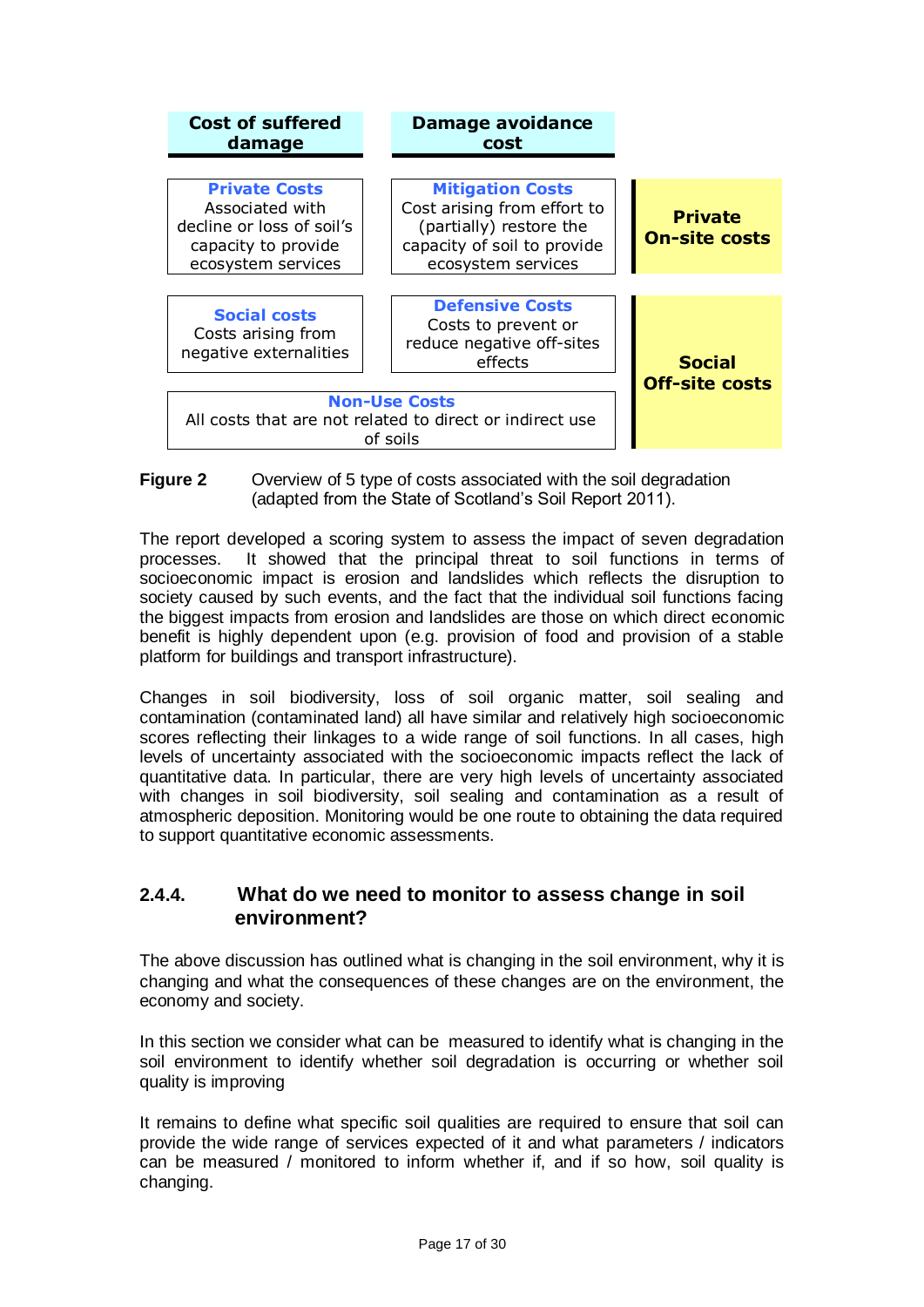A range of potential sources of soil information can be considered including:

- information taken directly from soil surveys;  $\bullet$
- $\bullet$ information collected as part of other environmental surveys;
- information collected from remote sensing surveys;  $\bullet$
- information derived from environmental and ecological models.

The work undertaken by UK SIC and others for the development of suitable SQIs for the development of a national soil monitoring network is being used as a starting point for this analysis. UK SIC undertook an assessment of the practical use of SQIs as a quantitative tool to measure and assesses soil quality in relation to specific soil functions in a range of contexts and at a wide variety of scales<sup>19</sup>. Similar work in Scotland, undertaken for the then Scottish Executive<sup>20</sup> also carried out a detailed assessment of SQIs suggesting those essential or desirable for the main soil functions. Soil quality indicators in this context covered the major physical, chemical and biological properties of soils, soil processes and other contextual information relevant to the soil ecosystem.

The soil properties and processes for which we require information to enable an assessment to be made on the ability of soils to carry out specific functions (**Table 5**) are also important for monitoring other aspects of the natural environment.

For example, atmospheric deposition may change soil pH as well as nutrient, metal and / or organic chemical concentrations, thus measuring these parameters in the soil may tell you something about air quality. Similarly, monitoring air quality may tell us something about potential sources of pollution arising from soil as a result of resuspension of soil particles.

Similarly, there is a close relationship between soil and water quality. Run off and leaching of water over and through soil into rivers, lochs and groundwater can seriously harm water quality if there is transfer of potential pollutants such as nutrients, metals, organic chemicals and pathogens either in solution or through erosion of soil particles. This is determined by the concentration of any potential pollutants in the soil and how strongly they are bound to soil particles – thus measuring the soil chemistry may provide useful information on the potential for water pollution and vice versa.

Monitoring of biodiversity, recording of status of species and habitats and the ecosystem they support are closely linked to the status and interaction with soil biodiversity and the characteristics of soil as a growing medium for plants and a habitat to many species.

These interacting pathways should be developed further by integrating the various environmental MAPs now being developed through CAMERAS and thus help prioritise monitoring requirements across the whole environment.

-

 $19$  The development and use of soil quality indicators for assessing the role of soil in environmental interactions. Environment Agency, 2006.<http://publications.environment-agency.gov.uk/PDF/SCHO0306BKIQ-E-E.pdf>

<sup>20</sup> Development of a Soil Monitoring Scheme for Scotland. Hough et al. 2007 Final report to Scottish Government (ENV/2006/2.4.5 unpublished)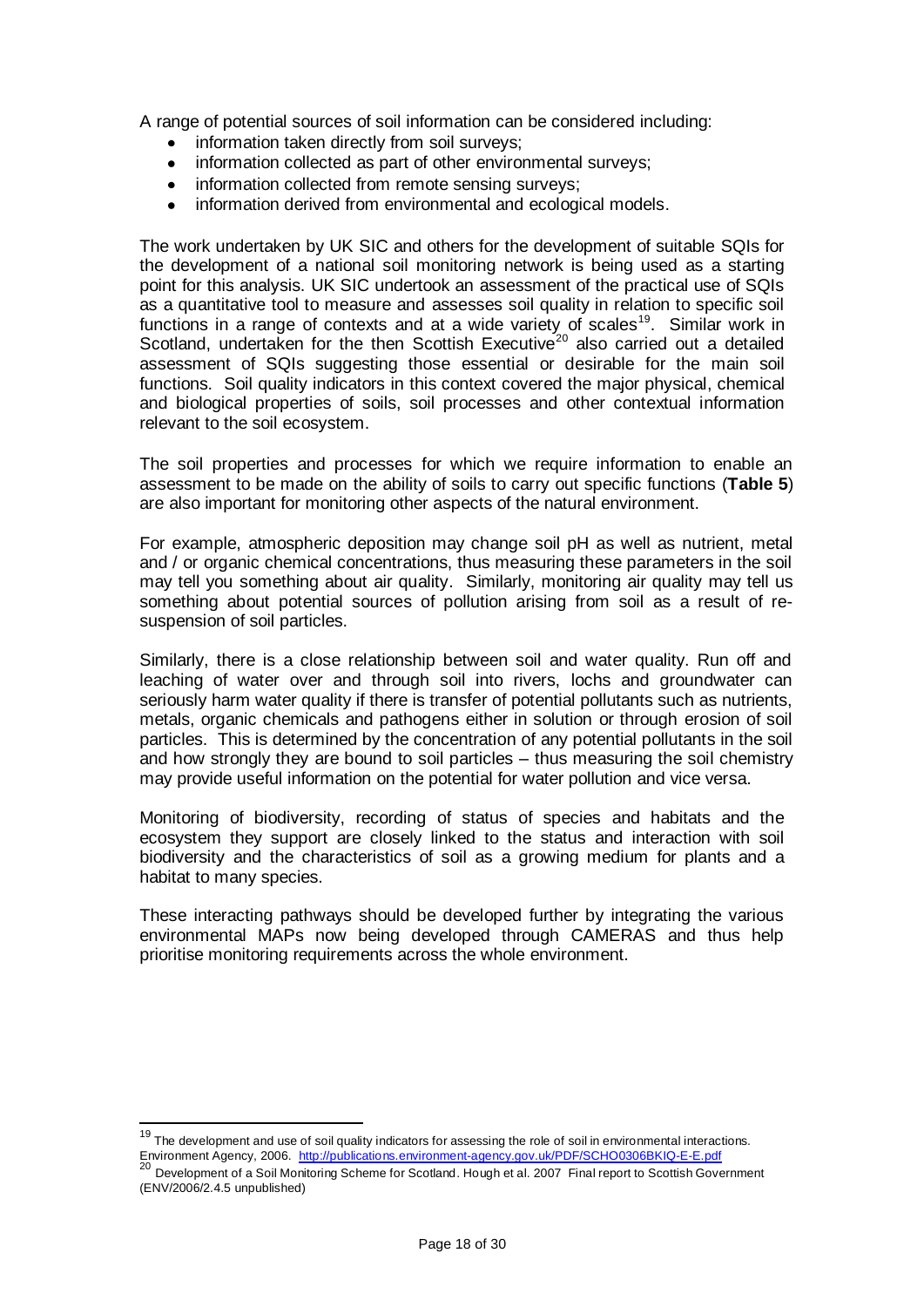# <span id="page-19-0"></span>**2.5. Identify existing monitoring**

## <span id="page-19-1"></span>**2.5.1. What are the main elements of current monitoring and where?**

Previous work under the remit of UK SIC and follow up activities on the development of a national soil monitoring scheme reviewed the range of existing activities recording soil information. Of the 29 Schemes identified in the National Soil Monitoring Network: Review and Assessment Study in 2006 (LQ09), 18 operate in Scotland. All schemes are described in full in a soil monitoring catalogue available on-line<sup>21</sup>. The State of Scotland's Soil Report 2011 identified a further 13 relevant schemes and provides a summary description of these with links to further information.

The main activities identified that gather soil information in Scotland are:

- a. national / regional scale field surveys of a wide range of soil information;
- b. targeted sampling relating to specific soil issues at national and regional scales;
- c. site specific sampling;
- d. remote sensing of soils;
- e. research at a range of scales to support the development of soil monitoring activities and understanding of soils;
- f. other environmental monitoring schemes which may include soil sampling or gathering of surrogate soil information.

In addition, projects such as the 2006-08 EU funded  $ENVASSO<sup>22</sup>$  programme have assessed harmonisation issues across Europe in relation to any future EU soil monitoring actions, but only offer limited information on the intra-country comparability of any existing national schemes and have limited information for Scotland. It is therefore important to review all known soil monitoring activities to assess how they individually, or in combination, address the purpose and scope of the soil MAP.

**Table 8** lists the existing monitoring activities in Scotland which collect some form of soil information. It also includes schemes which may have the potential to provide information on soil functions.

Analysis of the data / information available in those schemes has been part of earlier UK SIC studies towards the development of SQIs. For historical reasons (e.g. interest in improving soil fertility) most past and current soil monitoring activities record soil chemistry data. Soil physical data has only occasionally been recorded while soil biological properties are rarely included as routine measurements.

 $\overline{a}$ 

<sup>&</sup>lt;sup>21</sup> Insert link to LQ09 catalogue (the web link to the sniffer report is still not working  $\circledcirc$ )

<sup>22</sup> htt://eusoils.jrc.ec.europa.eu/projects/envasso/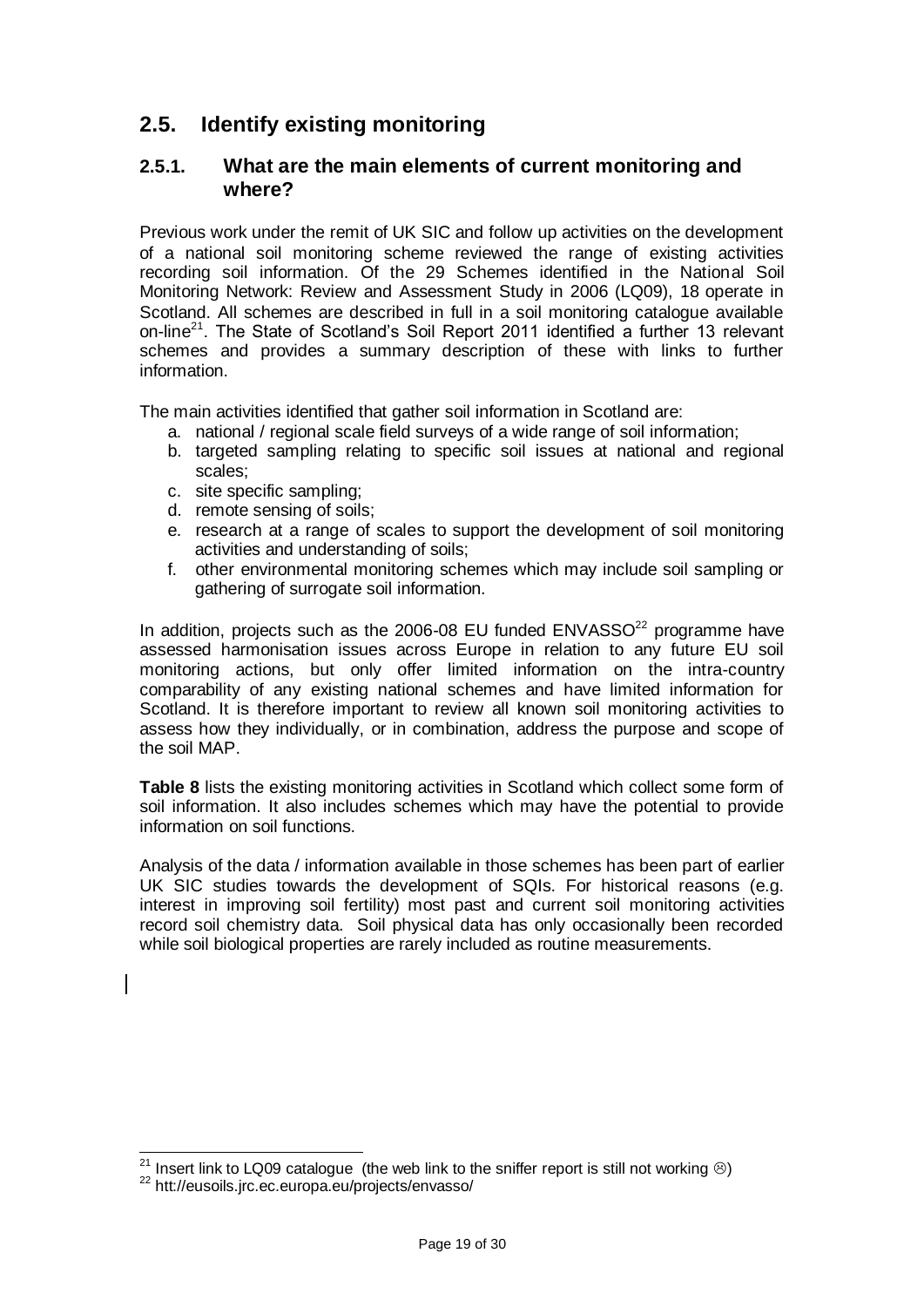**Table 8** Scottish soil "monitoring" activities (updated from SNIFFER 2006, and State of Soil Report 2011) - Review of organisational responsibilities

| National / Regional scale field surveys of a wide range of soil information<br>National Soil Inventory of Scotland (NSIS)<br>James Hutton Institute<br>Representative soil profiles of Scotland (RSPS)<br>James Hutton Institute<br>Countryside Survey (CS)<br>Centre for Ecology and Hydrology<br>Forum of European Geological Surveys European Geochemical<br>Association of the Geological<br>Surveys of The European Union<br>survey (FOREGS)<br>(the EuroGeoSurveys<br>$EU$ – JRC<br>EU Land use/cover area frame survey (LUCAS)<br>Targeted sampling of specific soil issues at national and regional scales<br>Environmental Change Network (ECN)<br>Centre for Ecology and Hydrology<br>Trends in Pollution of Scottish Soil (TIPSS)<br>James Hutton Institute & SEPA<br><b>Biosoil</b><br><b>Forest Research</b><br>Level I Forest Condition Survey (Level1Forest)<br><b>Forest Research</b><br>Geochemical Survey of Urban Environments (G-BASE_urban)<br><b>British Geological Survey</b><br>Geochemical Baseline Survey of the Environment (G-BASE)<br><b>British Geological Survey</b><br>Scottish Earthworm Survey<br>James Hutton Institute<br>Site Condition Monitoring (Natura sites and SSSI) (SCM)<br>Scottish Natural Heritage<br>Soil and Herbage Survey (UKHerbage)<br><b>Environment Agency</b><br>Site specific sampling<br>Level II Intensive Monitoring of Forest ecosystem (Level2Forest)<br><b>Forestry Commission</b><br>Soil fertility / agronomic sampling<br>Scottish Agricultural College<br>Peat survey part of EIA<br>Industry / Local Authorities<br>Soil sampling in support of the Sludge Regs and Waste<br>Scottish Water and other sludge<br><b>Management Licensing Regs</b><br>producers / waste operators /<br><b>Scottish Environment Protection</b><br>Agency<br><b>Scottish Environment Protection</b><br>Soil compliance monitoring<br>Agency<br>Soil sampling in support of Contaminated Land Regs /<br><b>Local Authorities</b><br>Development Regime and Planning Advice Note 33<br>Site investigation reports<br><b>Local Authorities</b><br>Scottish Pesticide Surveys (SCOPES) database<br>Science and Advice for Scottish<br>Agricultural (SASA)<br>Radionuclide monitoring in vicinity of licensed sites and<br><b>Scottish Environment Protection</b><br>radiological habitat survey<br>Agency<br><b>UKBAP</b><br>NBN gateway<br><b>Research</b><br>Long term field experiments<br>Universities and other research<br>JHI Dundee experimental plots<br>institutes<br><b>SG Micronet</b><br>NERC Soil Biodiversity programme<br>Moorland colonisation (MOORCO) studies<br><b>CEH Whim moss</b><br>others<br><b>ADAS</b><br>Effects of sewage sludge applications to agricultural soils on soil<br>microbial activity and the implications for agricultural productivity<br>and long term soil fertility.<br>RESAS research Programme and underpinning capacity<br>SG Main research providers<br><b>Remote sensing</b><br>Government Information From The Space Sector (GIFTSS)<br>SG/BNSC<br>erosion study | <u>Unato or Obit Hopold Zu Hydrochom or organisational rooporiolominos</u> | <b>Primary data holder</b> |
|-------------------------------------------------------------------------------------------------------------------------------------------------------------------------------------------------------------------------------------------------------------------------------------------------------------------------------------------------------------------------------------------------------------------------------------------------------------------------------------------------------------------------------------------------------------------------------------------------------------------------------------------------------------------------------------------------------------------------------------------------------------------------------------------------------------------------------------------------------------------------------------------------------------------------------------------------------------------------------------------------------------------------------------------------------------------------------------------------------------------------------------------------------------------------------------------------------------------------------------------------------------------------------------------------------------------------------------------------------------------------------------------------------------------------------------------------------------------------------------------------------------------------------------------------------------------------------------------------------------------------------------------------------------------------------------------------------------------------------------------------------------------------------------------------------------------------------------------------------------------------------------------------------------------------------------------------------------------------------------------------------------------------------------------------------------------------------------------------------------------------------------------------------------------------------------------------------------------------------------------------------------------------------------------------------------------------------------------------------------------------------------------------------------------------------------------------------------------------------------------------------------------------------------------------------------------------------------------------------------------------------------------------------------------------------------------------------------------------------------------------------------------------------------------------------------------------------------------------------------------------------------------------------------------------------------------------------------------------------------------------------------------------------------------------------------------|----------------------------------------------------------------------------|----------------------------|
|                                                                                                                                                                                                                                                                                                                                                                                                                                                                                                                                                                                                                                                                                                                                                                                                                                                                                                                                                                                                                                                                                                                                                                                                                                                                                                                                                                                                                                                                                                                                                                                                                                                                                                                                                                                                                                                                                                                                                                                                                                                                                                                                                                                                                                                                                                                                                                                                                                                                                                                                                                                                                                                                                                                                                                                                                                                                                                                                                                                                                                                                   |                                                                            |                            |
|                                                                                                                                                                                                                                                                                                                                                                                                                                                                                                                                                                                                                                                                                                                                                                                                                                                                                                                                                                                                                                                                                                                                                                                                                                                                                                                                                                                                                                                                                                                                                                                                                                                                                                                                                                                                                                                                                                                                                                                                                                                                                                                                                                                                                                                                                                                                                                                                                                                                                                                                                                                                                                                                                                                                                                                                                                                                                                                                                                                                                                                                   |                                                                            |                            |
|                                                                                                                                                                                                                                                                                                                                                                                                                                                                                                                                                                                                                                                                                                                                                                                                                                                                                                                                                                                                                                                                                                                                                                                                                                                                                                                                                                                                                                                                                                                                                                                                                                                                                                                                                                                                                                                                                                                                                                                                                                                                                                                                                                                                                                                                                                                                                                                                                                                                                                                                                                                                                                                                                                                                                                                                                                                                                                                                                                                                                                                                   |                                                                            |                            |
|                                                                                                                                                                                                                                                                                                                                                                                                                                                                                                                                                                                                                                                                                                                                                                                                                                                                                                                                                                                                                                                                                                                                                                                                                                                                                                                                                                                                                                                                                                                                                                                                                                                                                                                                                                                                                                                                                                                                                                                                                                                                                                                                                                                                                                                                                                                                                                                                                                                                                                                                                                                                                                                                                                                                                                                                                                                                                                                                                                                                                                                                   |                                                                            |                            |
|                                                                                                                                                                                                                                                                                                                                                                                                                                                                                                                                                                                                                                                                                                                                                                                                                                                                                                                                                                                                                                                                                                                                                                                                                                                                                                                                                                                                                                                                                                                                                                                                                                                                                                                                                                                                                                                                                                                                                                                                                                                                                                                                                                                                                                                                                                                                                                                                                                                                                                                                                                                                                                                                                                                                                                                                                                                                                                                                                                                                                                                                   |                                                                            |                            |
|                                                                                                                                                                                                                                                                                                                                                                                                                                                                                                                                                                                                                                                                                                                                                                                                                                                                                                                                                                                                                                                                                                                                                                                                                                                                                                                                                                                                                                                                                                                                                                                                                                                                                                                                                                                                                                                                                                                                                                                                                                                                                                                                                                                                                                                                                                                                                                                                                                                                                                                                                                                                                                                                                                                                                                                                                                                                                                                                                                                                                                                                   |                                                                            |                            |
|                                                                                                                                                                                                                                                                                                                                                                                                                                                                                                                                                                                                                                                                                                                                                                                                                                                                                                                                                                                                                                                                                                                                                                                                                                                                                                                                                                                                                                                                                                                                                                                                                                                                                                                                                                                                                                                                                                                                                                                                                                                                                                                                                                                                                                                                                                                                                                                                                                                                                                                                                                                                                                                                                                                                                                                                                                                                                                                                                                                                                                                                   |                                                                            |                            |
|                                                                                                                                                                                                                                                                                                                                                                                                                                                                                                                                                                                                                                                                                                                                                                                                                                                                                                                                                                                                                                                                                                                                                                                                                                                                                                                                                                                                                                                                                                                                                                                                                                                                                                                                                                                                                                                                                                                                                                                                                                                                                                                                                                                                                                                                                                                                                                                                                                                                                                                                                                                                                                                                                                                                                                                                                                                                                                                                                                                                                                                                   |                                                                            |                            |
|                                                                                                                                                                                                                                                                                                                                                                                                                                                                                                                                                                                                                                                                                                                                                                                                                                                                                                                                                                                                                                                                                                                                                                                                                                                                                                                                                                                                                                                                                                                                                                                                                                                                                                                                                                                                                                                                                                                                                                                                                                                                                                                                                                                                                                                                                                                                                                                                                                                                                                                                                                                                                                                                                                                                                                                                                                                                                                                                                                                                                                                                   |                                                                            |                            |
|                                                                                                                                                                                                                                                                                                                                                                                                                                                                                                                                                                                                                                                                                                                                                                                                                                                                                                                                                                                                                                                                                                                                                                                                                                                                                                                                                                                                                                                                                                                                                                                                                                                                                                                                                                                                                                                                                                                                                                                                                                                                                                                                                                                                                                                                                                                                                                                                                                                                                                                                                                                                                                                                                                                                                                                                                                                                                                                                                                                                                                                                   |                                                                            |                            |
|                                                                                                                                                                                                                                                                                                                                                                                                                                                                                                                                                                                                                                                                                                                                                                                                                                                                                                                                                                                                                                                                                                                                                                                                                                                                                                                                                                                                                                                                                                                                                                                                                                                                                                                                                                                                                                                                                                                                                                                                                                                                                                                                                                                                                                                                                                                                                                                                                                                                                                                                                                                                                                                                                                                                                                                                                                                                                                                                                                                                                                                                   |                                                                            |                            |
|                                                                                                                                                                                                                                                                                                                                                                                                                                                                                                                                                                                                                                                                                                                                                                                                                                                                                                                                                                                                                                                                                                                                                                                                                                                                                                                                                                                                                                                                                                                                                                                                                                                                                                                                                                                                                                                                                                                                                                                                                                                                                                                                                                                                                                                                                                                                                                                                                                                                                                                                                                                                                                                                                                                                                                                                                                                                                                                                                                                                                                                                   |                                                                            |                            |
|                                                                                                                                                                                                                                                                                                                                                                                                                                                                                                                                                                                                                                                                                                                                                                                                                                                                                                                                                                                                                                                                                                                                                                                                                                                                                                                                                                                                                                                                                                                                                                                                                                                                                                                                                                                                                                                                                                                                                                                                                                                                                                                                                                                                                                                                                                                                                                                                                                                                                                                                                                                                                                                                                                                                                                                                                                                                                                                                                                                                                                                                   |                                                                            |                            |
|                                                                                                                                                                                                                                                                                                                                                                                                                                                                                                                                                                                                                                                                                                                                                                                                                                                                                                                                                                                                                                                                                                                                                                                                                                                                                                                                                                                                                                                                                                                                                                                                                                                                                                                                                                                                                                                                                                                                                                                                                                                                                                                                                                                                                                                                                                                                                                                                                                                                                                                                                                                                                                                                                                                                                                                                                                                                                                                                                                                                                                                                   |                                                                            |                            |
|                                                                                                                                                                                                                                                                                                                                                                                                                                                                                                                                                                                                                                                                                                                                                                                                                                                                                                                                                                                                                                                                                                                                                                                                                                                                                                                                                                                                                                                                                                                                                                                                                                                                                                                                                                                                                                                                                                                                                                                                                                                                                                                                                                                                                                                                                                                                                                                                                                                                                                                                                                                                                                                                                                                                                                                                                                                                                                                                                                                                                                                                   |                                                                            |                            |
|                                                                                                                                                                                                                                                                                                                                                                                                                                                                                                                                                                                                                                                                                                                                                                                                                                                                                                                                                                                                                                                                                                                                                                                                                                                                                                                                                                                                                                                                                                                                                                                                                                                                                                                                                                                                                                                                                                                                                                                                                                                                                                                                                                                                                                                                                                                                                                                                                                                                                                                                                                                                                                                                                                                                                                                                                                                                                                                                                                                                                                                                   |                                                                            |                            |
|                                                                                                                                                                                                                                                                                                                                                                                                                                                                                                                                                                                                                                                                                                                                                                                                                                                                                                                                                                                                                                                                                                                                                                                                                                                                                                                                                                                                                                                                                                                                                                                                                                                                                                                                                                                                                                                                                                                                                                                                                                                                                                                                                                                                                                                                                                                                                                                                                                                                                                                                                                                                                                                                                                                                                                                                                                                                                                                                                                                                                                                                   |                                                                            |                            |
|                                                                                                                                                                                                                                                                                                                                                                                                                                                                                                                                                                                                                                                                                                                                                                                                                                                                                                                                                                                                                                                                                                                                                                                                                                                                                                                                                                                                                                                                                                                                                                                                                                                                                                                                                                                                                                                                                                                                                                                                                                                                                                                                                                                                                                                                                                                                                                                                                                                                                                                                                                                                                                                                                                                                                                                                                                                                                                                                                                                                                                                                   |                                                                            |                            |
|                                                                                                                                                                                                                                                                                                                                                                                                                                                                                                                                                                                                                                                                                                                                                                                                                                                                                                                                                                                                                                                                                                                                                                                                                                                                                                                                                                                                                                                                                                                                                                                                                                                                                                                                                                                                                                                                                                                                                                                                                                                                                                                                                                                                                                                                                                                                                                                                                                                                                                                                                                                                                                                                                                                                                                                                                                                                                                                                                                                                                                                                   |                                                                            |                            |
|                                                                                                                                                                                                                                                                                                                                                                                                                                                                                                                                                                                                                                                                                                                                                                                                                                                                                                                                                                                                                                                                                                                                                                                                                                                                                                                                                                                                                                                                                                                                                                                                                                                                                                                                                                                                                                                                                                                                                                                                                                                                                                                                                                                                                                                                                                                                                                                                                                                                                                                                                                                                                                                                                                                                                                                                                                                                                                                                                                                                                                                                   |                                                                            |                            |
|                                                                                                                                                                                                                                                                                                                                                                                                                                                                                                                                                                                                                                                                                                                                                                                                                                                                                                                                                                                                                                                                                                                                                                                                                                                                                                                                                                                                                                                                                                                                                                                                                                                                                                                                                                                                                                                                                                                                                                                                                                                                                                                                                                                                                                                                                                                                                                                                                                                                                                                                                                                                                                                                                                                                                                                                                                                                                                                                                                                                                                                                   |                                                                            |                            |
|                                                                                                                                                                                                                                                                                                                                                                                                                                                                                                                                                                                                                                                                                                                                                                                                                                                                                                                                                                                                                                                                                                                                                                                                                                                                                                                                                                                                                                                                                                                                                                                                                                                                                                                                                                                                                                                                                                                                                                                                                                                                                                                                                                                                                                                                                                                                                                                                                                                                                                                                                                                                                                                                                                                                                                                                                                                                                                                                                                                                                                                                   |                                                                            |                            |
|                                                                                                                                                                                                                                                                                                                                                                                                                                                                                                                                                                                                                                                                                                                                                                                                                                                                                                                                                                                                                                                                                                                                                                                                                                                                                                                                                                                                                                                                                                                                                                                                                                                                                                                                                                                                                                                                                                                                                                                                                                                                                                                                                                                                                                                                                                                                                                                                                                                                                                                                                                                                                                                                                                                                                                                                                                                                                                                                                                                                                                                                   |                                                                            |                            |
|                                                                                                                                                                                                                                                                                                                                                                                                                                                                                                                                                                                                                                                                                                                                                                                                                                                                                                                                                                                                                                                                                                                                                                                                                                                                                                                                                                                                                                                                                                                                                                                                                                                                                                                                                                                                                                                                                                                                                                                                                                                                                                                                                                                                                                                                                                                                                                                                                                                                                                                                                                                                                                                                                                                                                                                                                                                                                                                                                                                                                                                                   |                                                                            |                            |
|                                                                                                                                                                                                                                                                                                                                                                                                                                                                                                                                                                                                                                                                                                                                                                                                                                                                                                                                                                                                                                                                                                                                                                                                                                                                                                                                                                                                                                                                                                                                                                                                                                                                                                                                                                                                                                                                                                                                                                                                                                                                                                                                                                                                                                                                                                                                                                                                                                                                                                                                                                                                                                                                                                                                                                                                                                                                                                                                                                                                                                                                   |                                                                            |                            |
|                                                                                                                                                                                                                                                                                                                                                                                                                                                                                                                                                                                                                                                                                                                                                                                                                                                                                                                                                                                                                                                                                                                                                                                                                                                                                                                                                                                                                                                                                                                                                                                                                                                                                                                                                                                                                                                                                                                                                                                                                                                                                                                                                                                                                                                                                                                                                                                                                                                                                                                                                                                                                                                                                                                                                                                                                                                                                                                                                                                                                                                                   |                                                                            |                            |
|                                                                                                                                                                                                                                                                                                                                                                                                                                                                                                                                                                                                                                                                                                                                                                                                                                                                                                                                                                                                                                                                                                                                                                                                                                                                                                                                                                                                                                                                                                                                                                                                                                                                                                                                                                                                                                                                                                                                                                                                                                                                                                                                                                                                                                                                                                                                                                                                                                                                                                                                                                                                                                                                                                                                                                                                                                                                                                                                                                                                                                                                   |                                                                            |                            |
|                                                                                                                                                                                                                                                                                                                                                                                                                                                                                                                                                                                                                                                                                                                                                                                                                                                                                                                                                                                                                                                                                                                                                                                                                                                                                                                                                                                                                                                                                                                                                                                                                                                                                                                                                                                                                                                                                                                                                                                                                                                                                                                                                                                                                                                                                                                                                                                                                                                                                                                                                                                                                                                                                                                                                                                                                                                                                                                                                                                                                                                                   |                                                                            |                            |
|                                                                                                                                                                                                                                                                                                                                                                                                                                                                                                                                                                                                                                                                                                                                                                                                                                                                                                                                                                                                                                                                                                                                                                                                                                                                                                                                                                                                                                                                                                                                                                                                                                                                                                                                                                                                                                                                                                                                                                                                                                                                                                                                                                                                                                                                                                                                                                                                                                                                                                                                                                                                                                                                                                                                                                                                                                                                                                                                                                                                                                                                   |                                                                            |                            |
|                                                                                                                                                                                                                                                                                                                                                                                                                                                                                                                                                                                                                                                                                                                                                                                                                                                                                                                                                                                                                                                                                                                                                                                                                                                                                                                                                                                                                                                                                                                                                                                                                                                                                                                                                                                                                                                                                                                                                                                                                                                                                                                                                                                                                                                                                                                                                                                                                                                                                                                                                                                                                                                                                                                                                                                                                                                                                                                                                                                                                                                                   |                                                                            |                            |
|                                                                                                                                                                                                                                                                                                                                                                                                                                                                                                                                                                                                                                                                                                                                                                                                                                                                                                                                                                                                                                                                                                                                                                                                                                                                                                                                                                                                                                                                                                                                                                                                                                                                                                                                                                                                                                                                                                                                                                                                                                                                                                                                                                                                                                                                                                                                                                                                                                                                                                                                                                                                                                                                                                                                                                                                                                                                                                                                                                                                                                                                   |                                                                            |                            |
|                                                                                                                                                                                                                                                                                                                                                                                                                                                                                                                                                                                                                                                                                                                                                                                                                                                                                                                                                                                                                                                                                                                                                                                                                                                                                                                                                                                                                                                                                                                                                                                                                                                                                                                                                                                                                                                                                                                                                                                                                                                                                                                                                                                                                                                                                                                                                                                                                                                                                                                                                                                                                                                                                                                                                                                                                                                                                                                                                                                                                                                                   |                                                                            |                            |
|                                                                                                                                                                                                                                                                                                                                                                                                                                                                                                                                                                                                                                                                                                                                                                                                                                                                                                                                                                                                                                                                                                                                                                                                                                                                                                                                                                                                                                                                                                                                                                                                                                                                                                                                                                                                                                                                                                                                                                                                                                                                                                                                                                                                                                                                                                                                                                                                                                                                                                                                                                                                                                                                                                                                                                                                                                                                                                                                                                                                                                                                   |                                                                            |                            |
|                                                                                                                                                                                                                                                                                                                                                                                                                                                                                                                                                                                                                                                                                                                                                                                                                                                                                                                                                                                                                                                                                                                                                                                                                                                                                                                                                                                                                                                                                                                                                                                                                                                                                                                                                                                                                                                                                                                                                                                                                                                                                                                                                                                                                                                                                                                                                                                                                                                                                                                                                                                                                                                                                                                                                                                                                                                                                                                                                                                                                                                                   |                                                                            |                            |
|                                                                                                                                                                                                                                                                                                                                                                                                                                                                                                                                                                                                                                                                                                                                                                                                                                                                                                                                                                                                                                                                                                                                                                                                                                                                                                                                                                                                                                                                                                                                                                                                                                                                                                                                                                                                                                                                                                                                                                                                                                                                                                                                                                                                                                                                                                                                                                                                                                                                                                                                                                                                                                                                                                                                                                                                                                                                                                                                                                                                                                                                   |                                                                            |                            |
|                                                                                                                                                                                                                                                                                                                                                                                                                                                                                                                                                                                                                                                                                                                                                                                                                                                                                                                                                                                                                                                                                                                                                                                                                                                                                                                                                                                                                                                                                                                                                                                                                                                                                                                                                                                                                                                                                                                                                                                                                                                                                                                                                                                                                                                                                                                                                                                                                                                                                                                                                                                                                                                                                                                                                                                                                                                                                                                                                                                                                                                                   |                                                                            |                            |
|                                                                                                                                                                                                                                                                                                                                                                                                                                                                                                                                                                                                                                                                                                                                                                                                                                                                                                                                                                                                                                                                                                                                                                                                                                                                                                                                                                                                                                                                                                                                                                                                                                                                                                                                                                                                                                                                                                                                                                                                                                                                                                                                                                                                                                                                                                                                                                                                                                                                                                                                                                                                                                                                                                                                                                                                                                                                                                                                                                                                                                                                   |                                                                            |                            |
|                                                                                                                                                                                                                                                                                                                                                                                                                                                                                                                                                                                                                                                                                                                                                                                                                                                                                                                                                                                                                                                                                                                                                                                                                                                                                                                                                                                                                                                                                                                                                                                                                                                                                                                                                                                                                                                                                                                                                                                                                                                                                                                                                                                                                                                                                                                                                                                                                                                                                                                                                                                                                                                                                                                                                                                                                                                                                                                                                                                                                                                                   |                                                                            |                            |
|                                                                                                                                                                                                                                                                                                                                                                                                                                                                                                                                                                                                                                                                                                                                                                                                                                                                                                                                                                                                                                                                                                                                                                                                                                                                                                                                                                                                                                                                                                                                                                                                                                                                                                                                                                                                                                                                                                                                                                                                                                                                                                                                                                                                                                                                                                                                                                                                                                                                                                                                                                                                                                                                                                                                                                                                                                                                                                                                                                                                                                                                   |                                                                            |                            |
|                                                                                                                                                                                                                                                                                                                                                                                                                                                                                                                                                                                                                                                                                                                                                                                                                                                                                                                                                                                                                                                                                                                                                                                                                                                                                                                                                                                                                                                                                                                                                                                                                                                                                                                                                                                                                                                                                                                                                                                                                                                                                                                                                                                                                                                                                                                                                                                                                                                                                                                                                                                                                                                                                                                                                                                                                                                                                                                                                                                                                                                                   |                                                                            |                            |
|                                                                                                                                                                                                                                                                                                                                                                                                                                                                                                                                                                                                                                                                                                                                                                                                                                                                                                                                                                                                                                                                                                                                                                                                                                                                                                                                                                                                                                                                                                                                                                                                                                                                                                                                                                                                                                                                                                                                                                                                                                                                                                                                                                                                                                                                                                                                                                                                                                                                                                                                                                                                                                                                                                                                                                                                                                                                                                                                                                                                                                                                   |                                                                            |                            |
|                                                                                                                                                                                                                                                                                                                                                                                                                                                                                                                                                                                                                                                                                                                                                                                                                                                                                                                                                                                                                                                                                                                                                                                                                                                                                                                                                                                                                                                                                                                                                                                                                                                                                                                                                                                                                                                                                                                                                                                                                                                                                                                                                                                                                                                                                                                                                                                                                                                                                                                                                                                                                                                                                                                                                                                                                                                                                                                                                                                                                                                                   |                                                                            |                            |
|                                                                                                                                                                                                                                                                                                                                                                                                                                                                                                                                                                                                                                                                                                                                                                                                                                                                                                                                                                                                                                                                                                                                                                                                                                                                                                                                                                                                                                                                                                                                                                                                                                                                                                                                                                                                                                                                                                                                                                                                                                                                                                                                                                                                                                                                                                                                                                                                                                                                                                                                                                                                                                                                                                                                                                                                                                                                                                                                                                                                                                                                   |                                                                            |                            |
|                                                                                                                                                                                                                                                                                                                                                                                                                                                                                                                                                                                                                                                                                                                                                                                                                                                                                                                                                                                                                                                                                                                                                                                                                                                                                                                                                                                                                                                                                                                                                                                                                                                                                                                                                                                                                                                                                                                                                                                                                                                                                                                                                                                                                                                                                                                                                                                                                                                                                                                                                                                                                                                                                                                                                                                                                                                                                                                                                                                                                                                                   |                                                                            |                            |
|                                                                                                                                                                                                                                                                                                                                                                                                                                                                                                                                                                                                                                                                                                                                                                                                                                                                                                                                                                                                                                                                                                                                                                                                                                                                                                                                                                                                                                                                                                                                                                                                                                                                                                                                                                                                                                                                                                                                                                                                                                                                                                                                                                                                                                                                                                                                                                                                                                                                                                                                                                                                                                                                                                                                                                                                                                                                                                                                                                                                                                                                   |                                                                            |                            |
|                                                                                                                                                                                                                                                                                                                                                                                                                                                                                                                                                                                                                                                                                                                                                                                                                                                                                                                                                                                                                                                                                                                                                                                                                                                                                                                                                                                                                                                                                                                                                                                                                                                                                                                                                                                                                                                                                                                                                                                                                                                                                                                                                                                                                                                                                                                                                                                                                                                                                                                                                                                                                                                                                                                                                                                                                                                                                                                                                                                                                                                                   |                                                                            |                            |
|                                                                                                                                                                                                                                                                                                                                                                                                                                                                                                                                                                                                                                                                                                                                                                                                                                                                                                                                                                                                                                                                                                                                                                                                                                                                                                                                                                                                                                                                                                                                                                                                                                                                                                                                                                                                                                                                                                                                                                                                                                                                                                                                                                                                                                                                                                                                                                                                                                                                                                                                                                                                                                                                                                                                                                                                                                                                                                                                                                                                                                                                   |                                                                            |                            |
|                                                                                                                                                                                                                                                                                                                                                                                                                                                                                                                                                                                                                                                                                                                                                                                                                                                                                                                                                                                                                                                                                                                                                                                                                                                                                                                                                                                                                                                                                                                                                                                                                                                                                                                                                                                                                                                                                                                                                                                                                                                                                                                                                                                                                                                                                                                                                                                                                                                                                                                                                                                                                                                                                                                                                                                                                                                                                                                                                                                                                                                                   |                                                                            |                            |
|                                                                                                                                                                                                                                                                                                                                                                                                                                                                                                                                                                                                                                                                                                                                                                                                                                                                                                                                                                                                                                                                                                                                                                                                                                                                                                                                                                                                                                                                                                                                                                                                                                                                                                                                                                                                                                                                                                                                                                                                                                                                                                                                                                                                                                                                                                                                                                                                                                                                                                                                                                                                                                                                                                                                                                                                                                                                                                                                                                                                                                                                   |                                                                            |                            |
|                                                                                                                                                                                                                                                                                                                                                                                                                                                                                                                                                                                                                                                                                                                                                                                                                                                                                                                                                                                                                                                                                                                                                                                                                                                                                                                                                                                                                                                                                                                                                                                                                                                                                                                                                                                                                                                                                                                                                                                                                                                                                                                                                                                                                                                                                                                                                                                                                                                                                                                                                                                                                                                                                                                                                                                                                                                                                                                                                                                                                                                                   |                                                                            |                            |
|                                                                                                                                                                                                                                                                                                                                                                                                                                                                                                                                                                                                                                                                                                                                                                                                                                                                                                                                                                                                                                                                                                                                                                                                                                                                                                                                                                                                                                                                                                                                                                                                                                                                                                                                                                                                                                                                                                                                                                                                                                                                                                                                                                                                                                                                                                                                                                                                                                                                                                                                                                                                                                                                                                                                                                                                                                                                                                                                                                                                                                                                   |                                                                            |                            |
|                                                                                                                                                                                                                                                                                                                                                                                                                                                                                                                                                                                                                                                                                                                                                                                                                                                                                                                                                                                                                                                                                                                                                                                                                                                                                                                                                                                                                                                                                                                                                                                                                                                                                                                                                                                                                                                                                                                                                                                                                                                                                                                                                                                                                                                                                                                                                                                                                                                                                                                                                                                                                                                                                                                                                                                                                                                                                                                                                                                                                                                                   |                                                                            |                            |
|                                                                                                                                                                                                                                                                                                                                                                                                                                                                                                                                                                                                                                                                                                                                                                                                                                                                                                                                                                                                                                                                                                                                                                                                                                                                                                                                                                                                                                                                                                                                                                                                                                                                                                                                                                                                                                                                                                                                                                                                                                                                                                                                                                                                                                                                                                                                                                                                                                                                                                                                                                                                                                                                                                                                                                                                                                                                                                                                                                                                                                                                   | LIDAR coastal survey                                                       | <b>SNH</b>                 |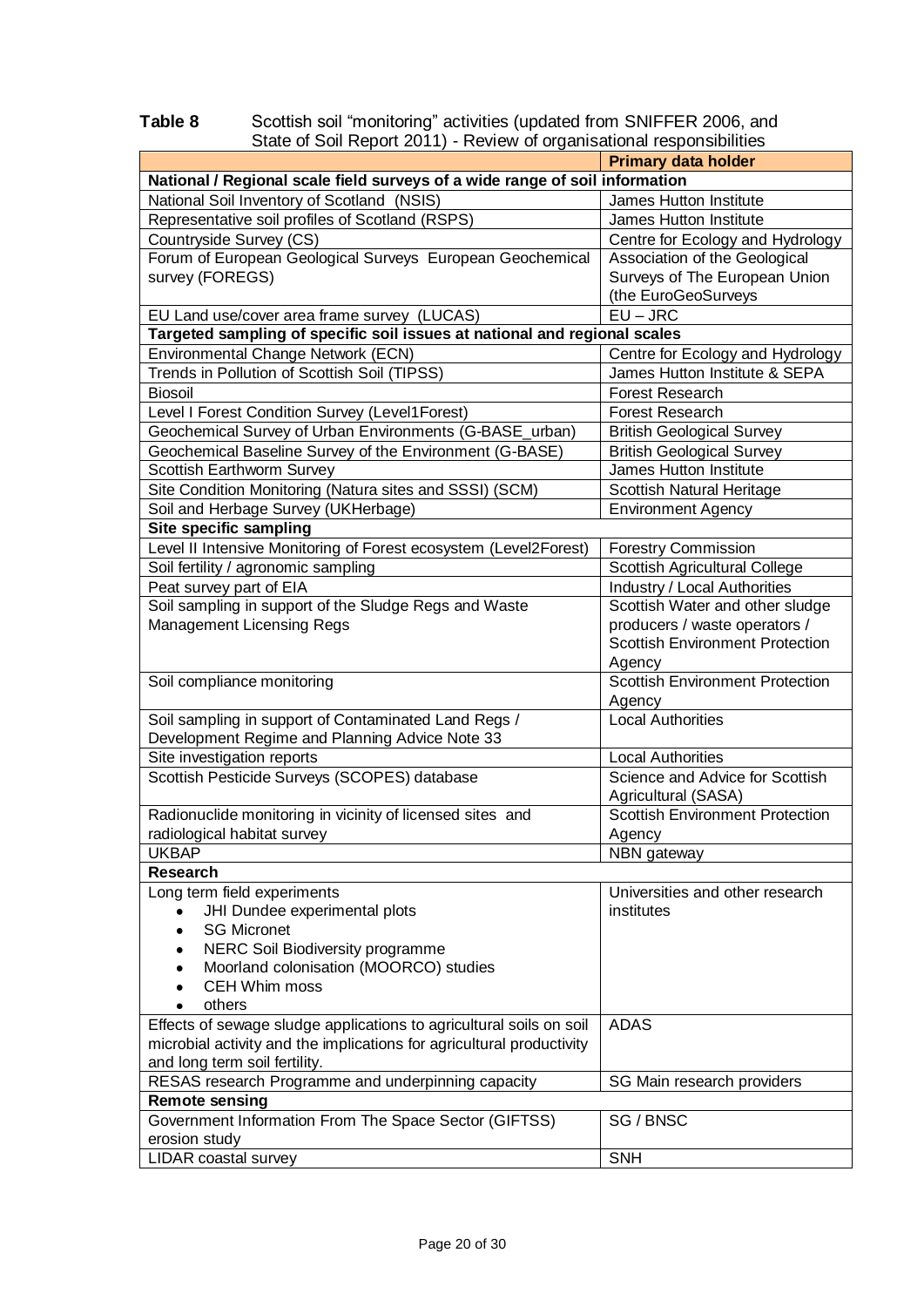| Other possible sources of information include:                                 |
|--------------------------------------------------------------------------------|
| Animal / plant research institutes (Soil biodiversity sites study)             |
| The National Soil Archive (held by James Hutton Institute)                     |
| Air quality monitoring network                                                 |
| UKREATE - Defra Terrestrial Umbrella for atmospheric pollution                 |
| SEPA harmonised monitoring (water quality)                                     |
| Water companies – DOC and sediment loading in rivers and reservoirs            |
| Coastal surveys (e.g. SCAPE / Shorewatch SNH / saltmarsh surveys)              |
| John Muir Trust Wild land biodiversity surveys                                 |
| <b>National Parks Authorities</b>                                              |
| Invasive species (Food and Environment Research Agency (FERA))                 |
| Scottish Soil Biodiversity species list (State of Scotland's Soil report 2011) |
| Wetland inventory - Various (SNH/SEPA/UKBAP/LA)                                |

**Table 9** presents a breakdown of the data available from specific soil monitoring schemes. It highlights how these data could be used to inform a national soil monitoring scheme and the scale of data coverage. It highlights that many schemes include some measurement of soil pH, nutrient status and carbon or organic matter content. However, it is not always possible to compare between schemes because different methods of sampling and analysis are used. In addition, many of these activities are one-off sampling and are rarely repeated thus trend data is scarce.

It is important to note that these activities were never set up to provide a countrywide catch all soil monitoring programme for current issues and so are not expected to provide that level of information.

**Table 9** Information provided by existing soil monitoring activities in Scotland which could be used by a national scale soil monitoring scheme. (Schemes shown in plain text have up to 10 sampling locations, those in *italics* have between 10 and 50 locations, those in **bold** have between 50 and 100 locations while those in *bold italics* have more than 100 locations)

| Soil information<br>potentially available in<br><b>Scotland</b> | National<br>/regional                                                          | Targeted                                                                                          | Site specific                                                                                                  | Remote<br>sensing       | Re<br>search |
|-----------------------------------------------------------------|--------------------------------------------------------------------------------|---------------------------------------------------------------------------------------------------|----------------------------------------------------------------------------------------------------------------|-------------------------|--------------|
| nutrient /<br>micronutrient status                              | <b>NSIS</b><br><b>RSPS</b><br>$CS^1$<br>$LUCAS^{1,2}$<br><b>FOREG</b>          | Level1<br>Forest <sup>1,3</sup><br>UKherbage                                                      | <b>ECN</b><br>Level <sub>2</sub> Forest <sup>3</sup><br><b>SEPA Soil</b><br>compliance<br><b>Regs sampling</b> |                         | $\ast$       |
| pH / acidity level                                              | <b>NSIS</b><br><b>RSPS</b><br>$\mathbf{CS}^1$<br>$LUCAS^{1,2}$<br><b>FOREG</b> | <b>Biosoil</b> <sup>3</sup><br>Level1<br>Forest $^{1,3}$<br>UKherbage<br>GBase_urban <sup>4</sup> | <b>ECN</b><br>Level2 Forest <sup>3</sup><br><b>SEPA Soil</b><br>compliance Regs<br>sampling $^1$               |                         | $\ast$       |
| soil organic matter /<br>soil carbon levels                     | <b>NSIS</b><br><b>RSPS</b><br>$CS^1$<br>LUCAS <sup>1,2</sup><br><b>FOREG</b>   | Biosoil <sup>3</sup><br>Level1<br>Forest $^{1,3}$<br>UKherbage<br>GBase_urban <sup>4</sup>        | <b>ECN</b><br>Level2 Forest <sup>3</sup><br><b>SEPA Soil</b><br>compliance<br><b>Regs sampling</b>             | <b>LIDAR</b><br>studies | $\ast$       |
| pollution status / soil<br>chemistry                            | <b>NSIS</b><br>$\mathbf{C}\mathbf{S}^1$                                        | Biosoil <sup>3</sup><br>Level1                                                                    | <b>ECN</b><br>Level2 Forest <sup>3</sup>                                                                       |                         | $\ast$       |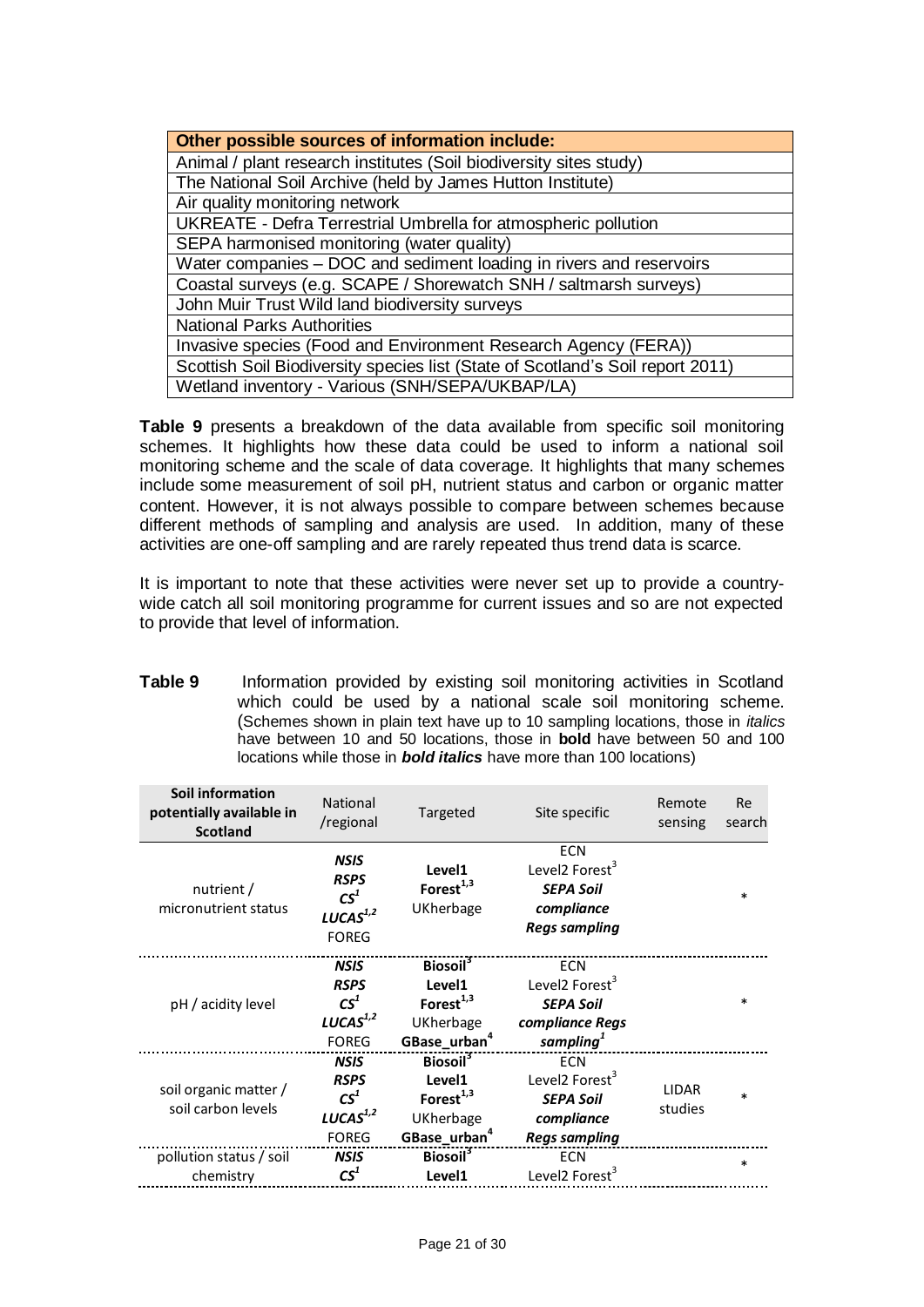| Soil information<br>potentially available in<br><b>Scotland</b>                                                                                 | <b>National</b><br>/regional | Targeted                    | Site specific                            | Remote<br>sensing | Re<br>search |  |
|-------------------------------------------------------------------------------------------------------------------------------------------------|------------------------------|-----------------------------|------------------------------------------|-------------------|--------------|--|
|                                                                                                                                                 | $LUCAS^{1,2}$                | Forest $^{1,3}$             | <b>SEPA Soil</b>                         |                   |              |  |
|                                                                                                                                                 | <b>FOREG</b>                 | UKherbage                   | compliance                               |                   |              |  |
|                                                                                                                                                 |                              | GBase_urban <sup>4</sup>    | Regs sampling <sup>1</sup>               |                   |              |  |
|                                                                                                                                                 |                              | SCOPE <sup>5</sup>          | Radiological                             |                   |              |  |
|                                                                                                                                                 |                              |                             | habitat survey                           |                   |              |  |
| pests and diseases                                                                                                                              |                              |                             | <b>NBN</b> gateway                       |                   |              |  |
|                                                                                                                                                 |                              |                             | <b>FERA</b>                              |                   |              |  |
|                                                                                                                                                 |                              |                             | <b>ECN</b>                               |                   |              |  |
|                                                                                                                                                 | CS <sup>1</sup>              |                             | <b>SEPA Soil</b>                         |                   | $\ast$       |  |
| beneficial organisms                                                                                                                            |                              | <b>SCM</b>                  | compliance                               |                   |              |  |
|                                                                                                                                                 |                              |                             | Regs sampling $^1$<br><b>NBN</b> gateway |                   |              |  |
|                                                                                                                                                 |                              | <b>Biosoil</b> <sup>3</sup> |                                          |                   |              |  |
|                                                                                                                                                 | <b>NSIS</b>                  | Level1                      | <b>ECN</b>                               |                   |              |  |
| soil structural integrity                                                                                                                       | <b>RSPS</b>                  | Forest <sup>1,3</sup>       | Level2 Forest <sup>3</sup>               | <b>GIFTSS</b>     | $\ast$       |  |
|                                                                                                                                                 | LUCAS <sup>1,2</sup>         | UKherbage                   |                                          |                   |              |  |
| soil water / moisture                                                                                                                           | <b>NSIS</b>                  | Biosoil <sup>3</sup>        |                                          |                   |              |  |
| content (availability /                                                                                                                         | <b>RSPS</b>                  | Level1                      | <b>ECN</b><br>Level2 Forest <sup>3</sup> | <b>LIDAR</b>      | $\ast$       |  |
| storage)                                                                                                                                        | <b>FOREG</b>                 | Forest <sup>1,3</sup>       |                                          | studies           |              |  |
|                                                                                                                                                 | <b>NSIS</b>                  |                             | <b>ECN</b>                               |                   |              |  |
| soil depth                                                                                                                                      | <b>RSPS</b>                  | Biosoil <sup>3</sup>        | Level2 Forest <sup>3</sup>               |                   | *            |  |
|                                                                                                                                                 |                              |                             | Peat survey EIA                          |                   |              |  |
| extent of soil types /                                                                                                                          | <b>NSIS</b>                  |                             | Peat survey EIA                          |                   | *            |  |
| resources                                                                                                                                       | <b>RSPS</b>                  |                             |                                          |                   |              |  |
| buffering, filtering and                                                                                                                        | <b>NSIS</b>                  |                             | Level2 Forest <sup>3</sup>               |                   | *            |  |
| degradation capacities                                                                                                                          |                              | Various                     |                                          |                   |              |  |
| soil gaseous fluxes                                                                                                                             |                              | academic                    | Various academic                         |                   | *            |  |
|                                                                                                                                                 |                              | studies                     | studies                                  |                   |              |  |
| Carbon balance (GHGs                                                                                                                            |                              |                             |                                          |                   |              |  |
| versus C stocks)                                                                                                                                | <b>NSIS</b>                  |                             | Peat survey EIA                          |                   | *            |  |
| soil temperature                                                                                                                                |                              |                             |                                          |                   | *            |  |
| regulation                                                                                                                                      |                              |                             |                                          |                   |              |  |
|                                                                                                                                                 |                              |                             | SEPA SOII                                |                   |              |  |
| soil biological activity                                                                                                                        | <b>NSIS</b>                  | CS                          | compliance                               |                   | $\ast$       |  |
|                                                                                                                                                 |                              |                             | Regs samplina <sup>1</sup>               |                   |              |  |
| nutrient cycling rates                                                                                                                          |                              |                             |                                          |                   |              |  |
| soil formation rates                                                                                                                            |                              |                             |                                          | LIDAR             | $\ast$       |  |
|                                                                                                                                                 |                              |                             |                                          | studies           |              |  |
| soil resilience /                                                                                                                               |                              |                             | ECN                                      |                   | $\ast$       |  |
| resistance / adaptive                                                                                                                           | <b>NSIS</b>                  | <b>CS</b>                   | Level2 Forest <sup>3</sup>               |                   |              |  |
| capacity                                                                                                                                        |                              |                             |                                          |                   |              |  |
| 1 - sample depth fixed - top soil analysis only<br>/ 2 - mainly lowland coverage<br>3 - only for forest soil<br>/ 4 - only urban soil (Glasgow) |                              |                             |                                          |                   |              |  |
| 5 - pesticides application level only                                                                                                           |                              |                             | / * - wide range of projects             |                   |              |  |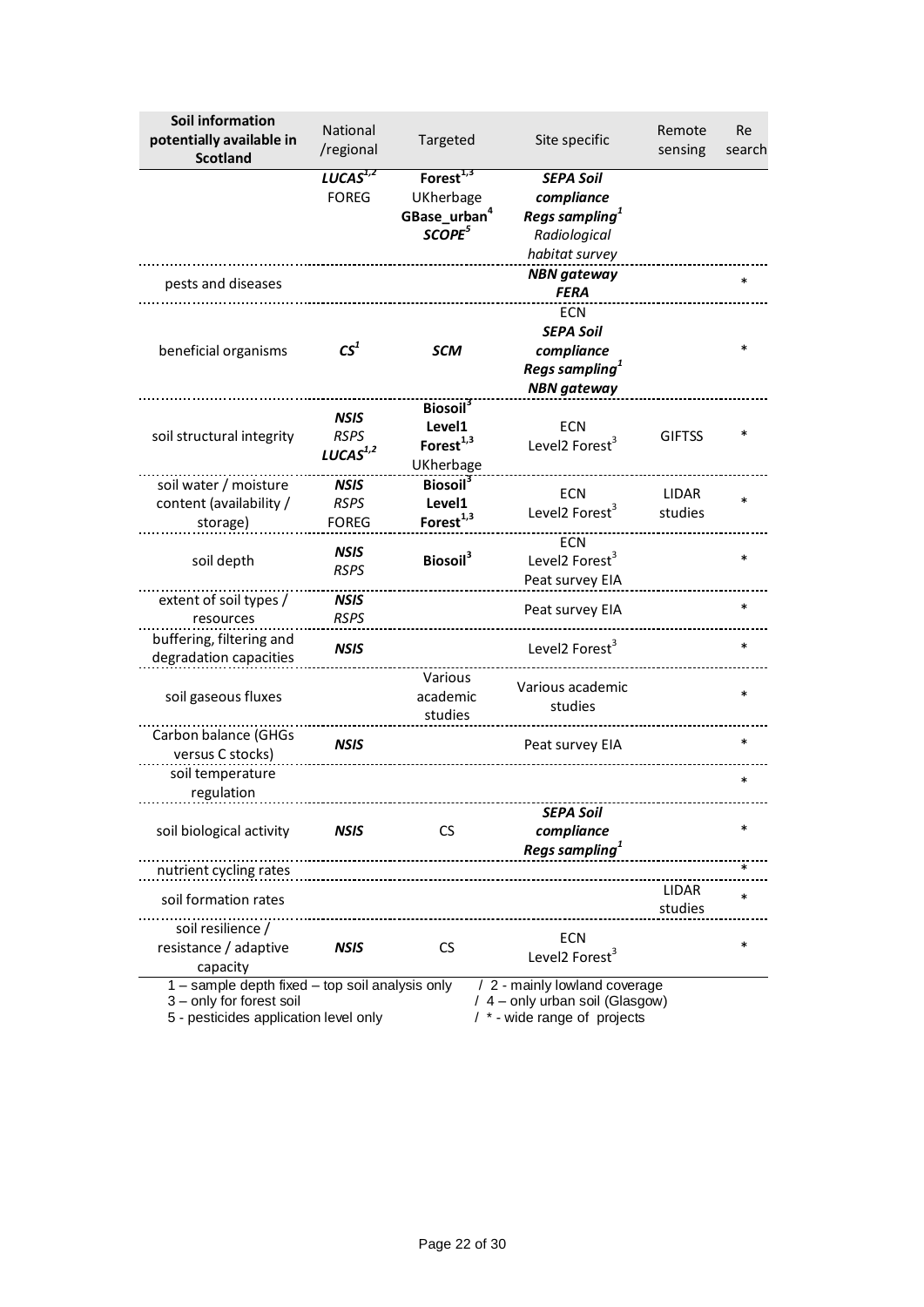## <span id="page-23-0"></span>**2.5.2. Strengths, weaknesses and accessibility of monitoring data**

### *Accessibility of existing data*

The responses to the questionnaire show that there was a high level of awareness of current soil monitoring activities (Table 10). However, only a limited number of users were accessing the data and fewer were using and manipulating the data provided.

Most users indicated that their need was for information rather than data, and that fitness of information to suit their own need and age of the data were factors restricting their current use of information.

#### **Table 10** Users awareness and use of soil information

|                                                                                                                             |                | Total number of response |        |     |            |
|-----------------------------------------------------------------------------------------------------------------------------|----------------|--------------------------|--------|-----|------------|
|                                                                                                                             | Number of      | User                     | User   | use | manipulate |
|                                                                                                                             | scheme         | aware                    | access |     |            |
| national / regional scale field surveys<br>collecting a wide range of soil data /<br>information;                           | 5              | 32                       | 14     | 10  | 6          |
| targeted sampling relating to specific<br>soil issues at national and regional<br>scales;                                   | 8              | 45                       | 24     | 15  | 6          |
| site specific sampling;                                                                                                     | 9              | 40                       | 17     | 13  | 5          |
| remote sensing of soils;                                                                                                    | $\overline{2}$ | 34                       | 14     | 11  | 8          |
| research at a range of scales to<br>support the development of soil<br>monitoring activities and<br>understanding of soils; | unknown        | 32                       | 14     | 10  | 6          |

In future, the Scottish Soil Database and Website project and its links with Scotland's Environment Web should address some of these issues by making soil data and information more widely available. However it has to be stressed that unless data is interpreted and information products developed for specific user needs then it is unlikely to be of use for an audience outside the immediate soil science community.

### *Strengths and weaknesses of existing data*

Past demand for soil information in Scotland concentrated on supporting agriculture / forestry business needs and dealing with environmental impacts associated with soil contamination. As a consequence, soil information requirements were primarily focused on soil chemistry and many schemes include some measurement of soil pH, nutrient status and carbon or organic matter content. Therefore, most of the existing soil data relates to soil chemical properties and related processes.

There are limited national scale data for measured soil physical properties (including soil hydrology) and even less soil biodiversity data. However, recent method developments for both soil physical and biological measurements now mean that these are more feasible within monitoring schemes, as explored in NSIS2.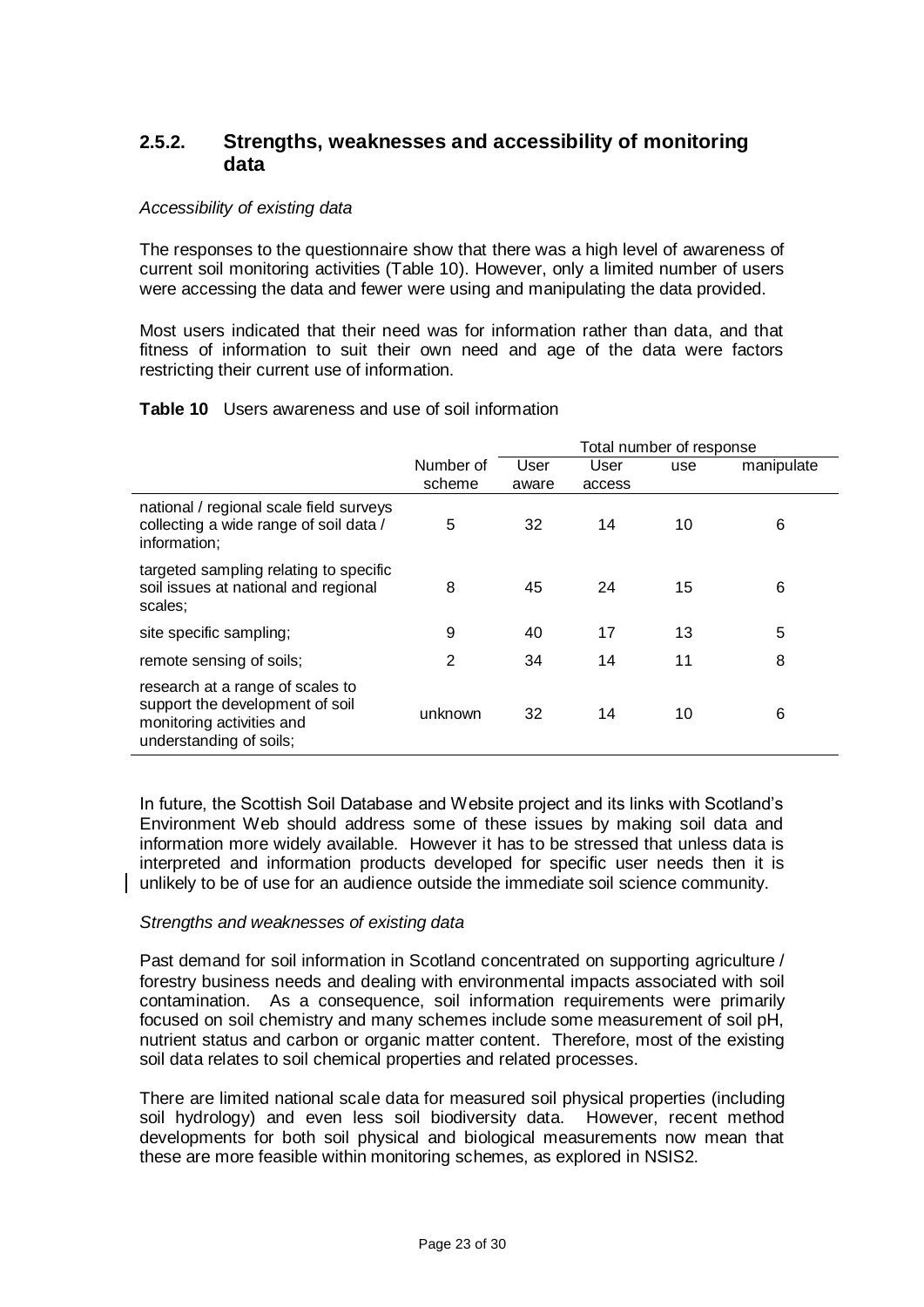However, even where specific data on soil properties and processes (e.g. soil carbon content, pH, nutrient concentrations) are available across Scotland, it is often impossible to establish direct comparison between schemes. This has been impossible to establish direct comparison between schemes. explained in detail in UK SIC work (LQ09) and reflects differences in sampling networks and sampling and analytical methods. The age of some data is also a constraint for extrapolation to the present day as is the lack of repeat sampling meaning that it is not possible to assess trends.

Demand for soil information in many cases for decision making at the land manager / users level is often at a scale which was not anticipated by earlier national soil monitoring activities.

Data from many existing site specific surveys (e.g. contaminated land, environmental impact assessments, soil fertility measurements) are not necessarily publically available. If commercial and confidential restrictions on use of information collected could be overcome this could prove a valuable source of data to assess current change in key soil properties.

Most users need information for their specific purpose rather than pure data and at a scale that is suitable for their purpose. In some cases this requirement is for site specific information (e.g. Local Authority, Historic Scotland) rather than a broad scale distribution.

Although the above strengths and weaknesses have been assessed, there has been no consideration of the fitness for purpose of the available data. This will require more detailed communication with users.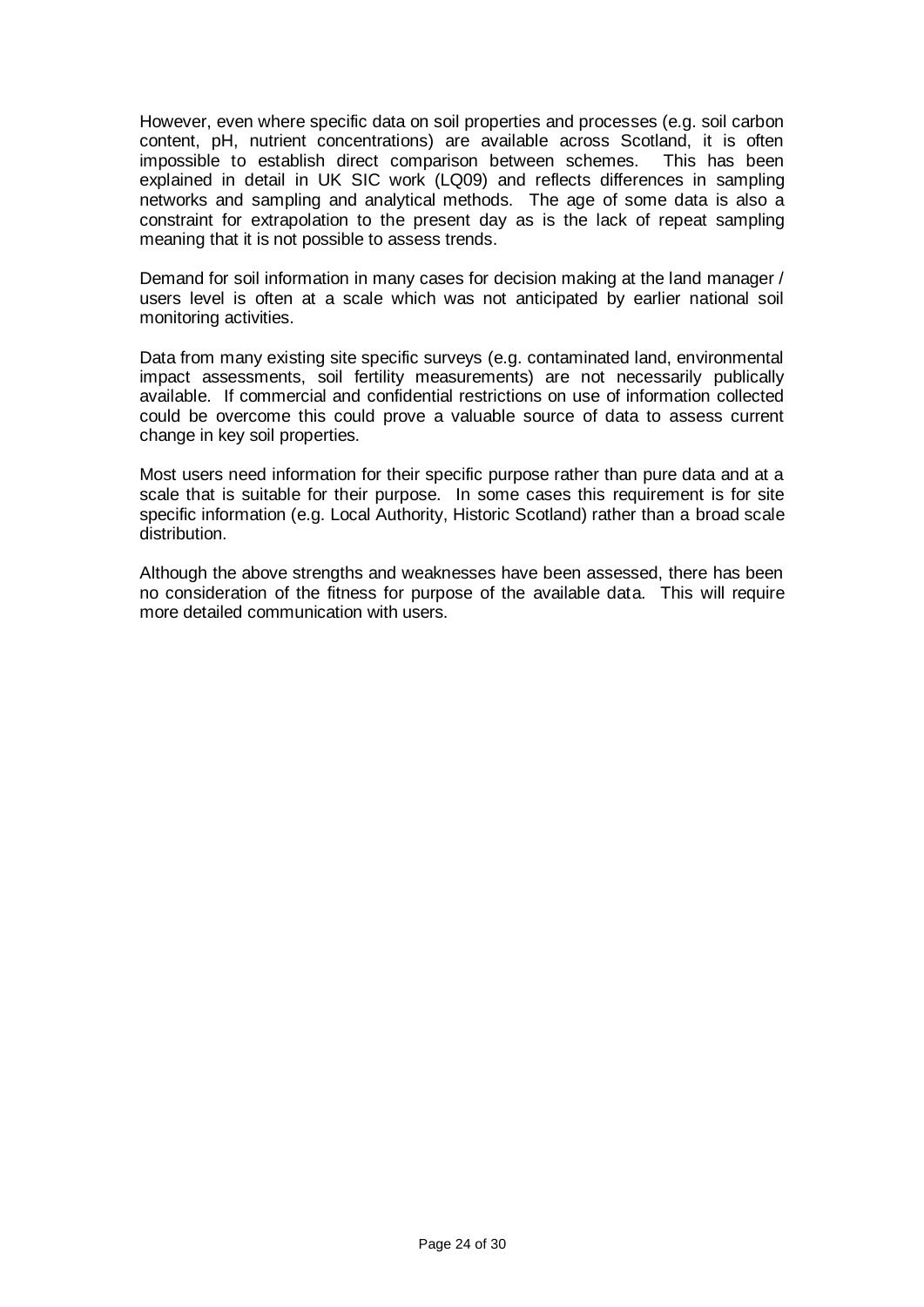# <span id="page-25-0"></span>**3. Interpretation of gaps and overlaps**

The analysis illustrated in Table 9, combined with the responses from the questionnaire, have allowed gaps and overlaps in existing monitoring activities to be identified. However, the information gathered from the consultation is incomplete and strongly biased by the responses from statutory and regulatory bodies. Despite providing only a partial view on the current Scottish user needs a strong message has emerged from the available information.

As discussed earlier, the National Soil Inventory for Scotland, the Scottish Soils Information Database, BioSoil and Countryside Survey have provided a wealth of information for large-scale and policy planning purposes, although there are issues over the age of some data since extensive coverage is now >30years old. A consistent message has been the availability of soil information or data at other spatial scales for end-users needs.

There is a gap in the availability of data at relatively high resolution e.g. from field, habitat to catchment. Furthermore, end-users are looking increasingly for information on how soils are changing, or their likelihood of changing under planned changes to management or other drivers. The use of soil carbon modelling to predict changes to soil carbon stocks and GHG emissions is a good example here. The Scottish Government has a key interest in the amount of carbon stored in Scotland's soils and the GHG fluxes from these soils for international reporting and increasingly for national and local carbon accounting purposes. Much of the information of changes to soil carbon and GHGs are derived from soil models which rely on the availability of adequate and sufficient input data. NSIS and NSIS2 have been used to support the development of these models but further information is required to support on-going development of these models.

There is a need to have similar tools or information for other soil functions. Linked to this is the issue of data age and whether soils data that is over 30 years old is the most suitable for contemporary purposes.

The most common soil data and information required by the respondees was related to soil chemistry, specifically soil pH, soil organic matter / soil carbon concentration, soil nutrient concentration and the concentration of other potential pollutants such as metals and organic compounds. Most of this information is already available in some forms from existing sources with the exception of organic compounds where only limited data is currently available.

There is also a clear demand for soil physical data, with specific needs for interpreted information using these data. This includes information on the movement of water through soil to support flooding and pollution issues. There is a gap in current routine and comprehensive assessments of key soil physical properties and processes e.g. porosity, permeability.

There is a growing interest for information on soil biology–in terms of soil biodiversity assessments and soil biological processes. These are key factors in controlling GHG emissions and other soil functions e.g. plant growth, water flows, carbon stocks since many soil processes are biologically mediated e.g. decomposition of organic matter, nutrient cycling. Recent research developments have produced suitable methods and approaches for monitoring soil biodiversity and soil biological processes however there has been no comprehensive or systematic monitoring to date.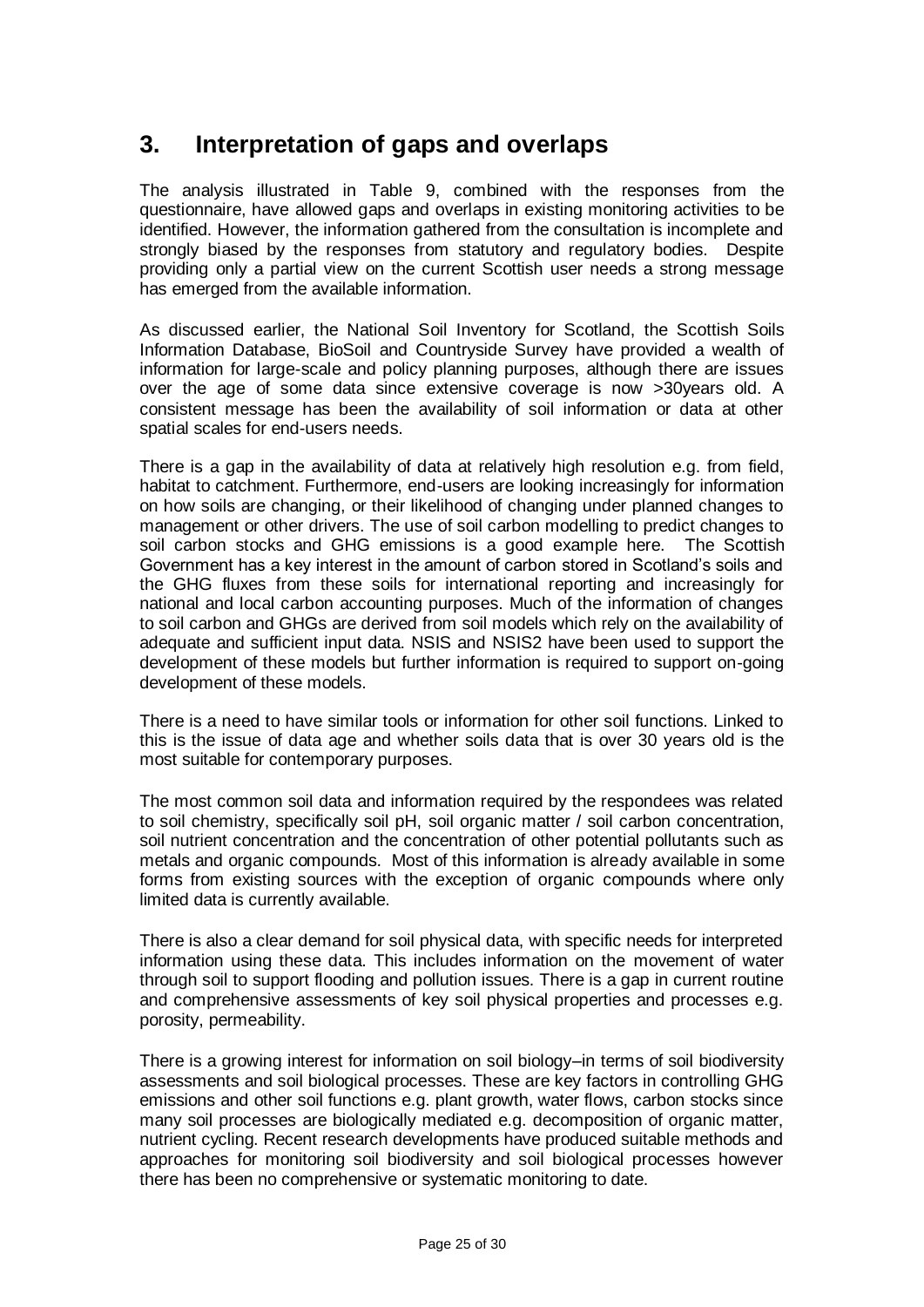Practical soil biological approaches were trialled in NSIS2. There is a key knowledge gap in what to expect where and why. There are on-going research activities in the RESAS programme and elsewhere, which can be used to further inform the inclusion of soil biological measures in monitoring.

While there are data available for many rural soils, there is much less data available for urban soils, especially at the scale required by local authorities to enable them to make planning decisions. Urban soils data is a gap.

Information on soils associated with particular habitats and geographical locations e.g. peatlands / wetlands/ montane and coastal habitats, have also been identified as areas for improvement as they have been under-represented in some national surveys. Similarly information on soil biodiversity species is sparse in national datasets.

A consistent gap is sufficient coverage of different soil types under different land uses in particular organic and organo-mineral soils especially in relation to forestry practices on peat soils. In the latter instance, there is an opportunity to address coverage by linking forestry soil monitoring (e.g. BioSoil) with the national inventory.

#### *Overlaps*

With reference to overlap in monitoring, this is not a major issue since most schemes providing data are historical, not currently active or spatially distinct. However, due to difficulties in direct comparison between schemes, there is also an issue of integrating data from different sources to gain added-value or to increase the extent of data coverage. This has been explained in detail in UK SIC work (LQ09) and reflects differences in sampling networks and sampling and analytical methods. There is a lack of non-expert user-friendly information on whether and how different data sources could be integrated for different purposes.

A key issue for future development is the integration of approaches to obtain sufficient spatial coverage and sufficient detail of particular issues e.g. land uses, management practices.

This can be addressed by various means including standardisation and complementarity of sampling approaches, analytical procedures and statistical analyses and reporting. These approaches have been reviewed at some length by UKSIC with universal procedures proposed.

The soil MAP should ensure that these sampling and analytical procedures are implemented across schemes in Scotland, while still including flexibility to monitor their individual key issues.

We also need further detail on the spatial and temporal scales of soil information required by different end-users, in particular for the groups currently under represented in the consultation since many of these users require data at relatively high resolution spatial scales.

Finally, it is vital to address the fact that most end-users require interpreted soil information and not raw data (e.g. maps for soil erosion risk, flood risk, land capability). A key gap is in understanding what these specific interpretation needs are and how they could best be met using within a monitoring programme.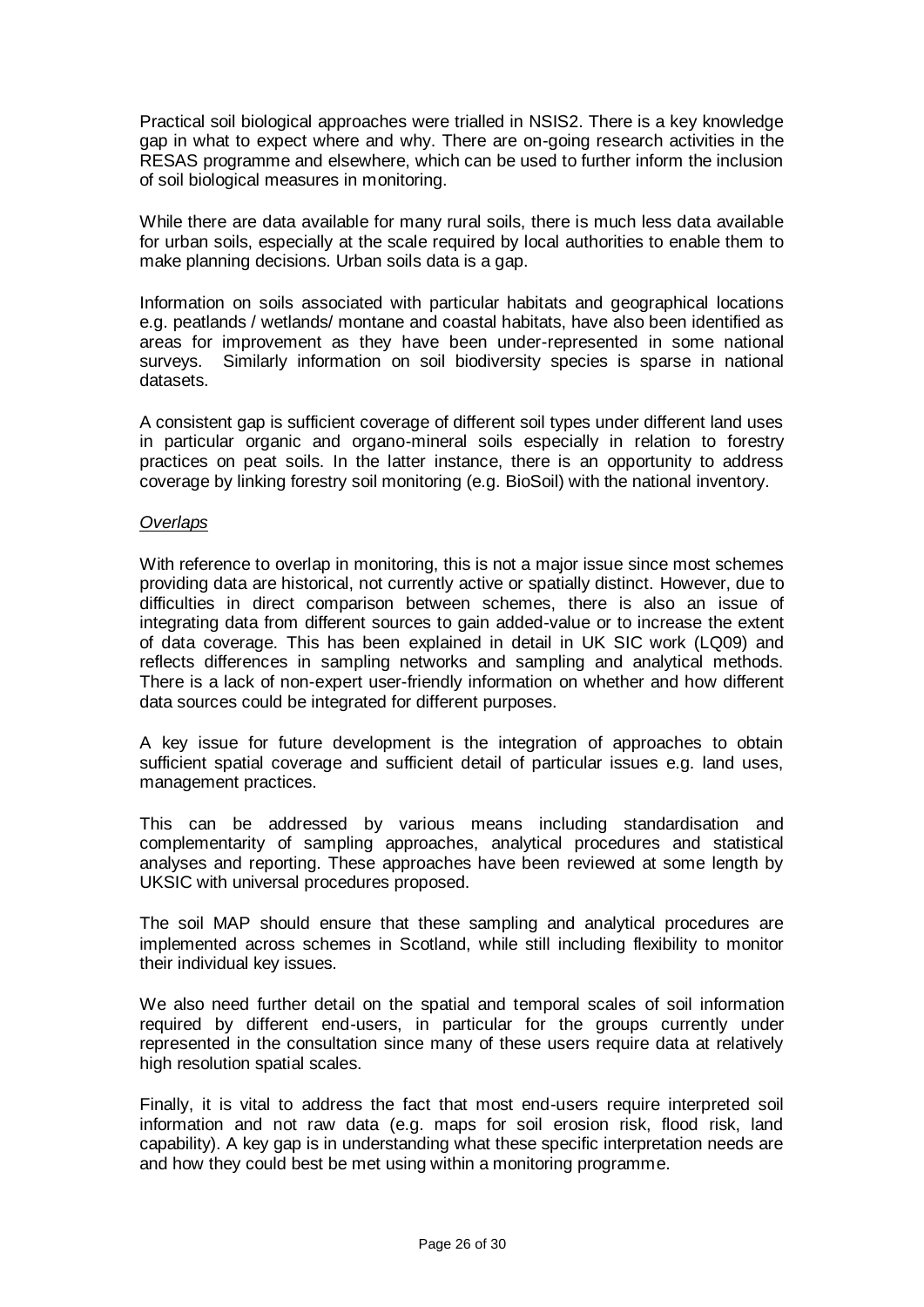### *Fitness for purpose of the existing data*

For existing data sources, it is not possible to determine whether these are entirely fit-for-purpose or simply being used because they are the only sources of information available to users. Not all data currently available is suitable for use in answering today's questions. For example, while soil nutrient data exists, it is not always fit for purpose due to differences in analytical methodology, commercial sensitivity, spatial coverage or age of data.

Comprehensive data from NSIS is at least 30 years old – which leads to questions over its suitability for contemporary use. The limited re-sampling in the NSIS2 gives some indication of major national trends in certain properties e.g. carbon, pH, nutrients but cannot be used to explore higher resolution issues as it stands. In addition there have been major developments in analytical approaches which now enables the measurement of new or more appropriate soil properties e.g. soil carbon fractions or available nutrients. Existing data are therefore not necessarily fit for purpose.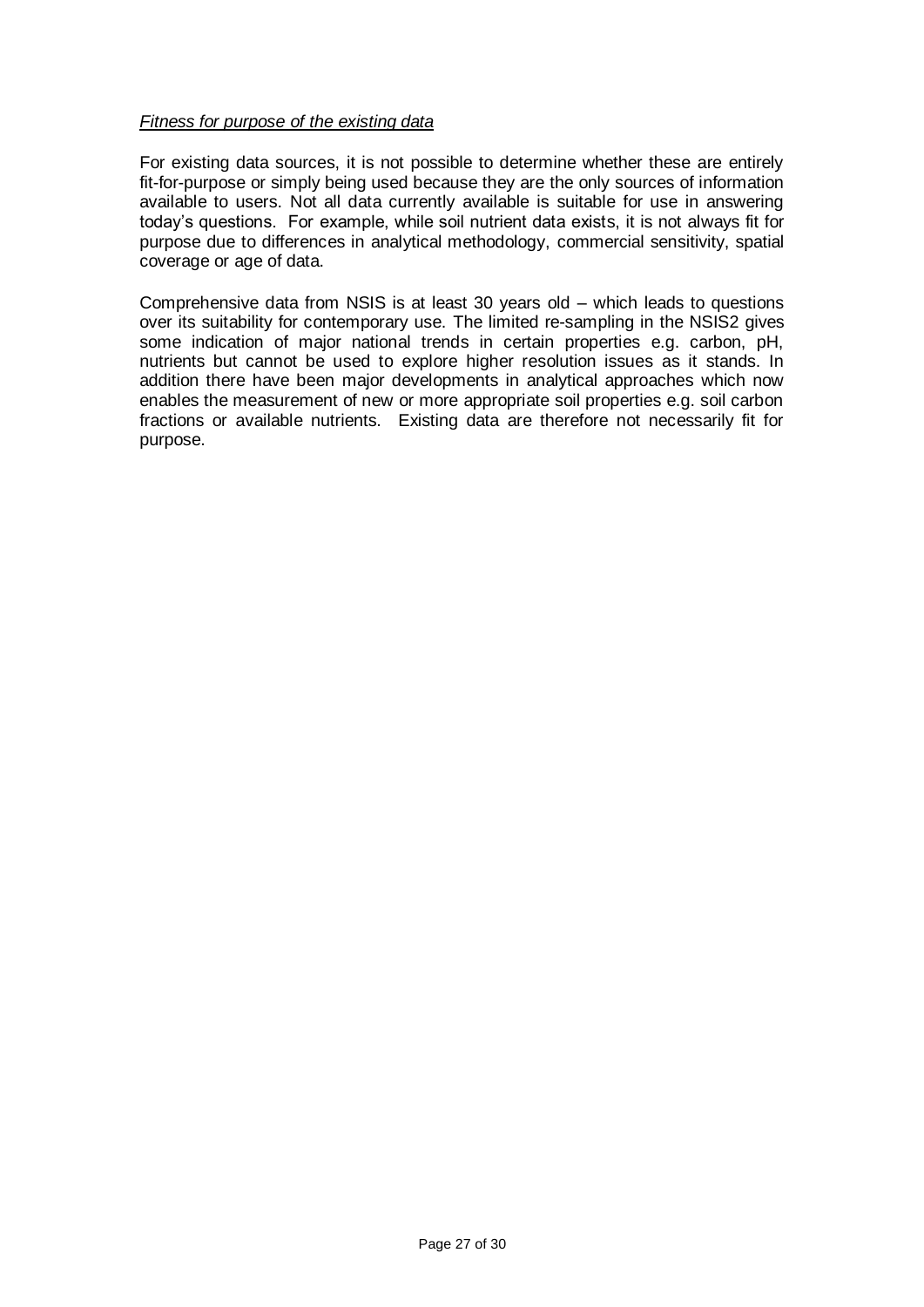# <span id="page-28-0"></span>**4. Next steps – prioritisation**

Given the information obtained from the consultation, general conclusions can be drawn with acknowledgement that further detail is needed from particular users to develop a comprehensive programme of soil MAP activities.

Interpretation of the questionnaire suggests that currently Government departments and agencies are using information obtained by the national scale schemes (NSIS, CS, BioSoil) where available. This group has identified (either directly or indirectly) requirements for a wide range of soil chemical, physical and biological data.

- The user needs for soil chemistry data are better met in those schemes than the soil physical and biological data needs, although is considerable room for improvement. The current needs for soil chemical data could be improved using new analytical approaches while there is a need to produce sufficient contemporary data, including extending spatial coverage and further information on trends.
- Some data for soil physical and biological properties exist but these are limited and insufficient for current needs.
- Soil monitoring for this group of end-users now needs to address the need to update soil information with building on historical schemes the most sensible approach to extend current coverage, address particular issues, generate information on trends and aid the development of integrated products.

Some specific needs of Government departments and agencies are being met by targeted monitoring. There is a need to establish continuity between these and the national schemes through standardisation and complementarity of approaches.

The needs of other users groups require further investigation. However it is clear that there is a need to generate soil data that can be used to develop integrated information products. The issue of information at higher spatial scales for decisionmaking is likely to remain a primary need and should be built into monitoring. This will need closer investigation of whether expansion of existing / historical schemes would be appropriate for producing this information or whether new schemes are required.

#### *R&D requirements / additional work required to support the implementation of the soil MAP*

The following areas of work need to be addressed;

Engage more effectively with stakeholders with low response to date (e.g. land based industries, local authorities) and those not yet consulted (e.g. academic community) to identify user needs for soil information. Especially those who are to a large extent unaware of the use of soil data in their business, as the data are "hidden" in already integrated information sources e.g. Land Capability for Agriculture.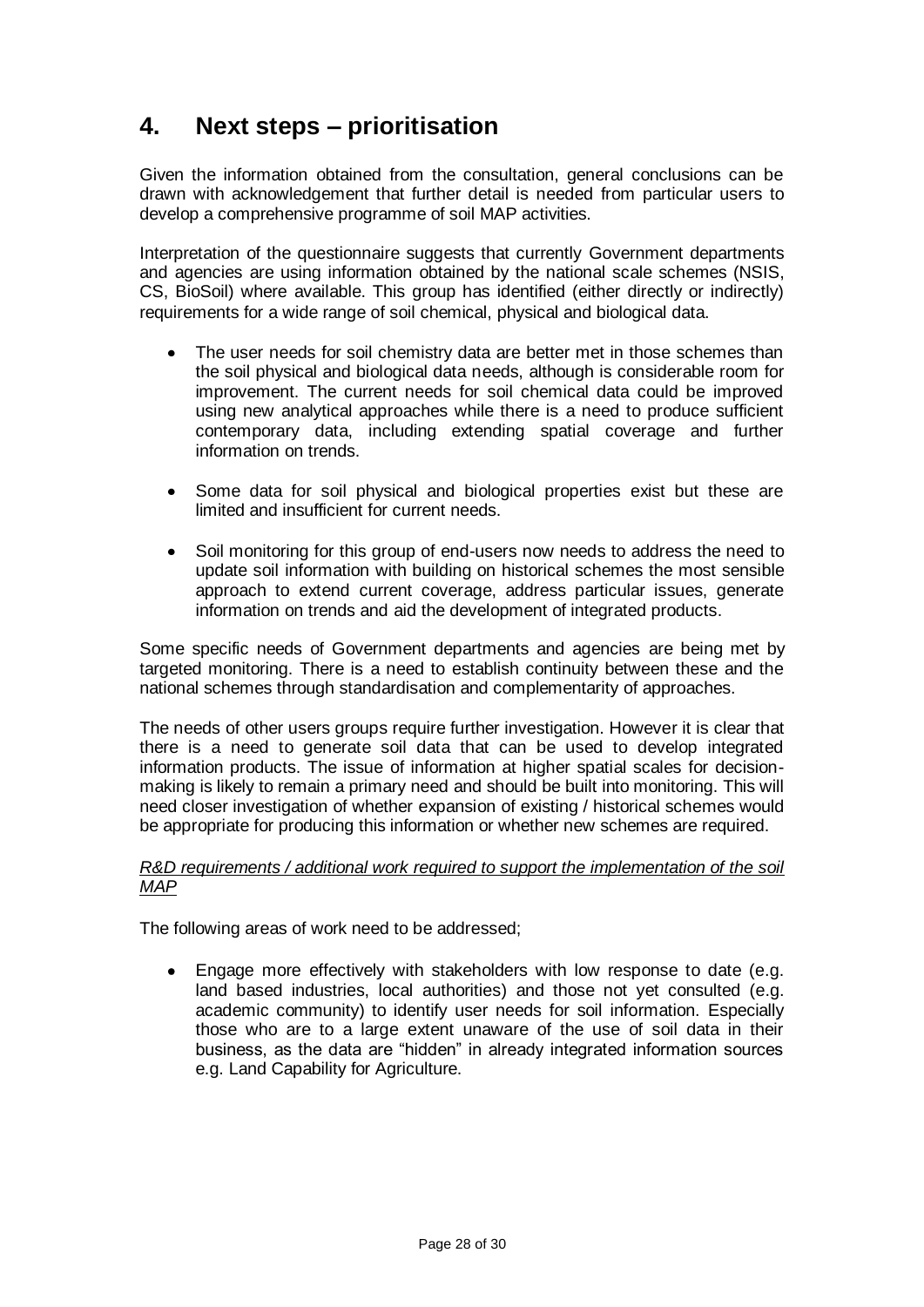Evaluate the requirements for repeated sampling and new types of soils data to provide better information on status and trends for government and agency activities.

Based on the above users requirements, prioritise the need for information. Consider the cost/ benefit of undertaking partial responses to specific user soil information needs by building on existing data rather than collecting new data (e.g. risk mapping)

- Evaluate the options for integrating data between schemes operating across scales.
- Work out the practicalities of establishing the individual components of an integrated programme that would adequately cover the spatial scales and trends information required by different users. Including: who / where / what / how / and how much.

#### *Potential contributors*

As outlined in the main text, there is a range of organisations that have been involved in obtaining, analysing and interpreting soil data, each with its own specialist knowledge and capabilities (see table 8).

These organisations should all be asked to engage in developing the monitoring programme to make best use of existing experience and resources.

A key requirement will be the establishment of cross-programme comparability of soil data and agreeing which organisations would be best placed to deliver specific data for specific needs. In the first instance, we need to seek CAMERAS guidance on how this could be taken forward and how it could be funded.

#### *Implementation of the soil MAP.*

At present we have identified the following steps required to implement the soil MAP. However this is at an early stage and it is not yet possible to identify specific roles / responsibilities.

identify soil data / information requirements of the wider stakeholder groups (by March 2013 depending on funding)

Possible delivery mechanisms -> proposal for an audit of stakeholder requirements for soil information in Scotland to address the weakness identified in the consultation

Using output of the consultation identify the needs for new information products that require soil data and identify any R&D required to fill the gaps.

Possible deliver mechanisms -> some soil information needs expressed by users may be fulfilled by further interpretation / reanalysis of existing data (e.g. risk map development) -> This is primarily a research outcome which could be delivered by MRPs and not necessarily a soil MAP development activity per se. This will require separate support and funding.